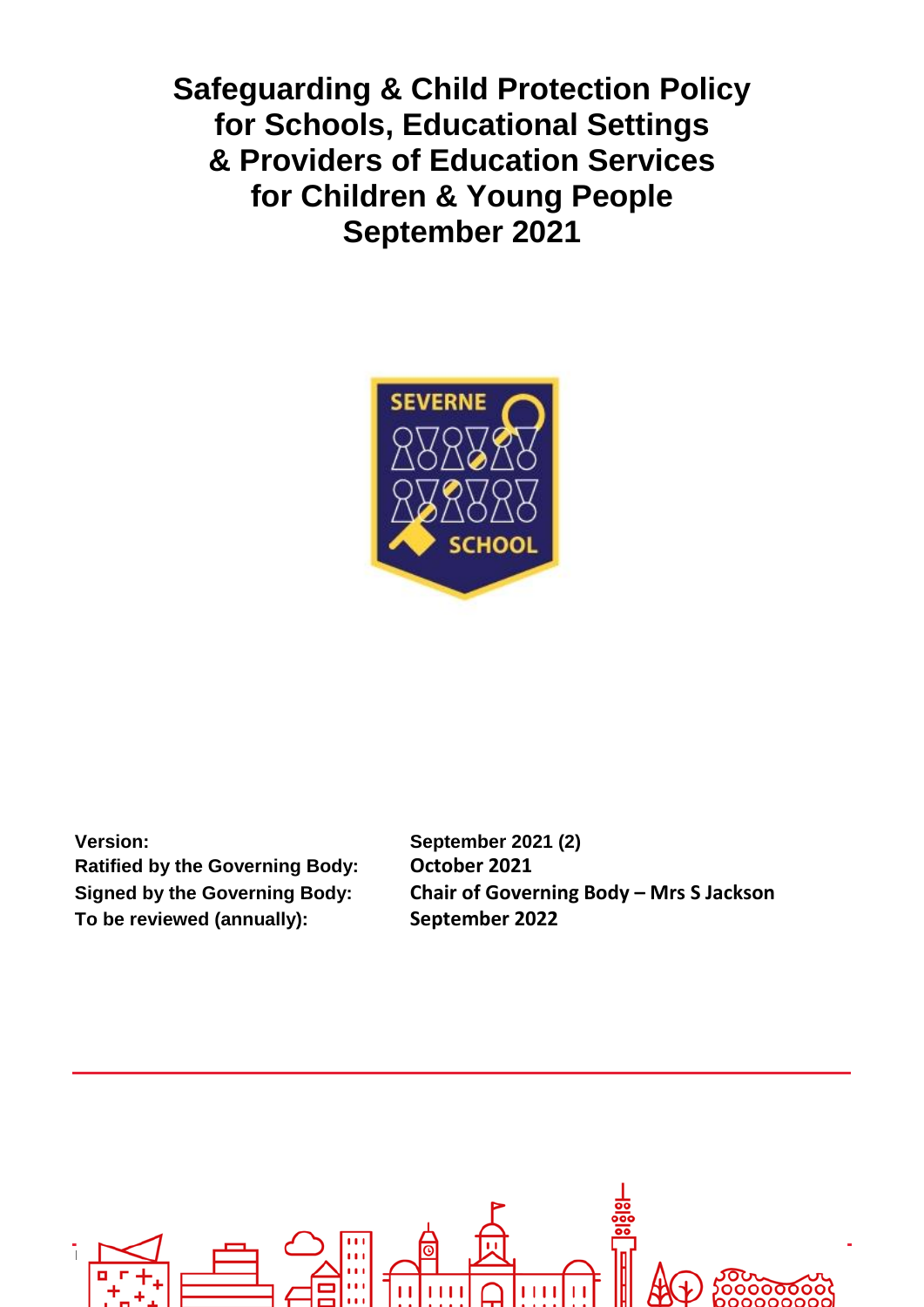# **Safeguarding & Child Protection Policy for Schools, Education Settings & Education Services**

|                  | <b>Part 1: Safeguarding Policy</b>                                                                                                                                                  |                |
|------------------|-------------------------------------------------------------------------------------------------------------------------------------------------------------------------------------|----------------|
| $\mathbf{1}$     | Introduction                                                                                                                                                                        | $5\phantom{1}$ |
| 2                | Overall aims                                                                                                                                                                        | 7              |
| 3                | Guiding principles                                                                                                                                                                  | 8              |
| 4                | Expectations                                                                                                                                                                        | 8              |
| 5                | Designated Safeguarding Lead (DSL)                                                                                                                                                  | 9              |
| 6                | Contextual safeguarding                                                                                                                                                             | 9              |
| $\overline{7}$   | <b>Mental health</b>                                                                                                                                                                | 10             |
| 8                | Designated Teacher for Looked After and Previously Looked After Children                                                                                                            | 11             |
| $\boldsymbol{9}$ | Governing body                                                                                                                                                                      | 12             |
| 10               | Safer recruitment and selection                                                                                                                                                     | 13             |
|                  | 10.1 Induction                                                                                                                                                                      | 13             |
|                  | 10.2 Staff support                                                                                                                                                                  | 13             |
| 11               | Use of reasonable force                                                                                                                                                             | 14             |
| 12               | The school's role in the prevention of abuse                                                                                                                                        | 14             |
| 13               | What we will do if we are concerned - Early Help response                                                                                                                           | 15             |
| 14               | Safeguarding pupils/students who are vulnerable to radicalisation                                                                                                                   | 16             |
|                  | 14.1 Risk reduction                                                                                                                                                                 | 17             |
|                  | 14.2 Channel                                                                                                                                                                        | 17             |
| 15               | Safeguarding pupils/students who are vulnerable to exploitation, trafficking, or so-<br>called 'honour-based' violence (including female genital mutilation and forced<br>marriage) | 18             |
| 16               | Children who go Missing from Education                                                                                                                                              | 18             |
| 17               | Peer on peer abuse including sexual violence and harassment                                                                                                                         | 19             |
| 18               | <b>Criminal exploitation</b>                                                                                                                                                        | 20             |
|                  |                                                                                                                                                                                     |                |
|                  | <b>Part 2: Key Procedures</b>                                                                                                                                                       |                |
|                  | Chart: Responding to concerns about a child                                                                                                                                         | 21             |
| 19               | Involving parents/carers                                                                                                                                                            | 22             |
| 20               | Multi-agency work                                                                                                                                                                   | 22             |
| 21               | Our role in supporting children                                                                                                                                                     | 22             |
| 22               | Responding to an allegation about a member of staff<br>Children with additional needs                                                                                               | 23             |
| 23<br>24         |                                                                                                                                                                                     | 23<br>24       |
| 25               | Children in specific circumstances - private fostering<br>Links to additional information about safeguarding issues and forms of abuse                                              | 24             |
|                  |                                                                                                                                                                                     |                |
|                  | Part 3: Quality Assurance, Learning from Cases and Continuous                                                                                                                       |                |
|                  | Improvement                                                                                                                                                                         |                |
|                  | <b>Quality Assurance</b>                                                                                                                                                            |                |
|                  | <b>Learning from Cases and Continuous Improvement</b>                                                                                                                               |                |
|                  |                                                                                                                                                                                     |                |
|                  | <b>Appendices</b><br>Appendix 1: Definitions and indicators of abuse                                                                                                                | 28             |
| 1                | Neglect                                                                                                                                                                             | 28             |
| $\overline{2}$   | Physical abuse                                                                                                                                                                      | 28             |
| 3                | Sexual abuse                                                                                                                                                                        | 29             |
| $\overline{4}$   | Sexual exploitation                                                                                                                                                                 | 29             |
| 5                | <b>Emotional abuse</b>                                                                                                                                                              | 30             |
| 6                | Responses from parents                                                                                                                                                              | 30             |
| $\overline{7}$   | Disabled children                                                                                                                                                                   | 31             |
|                  |                                                                                                                                                                                     |                |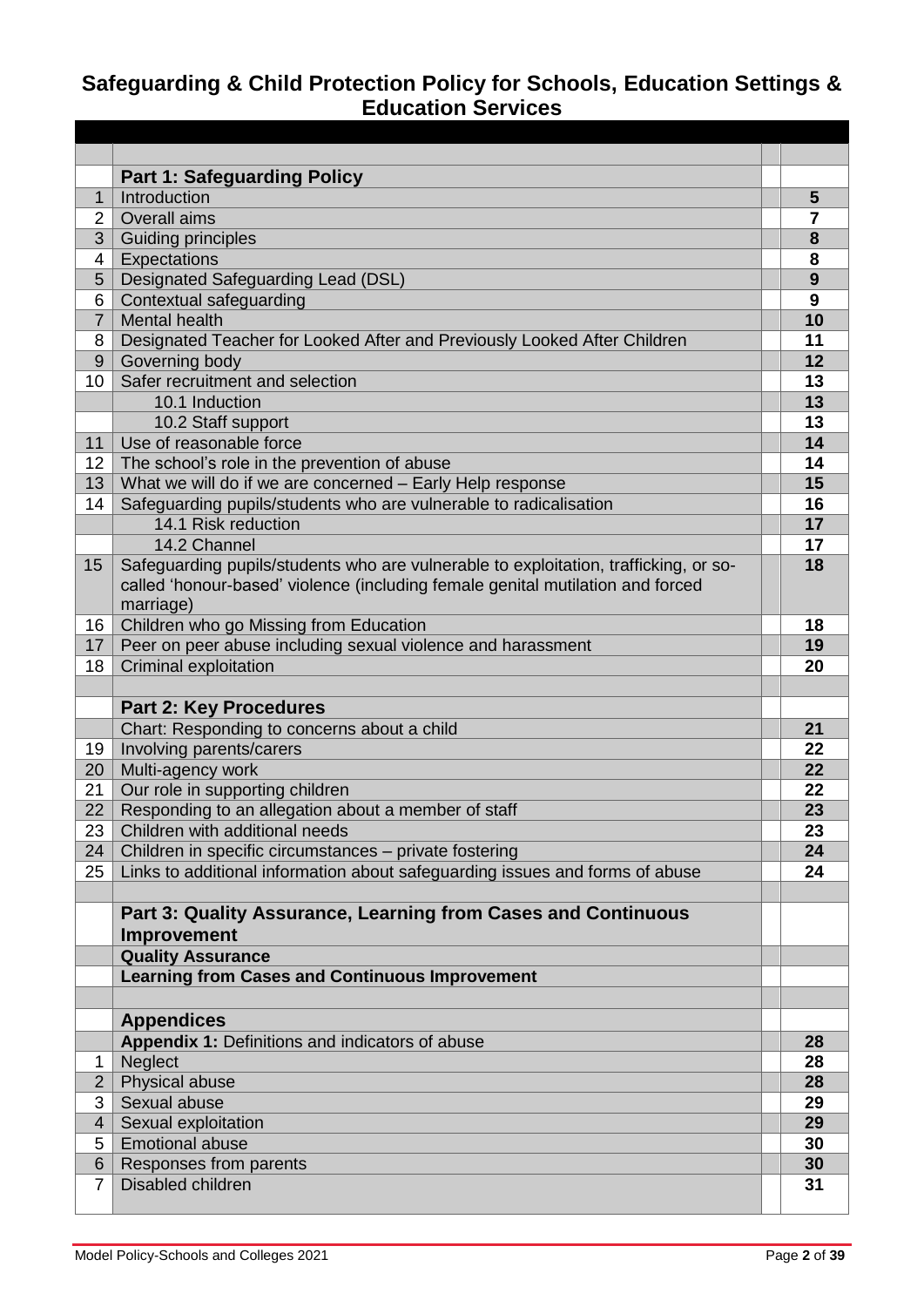| <b>Appendix 2: Dealing with a disclosure of abuse</b>                        | 32 |
|------------------------------------------------------------------------------|----|
| Appendix 3: Allegations about a member of staff, governor or volunteer       | 33 |
| Appendix 4: Indicators of vulnerability to radicalisation                    | 34 |
| Appendix 5: Preventing violent extremism - roles and responsibilities (SPOC) | 36 |
| Appendix 6: COVID-19 and safeguarding                                        |    |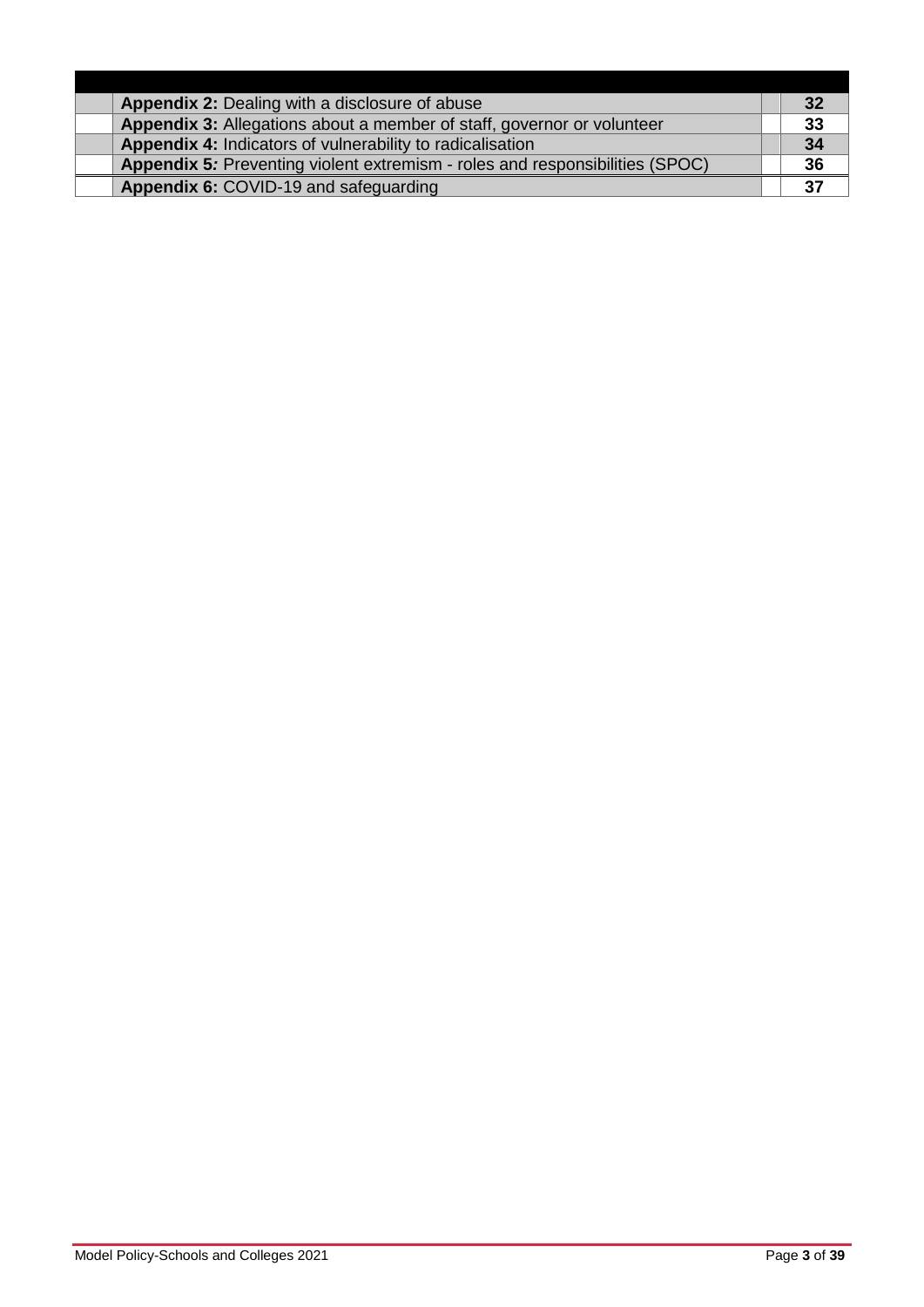| <b>Part One: Safeguarding Policy</b>                                                                                                                                                                                                                                                                                                                                                                                                                                                                                                                                                                                                                                                                                                                                                                                                                                                                                                                                                                                                                                                                                   | This means that our school is committed<br>safeguarding and promoting the<br>to                                                                                                                                                                                                                                                                                                                                                                                                                                                                                                                                                                                                                                                                                                                                                                                                                                                                                                                                                                                                                                                                                                                                                                                                                                                                                                                                                                                                                                                                                                                                 |
|------------------------------------------------------------------------------------------------------------------------------------------------------------------------------------------------------------------------------------------------------------------------------------------------------------------------------------------------------------------------------------------------------------------------------------------------------------------------------------------------------------------------------------------------------------------------------------------------------------------------------------------------------------------------------------------------------------------------------------------------------------------------------------------------------------------------------------------------------------------------------------------------------------------------------------------------------------------------------------------------------------------------------------------------------------------------------------------------------------------------|-----------------------------------------------------------------------------------------------------------------------------------------------------------------------------------------------------------------------------------------------------------------------------------------------------------------------------------------------------------------------------------------------------------------------------------------------------------------------------------------------------------------------------------------------------------------------------------------------------------------------------------------------------------------------------------------------------------------------------------------------------------------------------------------------------------------------------------------------------------------------------------------------------------------------------------------------------------------------------------------------------------------------------------------------------------------------------------------------------------------------------------------------------------------------------------------------------------------------------------------------------------------------------------------------------------------------------------------------------------------------------------------------------------------------------------------------------------------------------------------------------------------------------------------------------------------------------------------------------------------|
| <b>Introduction</b><br>1.0                                                                                                                                                                                                                                                                                                                                                                                                                                                                                                                                                                                                                                                                                                                                                                                                                                                                                                                                                                                                                                                                                             | welfare of all its <i>pupils</i> . We believe that:                                                                                                                                                                                                                                                                                                                                                                                                                                                                                                                                                                                                                                                                                                                                                                                                                                                                                                                                                                                                                                                                                                                                                                                                                                                                                                                                                                                                                                                                                                                                                             |
| Safeguarding and promoting the welfare of children is<br>defined as<br>protecting children from maltreatment<br>$\bullet$<br>preventing impairment of children's mental and<br>$\bullet$<br>physical health or development<br>ensuring that children are growing up in<br>٠<br>circumstances consistent with the provision of safe<br>and effective care<br>taking action to enable all children to have the best<br>$\bullet$<br>outcomes<br>Children includes everyone under the age of 18.<br>Please note that this policy and the statutory guidance<br>behind it will now also be applicable to government<br>funded post 16 Education; 16-19 Academies, Special<br>Post-16 institutions and Independent Training Providers,<br>who are now required to have regard to KCSiE following<br>the enactment of The Education and Training (Welfare of<br>Children) Act 2021.<br>Please refer to KCSiE Part One<br>Safeguarding information for all staff<br>$\bullet$<br>What school and college staff should know and<br>$\bullet$<br>do<br>A child centred and coordinated approach to<br>$\bullet$<br>safeguarding | Our children have the right to be<br>$\bullet$<br>protected from harm, abuse and<br>neglect<br>Our children have the right to<br>$\bullet$<br>experience their optimum mental<br>and physical health<br>Every child has the right to an<br>$\bullet$<br>education and children need to be<br>safe and to feel safe in school<br>children need support that matches<br>$\bullet$<br>their individual needs, including<br>those who may have experienced<br>abuse<br>Our children have the right to<br>$\bullet$<br>express their views, feelings and<br>wishes and voice their own values<br>and beliefs<br>Our children should be encouraged<br>$\bullet$<br>to respect each other's values and<br>support each other<br>Our children have the right to be<br>$\bullet$<br>supported to meet their emotional,<br>social and mental health needs as<br>well as their educational needs. Our<br>school will ensure clear systems<br>and processes are in place to<br>enable identification of these needs.<br>Including consideration of when<br>mental health needs may become a<br>safeguarding need.<br>Our school will contribute to the<br>prevention of abuse,<br>risk/involvement in serious violent<br>crime, victimisation, bullying<br>(including homophobic, biphobic,<br>transphobic and cyber bullying),<br>exploitation, extreme behaviours,<br>discriminatory views and risk-taking<br>behaviours<br>All staff and visitors have an important<br>role to play in safeguarding children<br>and protecting them from abuse and<br>considering when mental health may<br>become a safeguarding issue. |
| Schools will fulfil their local and national responsibilities as<br>laid out in the following documents:                                                                                                                                                                                                                                                                                                                                                                                                                                                                                                                                                                                                                                                                                                                                                                                                                                                                                                                                                                                                               | In our school the following people will<br>take the lead in these areas:                                                                                                                                                                                                                                                                                                                                                                                                                                                                                                                                                                                                                                                                                                                                                                                                                                                                                                                                                                                                                                                                                                                                                                                                                                                                                                                                                                                                                                                                                                                                        |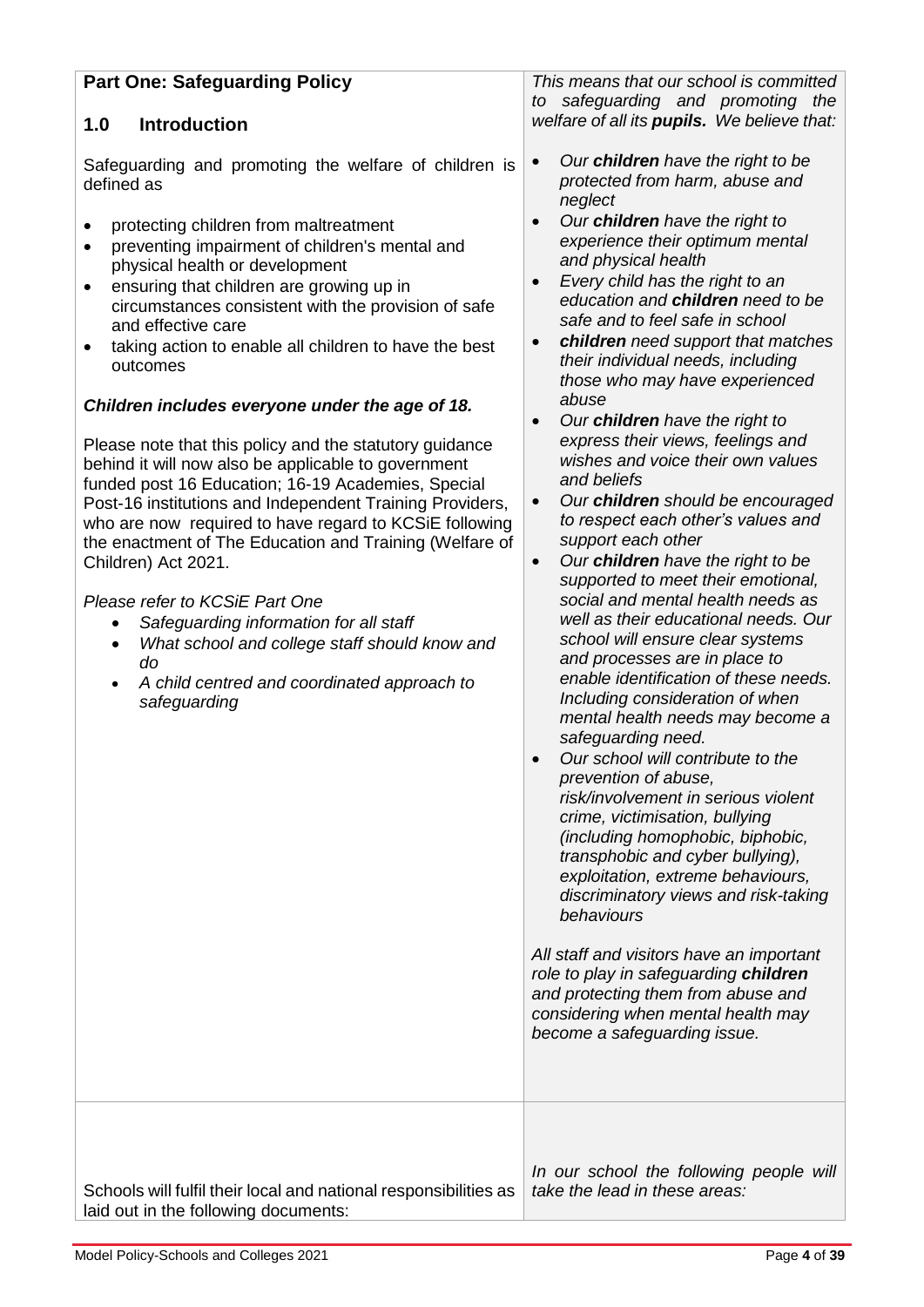| <b>Part One: Safeguarding Policy</b>                                                                                                                                                                                                                                                                                                                                                                                                                                                                                                                                                                                                                                                                                                                                                                                                                                                                                                                                                                                                                                            | This means that our school is committed<br>to safeguarding and promoting the                                                                                                                                                                                                                                                                                                                                                                                                                                                                                                                                                                                                                                                                                                                                                                                                                                                                                                                                                                                                                                                                                                                                                                                                                                                                                                                                                                                                                                                                                                                                    |
|---------------------------------------------------------------------------------------------------------------------------------------------------------------------------------------------------------------------------------------------------------------------------------------------------------------------------------------------------------------------------------------------------------------------------------------------------------------------------------------------------------------------------------------------------------------------------------------------------------------------------------------------------------------------------------------------------------------------------------------------------------------------------------------------------------------------------------------------------------------------------------------------------------------------------------------------------------------------------------------------------------------------------------------------------------------------------------|-----------------------------------------------------------------------------------------------------------------------------------------------------------------------------------------------------------------------------------------------------------------------------------------------------------------------------------------------------------------------------------------------------------------------------------------------------------------------------------------------------------------------------------------------------------------------------------------------------------------------------------------------------------------------------------------------------------------------------------------------------------------------------------------------------------------------------------------------------------------------------------------------------------------------------------------------------------------------------------------------------------------------------------------------------------------------------------------------------------------------------------------------------------------------------------------------------------------------------------------------------------------------------------------------------------------------------------------------------------------------------------------------------------------------------------------------------------------------------------------------------------------------------------------------------------------------------------------------------------------|
| <b>Introduction</b><br>1.0                                                                                                                                                                                                                                                                                                                                                                                                                                                                                                                                                                                                                                                                                                                                                                                                                                                                                                                                                                                                                                                      | welfare of all its pupils. We believe that:                                                                                                                                                                                                                                                                                                                                                                                                                                                                                                                                                                                                                                                                                                                                                                                                                                                                                                                                                                                                                                                                                                                                                                                                                                                                                                                                                                                                                                                                                                                                                                     |
| Safeguarding and promoting the welfare of children is<br>defined as<br>protecting children from maltreatment<br>preventing impairment of children's mental and<br>$\bullet$<br>physical health or development<br>ensuring that children are growing up in<br>$\bullet$<br>circumstances consistent with the provision of safe<br>and effective care<br>taking action to enable all children to have the best<br>٠<br>outcomes<br>Children includes everyone under the age of 18.<br>Please note that this policy and the statutory guidance<br>behind it will now also be applicable to government<br>funded post 16 Education; 16-19 Academies, Special<br>Post-16 institutions and Independent Training Providers,<br>who are now required to have regard to KCSiE following<br>the enactment of The Education and Training (Welfare of<br>Children) Act 2021.<br>Please refer to KCSiE Part One<br>Safeguarding information for all staff<br>What school and college staff should know and<br>do<br>A child centred and coordinated approach to<br>$\bullet$<br>safeguarding | Our children have the right to be<br>$\bullet$<br>protected from harm, abuse and<br>neglect<br>Our children have the right to<br>$\bullet$<br>experience their optimum mental<br>and physical health<br>Every child has the right to an<br>$\bullet$<br>education and children need to be<br>safe and to feel safe in school<br>children need support that matches<br>$\bullet$<br>their individual needs, including<br>those who may have experienced<br>abuse<br>Our children have the right to<br>$\bullet$<br>express their views, feelings and<br>wishes and voice their own values<br>and beliefs<br>Our children should be encouraged<br>$\bullet$<br>to respect each other's values and<br>support each other<br>Our children have the right to be<br>$\bullet$<br>supported to meet their emotional,<br>social and mental health needs as<br>well as their educational needs. Our<br>school will ensure clear systems<br>and processes are in place to<br>enable identification of these needs.<br>Including consideration of when<br>mental health needs may become a<br>safeguarding need.<br>Our school will contribute to the<br>prevention of abuse,<br>risk/involvement in serious violent<br>crime, victimisation, bullying<br>(including homophobic, biphobic,<br>transphobic and cyber bullying),<br>exploitation, extreme behaviours,<br>discriminatory views and risk-taking<br>behaviours<br>All staff and visitors have an important<br>role to play in safeguarding children<br>and protecting them from abuse and<br>considering when mental health may<br>become a safeguarding issue. |
| <b>Working Together to Safeguard Children (DfE)</b><br><b>Keeping Children Safe in Education</b>                                                                                                                                                                                                                                                                                                                                                                                                                                                                                                                                                                                                                                                                                                                                                                                                                                                                                                                                                                                | Our Data Protection officer is:<br><b>Laraine Dillon</b><br>Our Rights Respecting link is:                                                                                                                                                                                                                                                                                                                                                                                                                                                                                                                                                                                                                                                                                                                                                                                                                                                                                                                                                                                                                                                                                                                                                                                                                                                                                                                                                                                                                                                                                                                      |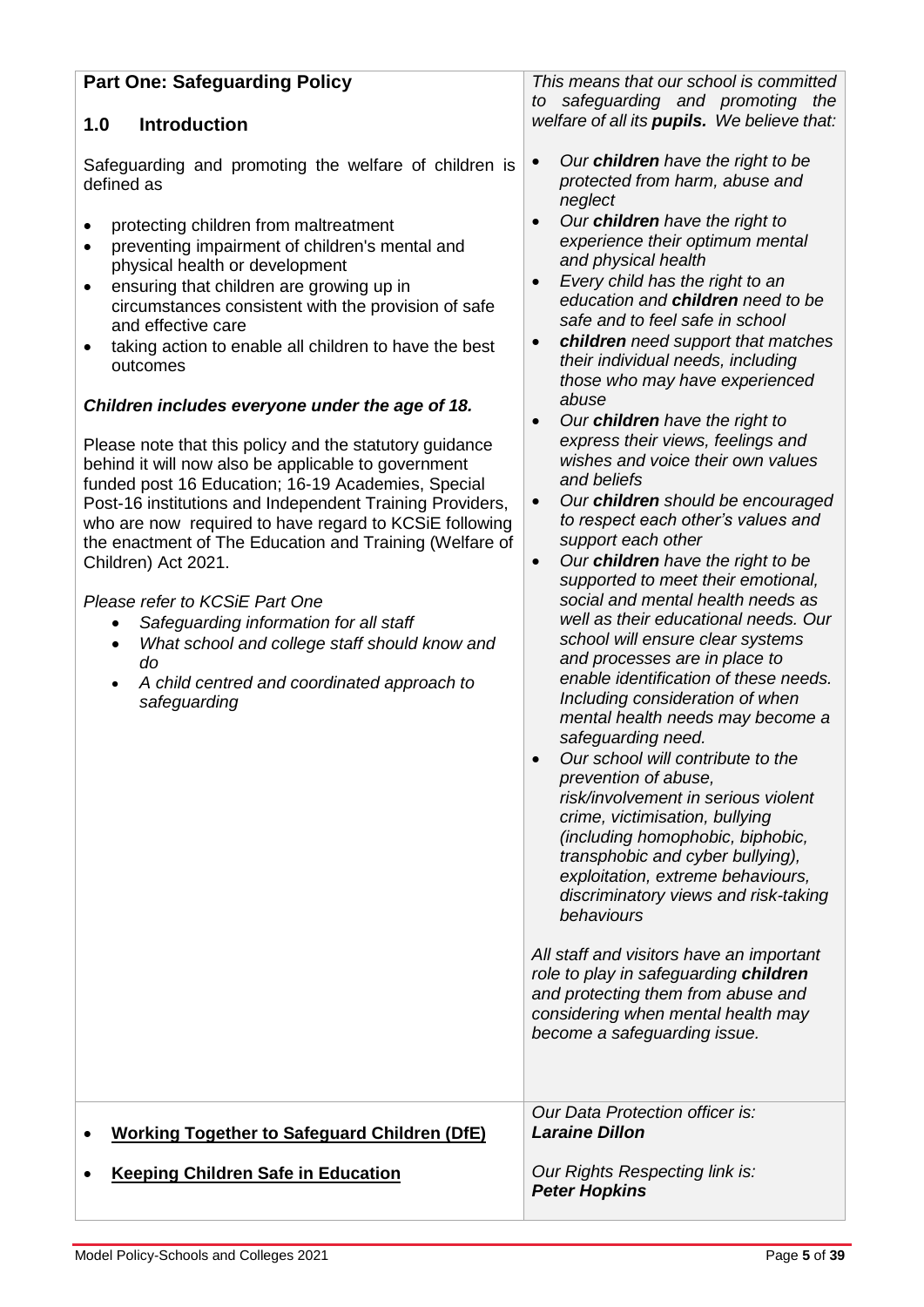| $\bullet$ | <b>West Midlands Safeguarding Children Procedures</b>                                                    | Our lead for Mental Health is:<br><b>Sharon McMahon</b> |
|-----------|----------------------------------------------------------------------------------------------------------|---------------------------------------------------------|
| $\bullet$ | The Education Act 2002 S175                                                                              | Our Safeguarding governor is:                           |
| ٠         | <b>General Data Protection Legislation (2018)</b>                                                        | <b>Sue Jackson</b>                                      |
| $\bullet$ | <b>Mental Health &amp; Behaviour in Schools</b>                                                          | Our Operation Encompass Key Adult is:<br>Ida Mahoney    |
| $\bullet$ | <b>Birmingham Criminal Exploitation &amp; Gang</b><br><b>Affiliation Practice Guidance (2018)</b>        |                                                         |
| $\bullet$ | Birmingham Safeguarding Children Partnership<br>threshold guidance Right Help Right Time                 |                                                         |
| $\bullet$ | Multi-agency Statutory Guidance on<br><b>Female</b><br><b>Genital Mutilation</b>                         |                                                         |
|           | <b>Protecting Children from Radicalisation: The</b><br><b>Prevent Duty, 2015</b>                         |                                                         |
| $\bullet$ | <b>Relationships Education, Relationships and Sex</b><br><b>Education (RSE) and Health Education</b>     |                                                         |
| $\bullet$ | <b>Birmingham RSE Primary Offer</b>                                                                      |                                                         |
| $\bullet$ | Sharing nudes and semi-nudes: advice for<br>education settings working with children and<br>young people |                                                         |
|           | <b>Voyeurism Offences Act 2019</b>                                                                       |                                                         |
| $\bullet$ | DfE statutory guidance on Children Missing<br><b>Education</b>                                           |                                                         |
|           |                                                                                                          |                                                         |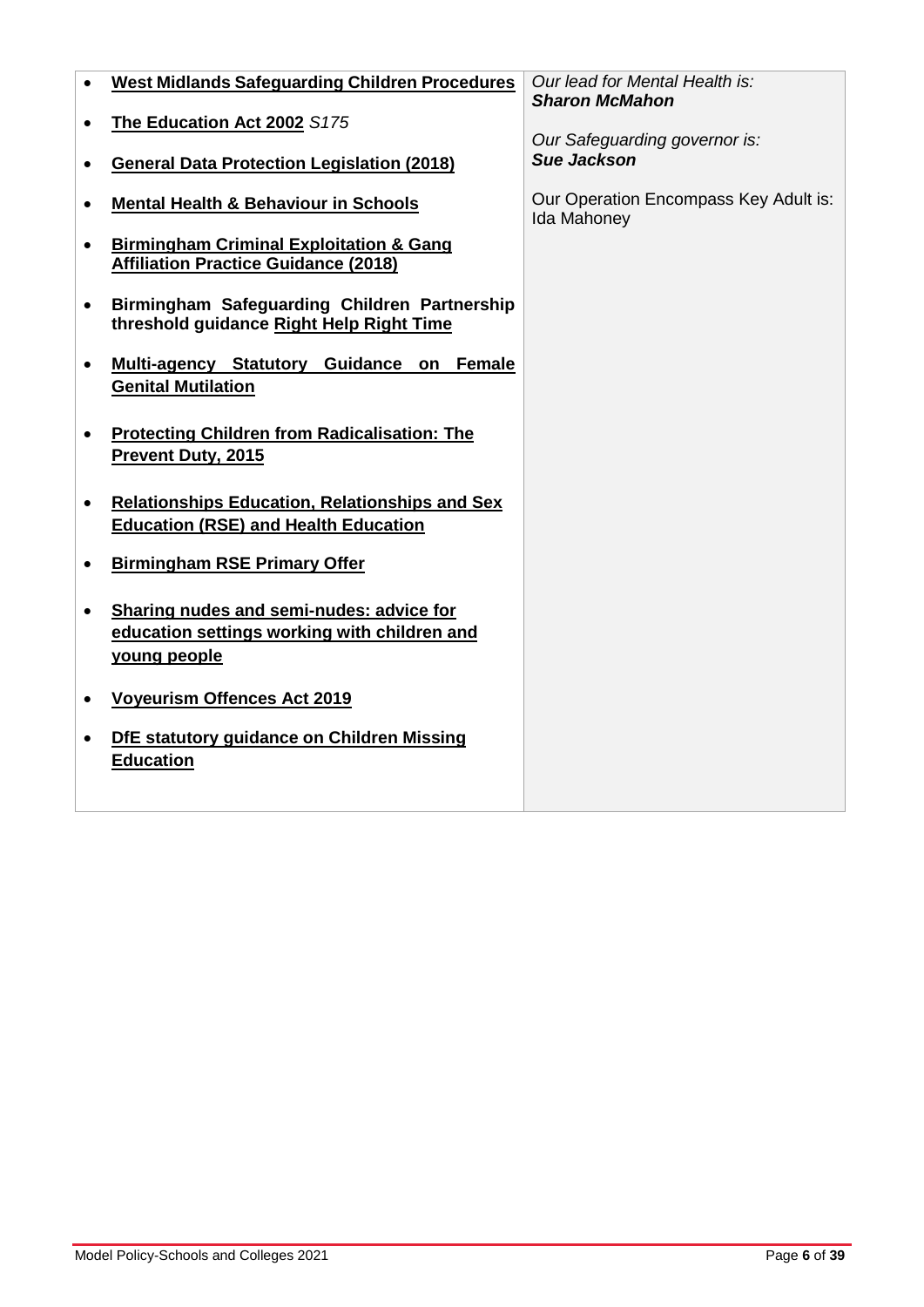This policy will contribute to the protection and safeguarding of our **pupils** and promote their welfare by:

- Adopting a Whole school and college approach to safeguarding
- A new section has been added making clear the need for ensuring that safeguarding and child protection are at the forefront and underpin all relevant aspects of process and policy development in schools and colleges.
- Clarifying standards of behaviour for staff and **pupils**
- Contributing to the establishment of a safe, resilient and robust ethos in the school, built on mutual respect and shared values
- Introducing appropriate work within the curriculum
- Encouraging **pupils** and parents to participate
- Alerting staff to the signs and indicators that all may not be well
- Developing staff awareness of the causes of abuse
- Developing staff awareness of the risks and vulnerabilities their **pupils** face
- Addressing concerns at the earliest possible stage
- Reducing the potential risks **pupils** face of being exposed to multiple harms including violence, extremism, exploitation, discrimination or victimisation
- Recognising risk and supporting online safety for pupils, including in the home

*This means that in our school we will:*

- *Identify and protect all pupils especially those identified as vulnerable pupils*
- *Identify individual needs as early as possible; gain the voice and lived experience of vulnerable pupils and design plans to address those needs*
- *Work in partnership with pupils, parents/carers and other agencies*

*Our policy extends to any establishment our school commissions to deliver education to our pupils on our behalf including alternative provision settings.*

*Our Governing Body will ensure that any commissioned agency will reflect the values, philosophy and standards of our school. Confirmation should be sought from the school that appropriate risk assessments are completed and ongoing monitoring is undertaken.*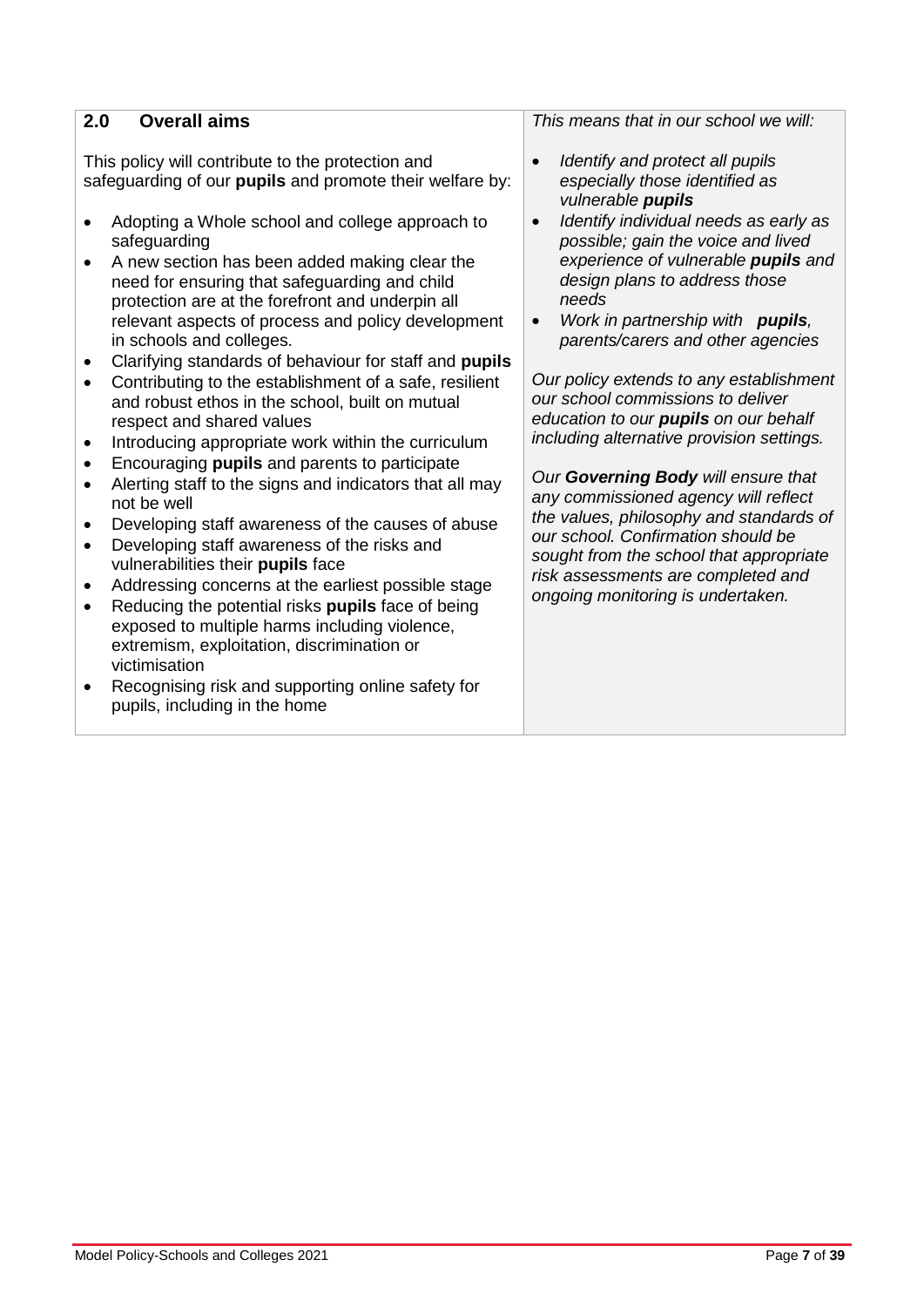| 3.0<br><b>Guiding Principles</b><br>These are the seven guiding principles of safeguarding,<br>by<br>Birmingham<br>Safeguarding<br>stated<br>Children<br>as<br>Partnership (found in Right Help Right Time);                                                                                                                                                                                                                                                           | This means that in our school all staff<br>will be aware of the guidance issued by<br><b>Birmingham Safeguarding Children</b><br>Partnership Right Help Right Time,<br>and procedures for <b>Early Help</b> .                                                                                                                                                                                                                                                                                                                                                                                                                                                                                                                                                                                                                                                      |
|------------------------------------------------------------------------------------------------------------------------------------------------------------------------------------------------------------------------------------------------------------------------------------------------------------------------------------------------------------------------------------------------------------------------------------------------------------------------|--------------------------------------------------------------------------------------------------------------------------------------------------------------------------------------------------------------------------------------------------------------------------------------------------------------------------------------------------------------------------------------------------------------------------------------------------------------------------------------------------------------------------------------------------------------------------------------------------------------------------------------------------------------------------------------------------------------------------------------------------------------------------------------------------------------------------------------------------------------------|
| Have conversations and listen to children and their<br>families as early as possible<br>Understand the child's lived experience<br>٠<br>Work collaboratively to<br>improve children's<br>life<br>experience<br>Be open, honest and transparent with families in our<br>$\bullet$<br>approach<br><b>Empower</b> families by working with them<br>$\bullet$<br>Work in a way that builds on families' strengths<br>Build resilience in families to overcome difficulties | All staff will be enabled to listen and<br>understand the lived experience of<br>children and young people by facilitating<br>solution focused conversations<br>appropriate to the child/young person's<br>preferred communication style.<br>It also means that where early help is<br>appropriate, the designated<br>safeguarding lead/deputy will liaise with<br>other agencies and completing an inter-<br>agency assessment as appropriate. If<br>required to, all staff will support other<br>agencies and professionals in an early<br>help assessment, in some cases acting<br>as the lead practitioner.<br>Early help cases will be kept under<br>constant review, and if the child's<br>situation does not improve/ is getting<br>worse, consideration will be given to a<br>referral to children's social care for<br>assessment for statutory services. |

| 4.0                          | <b>Expectations</b>                                                                                                                                                | This means that in our school:                                                                        |
|------------------------------|--------------------------------------------------------------------------------------------------------------------------------------------------------------------|-------------------------------------------------------------------------------------------------------|
| All staff and visitors will: |                                                                                                                                                                    | All staff will receive annual safeguarding<br>training and update briefings as                        |
|                              | Be familiar with this Safeguarding & Child Protection<br>Policy                                                                                                    | appropriate.                                                                                          |
|                              | Understand their role in relation to safeguarding<br>Be alert to signs and indicators of possible abuse (See<br>Appendix 1 for current definitions and indicators) | Key staff will undertake more specialist<br>safeguarding training as agreed by the<br>governing body. |
|                              | Record concerns and give the record to the DSL or<br>deputy DSL                                                                                                    | In recognition of the impact of COVID-<br>19, additional disclosure training will be                  |
|                              | Deal with disclosures of abuse from children in line<br>with the guidance in Appendix 2, informing the DSL                                                         | undertaken by all staff.                                                                              |
|                              | immediately and providing a written account as soon<br>as possible                                                                                                 | Our Governors will be subjected to an<br>enhanced DBS check and 'Section 128'                         |
|                              | Be involved, where appropriate, in the implementation<br>of individual school-focused interventions, Early Help<br>Assessments and Our Family Plans, Child in Need | check.                                                                                                |
|                              | Plans and inter-agency Child Protection Plans                                                                                                                      | We will follow Safer Recruitment<br>processes and checks for all staff.                               |
|                              |                                                                                                                                                                    |                                                                                                       |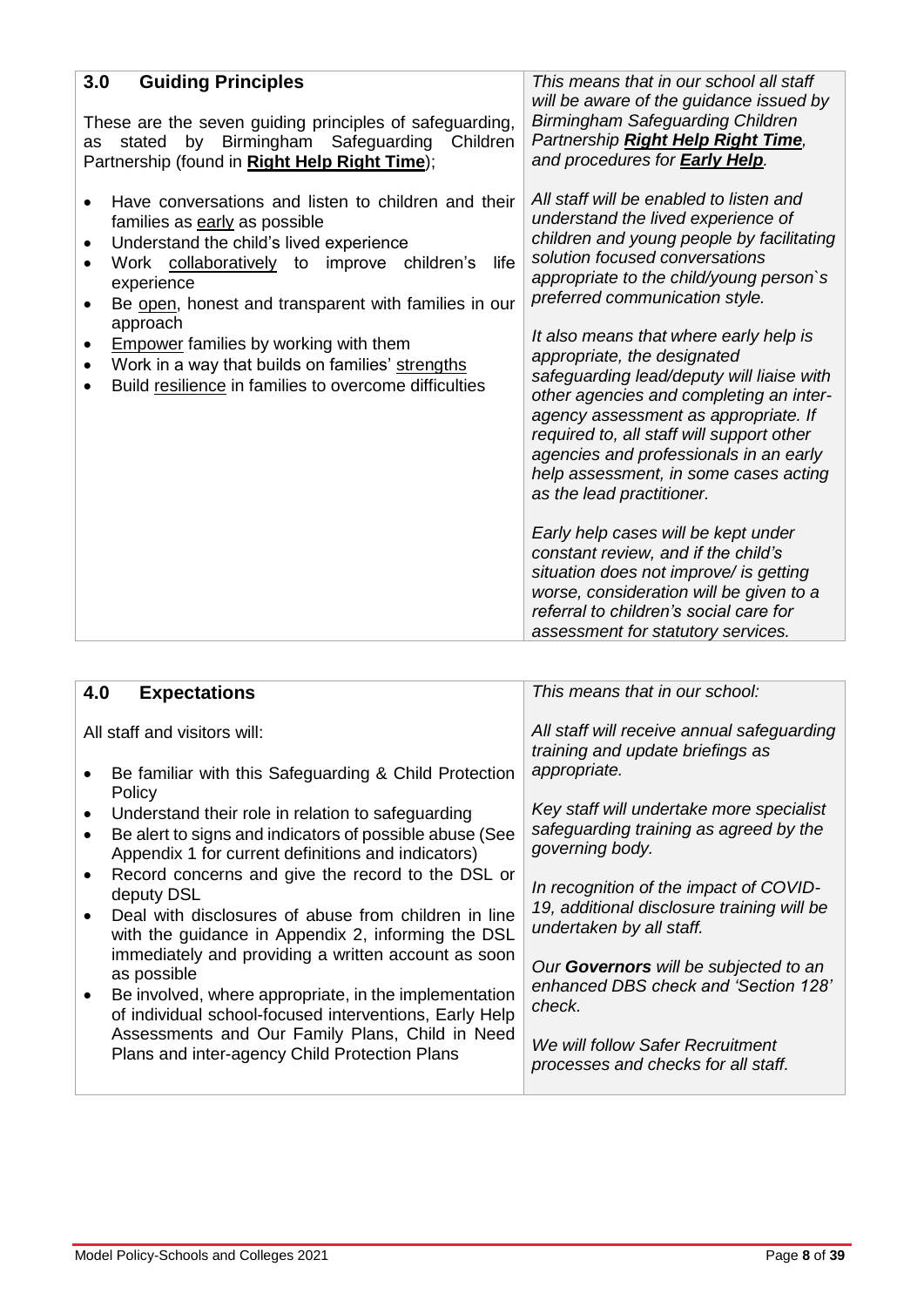| The Designated Safeguarding Lead (DSL)<br>5.0                                                                                                                                                                                                                                                                                                                                                                                                                                                                                                                                                                                                                                                                                                                                                                                                                                                                                                                                                                                                                                                                                                                     | This means the DSL team in our school<br>will be:                                                                                                                                                                                                                                                                                                                                                                                                                                                                                         |
|-------------------------------------------------------------------------------------------------------------------------------------------------------------------------------------------------------------------------------------------------------------------------------------------------------------------------------------------------------------------------------------------------------------------------------------------------------------------------------------------------------------------------------------------------------------------------------------------------------------------------------------------------------------------------------------------------------------------------------------------------------------------------------------------------------------------------------------------------------------------------------------------------------------------------------------------------------------------------------------------------------------------------------------------------------------------------------------------------------------------------------------------------------------------|-------------------------------------------------------------------------------------------------------------------------------------------------------------------------------------------------------------------------------------------------------------------------------------------------------------------------------------------------------------------------------------------------------------------------------------------------------------------------------------------------------------------------------------------|
| The DSL will be a member of the Senior Leadership<br>Team.<br>Whilst the activities of the DSL can be delegated to<br>appropriately trained deputies, the ultimate lead<br>responsibility for safeguarding and child protection<br>remains with the DSL. This responsibility should not<br>be delegated.<br>DSLs should help promote educational outcomes by<br>$\bullet$<br>working closely with teachers about children's welfare,<br>safeguarding and child protection concerns.<br>Governing bodies and proprietors should ensure that<br>the DSL role is explicit in the post-holder's job<br>description and appropriate time is made available to<br>the DSL and deputy DSL(s) to allow them to undertake<br>their duties.                                                                                                                                                                                                                                                                                                                                                                                                                                 | Lead: Peter Hopkins<br>Deputies:<br>Ida<br>Mahoney,<br>Sharon<br>McMahon, Sarah Murfin, Laraine Dillon,<br>Harj Janjua.<br>Any steps taken to support a child who<br>has a safeguarding vulnerability must<br>be reported to the lead DSL.<br>Staff will be informed of relevant details<br>only when the DSL feels their having<br>knowledge of a situation will improve<br>their ability to support an individual child<br>and/or family. A written record will be<br>made of what information has been<br>shared, with whom, and when. |
| Safeguarding and child protection information will be<br>dealt with in a confidential manner.<br>The DSL will ensure that the school is clear on<br>parental responsibility for children on roll, and report<br>all identified private fostering arrangements to the<br>local authority.<br>Safeguarding records will be stored securely in a<br>central place separate from academic records.<br>Individual files will be kept for each pupil: the school<br>will not keep family files. Files will be kept for at least<br>the period during which the pupil attending the school,<br>and beyond that in line with current data legislation<br>and guidance.<br>If a pupil moves from our school, child protection and<br>safeguarding records will be forwarded on to the DSL<br>at the new school, with due regard to their confidential<br>nature and in line with current government guidance<br>on the transfer of such records.<br>Direct contact<br>between the two schools may be necessary,<br>especially on transfer from primary to secondary<br>schools.<br>All in-year applications and transfers will also be<br>reported to the local authority. | Because we use My Concern and store<br>our records electronically we do not<br>hold paper files.<br>We will not disclose to a parent any<br>information held on a child if this<br>would put the child at risk of<br>significant harm<br>We will record where and to whom the<br>records have been passed and the<br>date.<br>This will allow the new setting to<br>continue supporting victims of abuse<br>and have that support in place for when<br>the <b>child</b> arrives.                                                          |

| <b>Contextual Safeguarding</b>                              | <b>DSLs will consider contextual</b>    |
|-------------------------------------------------------------|-----------------------------------------|
| 6.0                                                         | safeguarding and give due regard to the |
| Contextual safeguarding is about the impact of the          | effectiveness of the school             |
| public/social context on young people's lives, and          | safeguarding system within the wider    |
| consequently their safety. It seeks to identify and respond | system. This will be evidenced in:      |
| to harm and abuse posed to young people outside their       | Informal and formal assessments of      |
| home, either from adults or other young people. As an       | $\bullet$                               |
| approach it looks at how interventions can change the       | need/risk for the child                 |
| processes and environments, to make them safer for all      | Case discussions in DSL                 |
| young people, as opposed to focussing on an individual.     | supervision sessions                    |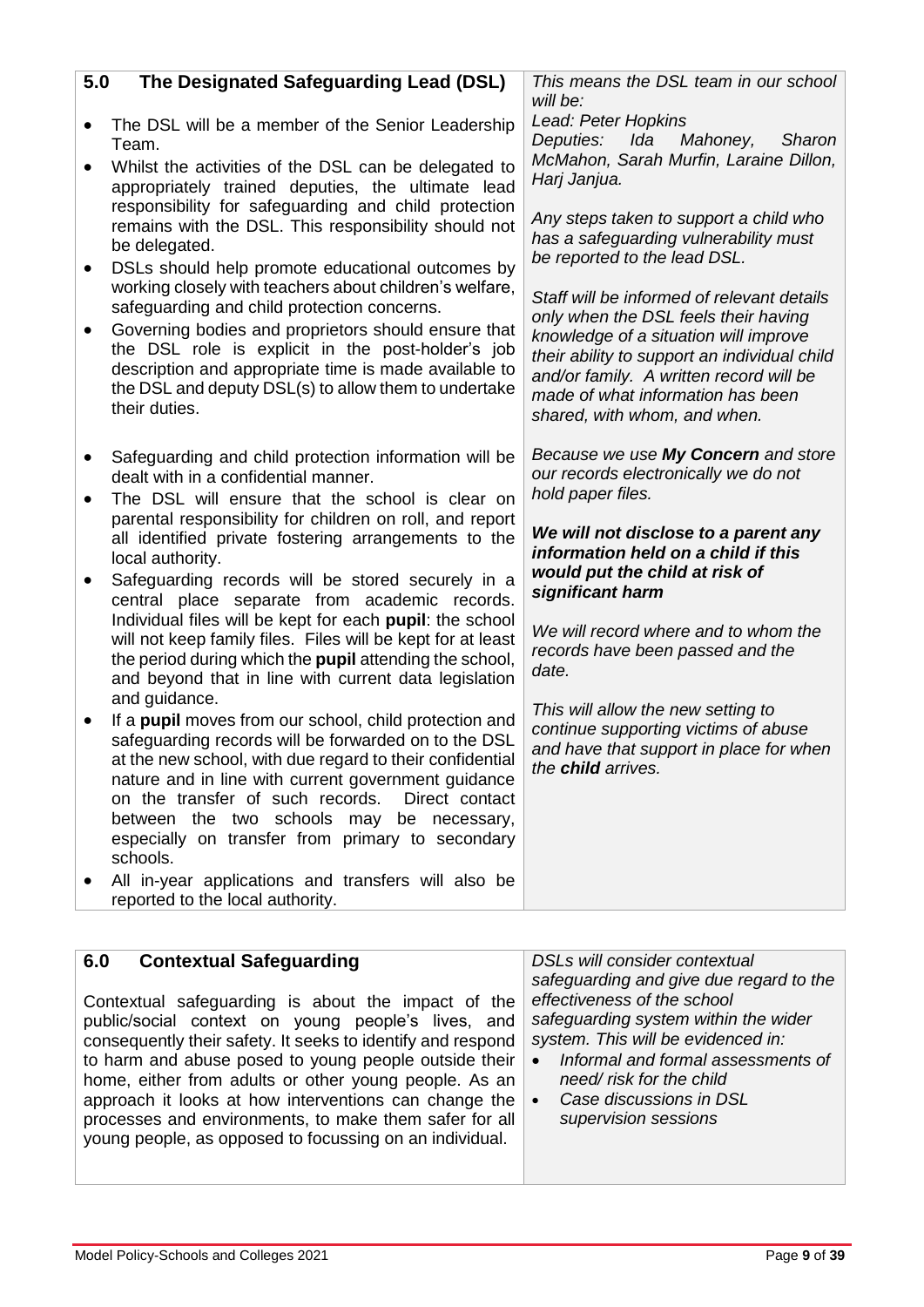| <b>Mental Health</b><br>7.0                                                                                                                                                                                                                                                             | In our school this means that:<br>All staff will be alert to signs of<br>$\bullet$                                                                                                                                                                                  |
|-----------------------------------------------------------------------------------------------------------------------------------------------------------------------------------------------------------------------------------------------------------------------------------------|---------------------------------------------------------------------------------------------------------------------------------------------------------------------------------------------------------------------------------------------------------------------|
| KCSIE requires all staff to be aware that mental health<br>problems can, in some cases, be an indicator that a child<br>has suffered or is at risk of suffering abuse, neglect or<br>exploitation.                                                                                      | mental ill-health and be aware<br>that mental health problems can,<br>in some cases, be an indicator<br>that a child has suffered or is at<br>risk of suffering abuse, neglect or                                                                                   |
| <b>Mental health support</b>                                                                                                                                                                                                                                                            | exploitation<br>All staff will take immediate<br>$\bullet$                                                                                                                                                                                                          |
| Additional information has been added to help schools<br>prevent and tackle bullying and support pupils whose<br>problems<br>manifest themselves<br>mental<br>health<br>in<br>behaviour.                                                                                                | action and speak to a DSL if they<br>have a mental health concern<br>about a child that is also a<br>safeguarding concern<br>We<br>take<br>seriously<br>$\bullet$                                                                                                   |
| Department for Education (DfE) (2017) Preventing<br>bullying.<br>https://www.gov.uk/government/publications/preventing-<br>and-tackling-bullying                                                                                                                                        | our<br>organisational and professional<br>role in supporting and promoting<br>mental health and wellbeing of<br>children/young people through:<br><b>Prevention:</b> creating a safe and<br>$\bullet$                                                               |
| Department for Education (DfE) (2018) Mental health and<br>behaviour in schools<br>https://www.gov.uk/government/publications/mental-<br>health-and-behaviour-in-schools--2                                                                                                             | calm environment where mental<br>health problems are less likely,<br>improving the mental health and<br>wellbeing of the whole school<br>population, and equipping pupils                                                                                           |
| Schools and colleges may choose to appoint a senior<br>mental health lead, though this is not mandatory. The<br>senior mental health lead should be supported by the<br>senior leadership team and could be the pastoral lead,<br>special educational needs coordinator (SENCO) or DSL. | to be resilient so that they can<br>manage the normal stress of life<br>effectively.<br><b>This</b><br>will include<br>teaching pupils about mental<br>wellbeing through the curriculum<br>and reinforcing this teaching<br>through school activities and<br>ethos; |
|                                                                                                                                                                                                                                                                                         | Identification:<br>recognising<br>emerging issues as early and<br>accurately as possible;                                                                                                                                                                           |
|                                                                                                                                                                                                                                                                                         | <b>Early support:</b> helping pupils to<br>access evidence based early<br>support and interventions; and<br>Access to specialist support:<br>working effectively with external                                                                                      |
|                                                                                                                                                                                                                                                                                         | agencies to provide swift access<br>or referrals to specialist support<br>and treatment                                                                                                                                                                             |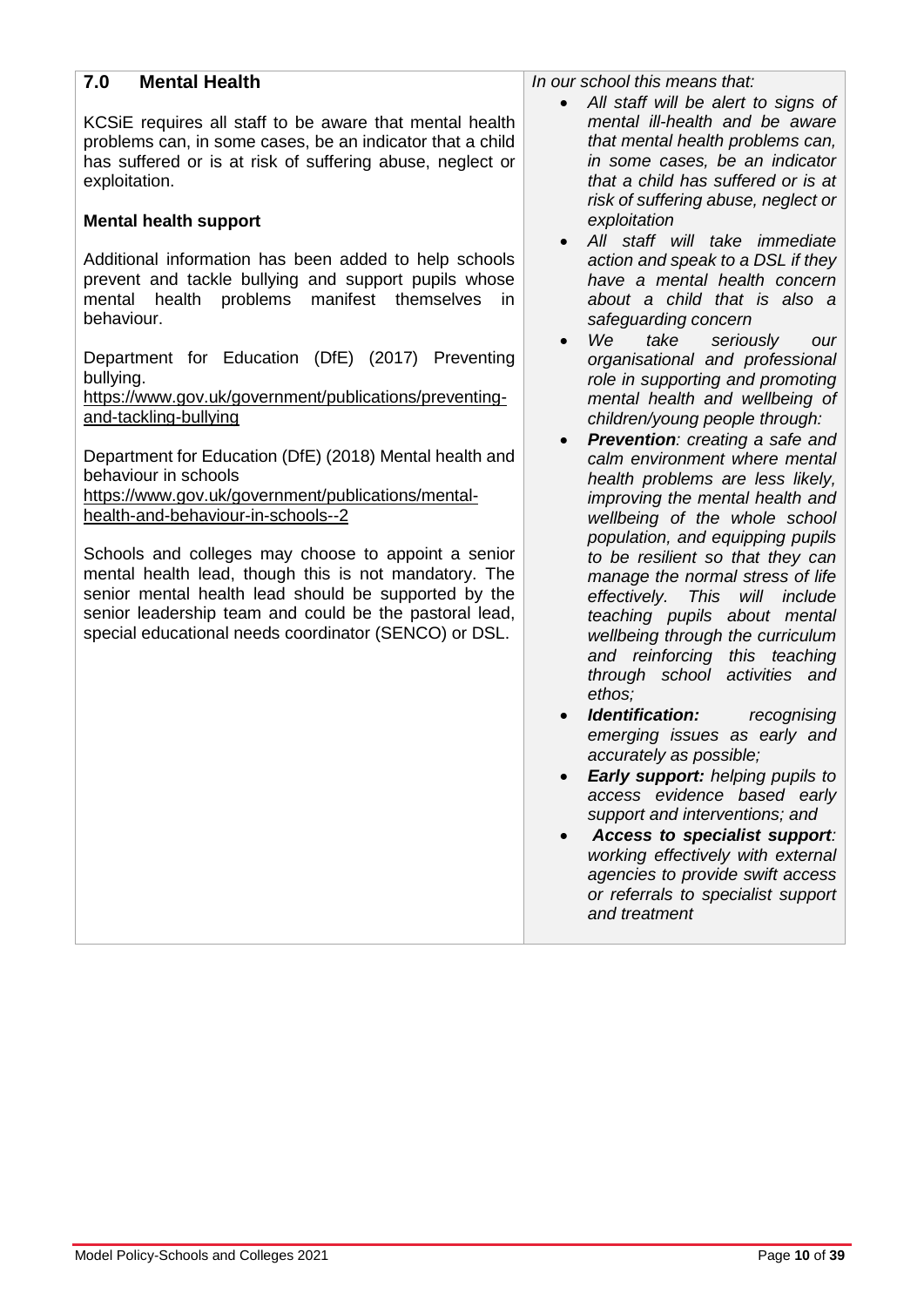## **8.0 The Designated Teacher for Looked After and Previously Looked After Children**

- The governing body must appoint a designated teacher (in non-maintained schools and colleges an appropriately trained teacher should take the lead) and should work with local authorities to promote the educational achievement of registered pupils who are looked after.
- Designated teachers will have responsibility for promoting the educational achievement of children/ young people who have left care through adoption, special guardianship or child arrangement orders or who were adopted from state care outside England and Wales.
- Birmingham Children's Trust has ongoing responsibilities to the young people who cease to be looked after and become care leavers. That includes keeping in touch with them, preparing an assessment of their needs and appointing a personal adviser who develops a pathway plan with the young person. This plan describes how Birmingham Children's Trust will support the care leaver to participate in education or training.

#### **Promoting the educational outcomes of children with a social worker**

- Children with a social worker may face barriers to education because of complex circumstances
- Effective support for children with a social worker needs education settings and local authorities to work together. All agencies can play a crucial role in establishing a culture where every child is able to make progress.
- Education settings and local authorities will have different responsibilities but establishing shared priorities can help to drive change for children.

*In our school the Designated Teacher is: Name: Megan Hall*

*Our Designated Teacher will:*

- *Work with the Virtual School to provide the most appropriate support utilising the pupil premium plus to ensure they meet the needs identified in the child's personal education plan.*
- *Work with the Virtual School headteacher to promote the educational achievement of previously looked after children.*
- *In non-maintained schools and colleges, an appropriately trained teacher should take the lead.*

*Our school will work with partners to effectively identify the needs of children with a social worker and ensure they can access interventions that make a difference to their education*

*DSLs will keep the details of the Birmingham Children's Trust Personal Advisor appointed to guide and support the care leaver and will liaise with them as necessary regarding any issues of concern affecting the care leaver.*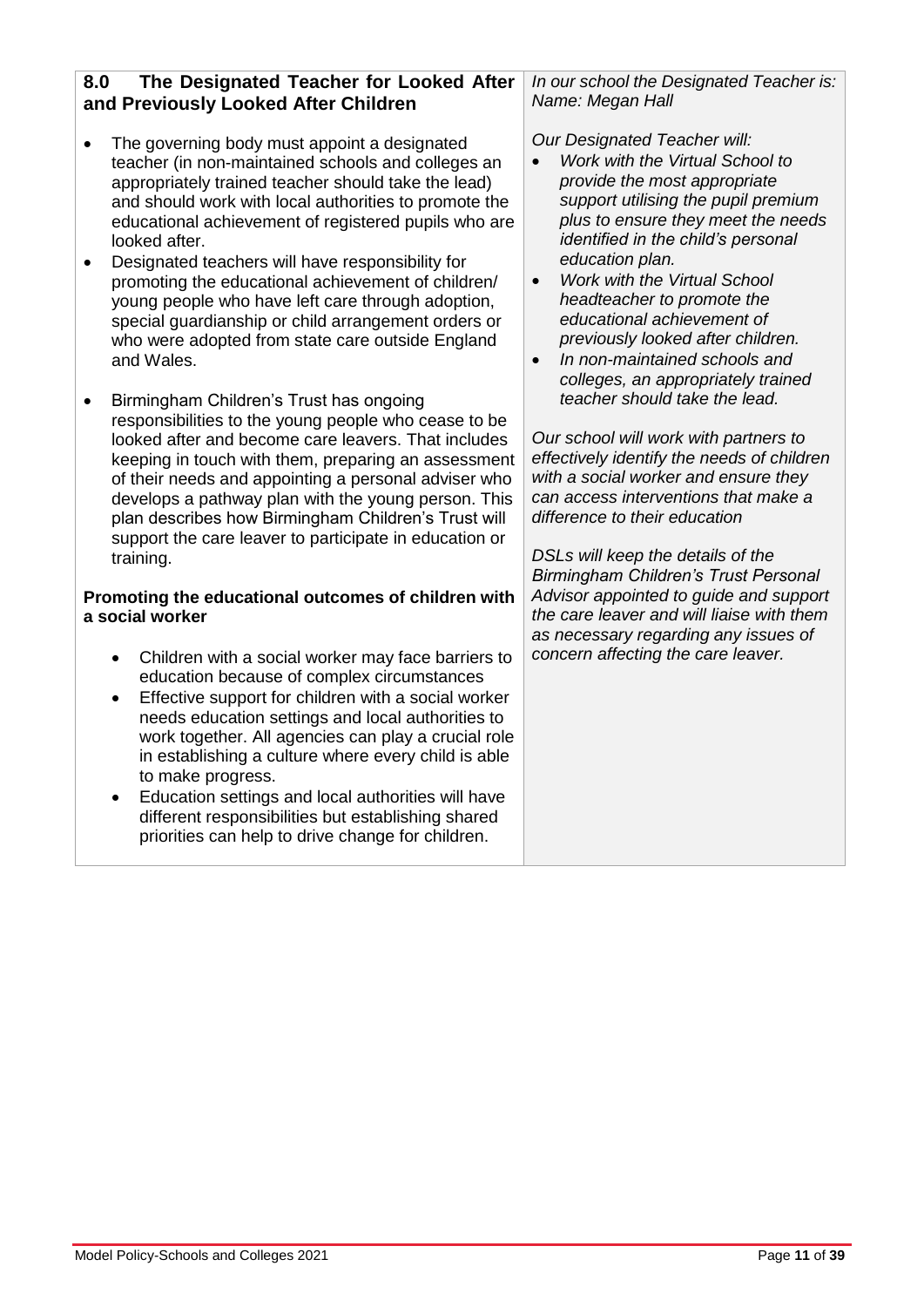| 9.0<br><b>The Governing Body</b>                                                                                                                                                                                                                                                                                                                                                                                                                                                                                                                                                                                                                                                                                                                                                                                                                                                                                                                                                                                                                                                                                                                                                                | In our school this means that:                                                                                                                                                                                                                                                                                                                                                                                                                                                                                                                                                                                                                                                       |
|-------------------------------------------------------------------------------------------------------------------------------------------------------------------------------------------------------------------------------------------------------------------------------------------------------------------------------------------------------------------------------------------------------------------------------------------------------------------------------------------------------------------------------------------------------------------------------------------------------------------------------------------------------------------------------------------------------------------------------------------------------------------------------------------------------------------------------------------------------------------------------------------------------------------------------------------------------------------------------------------------------------------------------------------------------------------------------------------------------------------------------------------------------------------------------------------------|--------------------------------------------------------------------------------------------------------------------------------------------------------------------------------------------------------------------------------------------------------------------------------------------------------------------------------------------------------------------------------------------------------------------------------------------------------------------------------------------------------------------------------------------------------------------------------------------------------------------------------------------------------------------------------------|
| Governing bodies and proprietors should ensure that<br>there are appropriate policies and procedures in place in<br>order for appropriate action to be taken in a timely manner<br>to safeguard and promote children's welfare:<br>The school operates "Safer Recruitment" procedures<br>and ensures that appropriate checks are carried out<br>on all new staff and relevant volunteers (including<br>members of the governing body)<br>The Head Teacher and all other staff who work with<br>children undertake safeguarding training on an<br>annual basis with additional updates as necessary<br>within a two-year framework and a training record<br>maintained<br>Temporary staff and volunteers are made aware of the<br>school's arrangements for safeguarding & child<br>protection and their responsibilities<br>The school remedies any deficiencies or weaknesses<br>٠<br>brought to its attention without delay<br>The governing body has a written policy and<br>procedures for dealing with allegations of abuse<br>against members of staff, visitors, volunteers or<br>governors that complies with all BSCP procedures<br>The Nominated Governor is responsible for liaising | All governors must read part 2 of<br>'KCSiE'<br>Our nominated governor for<br>safeguarding and child protection is:<br>Name: Sue Jackson<br>This governor will receive safeguarding<br>training relevant to the governance role<br>and this will be updated every two<br>years.<br>The governing body will review all<br>policies/procedures that relate to<br>safequarding and child protection<br>annually.<br>A member of the governing body<br>(usually the Chair) is nominated to be<br>responsible for liaising with Birmingham<br>Children's Trust in the event of<br>allegations of abuse being made<br>against the Head Teacher.<br>The Nominated Governor will liaise with |
| with the Head Teacher and DSL over all matters<br>regarding safeguarding and child protection issues.<br>The governor role is strategic rather than operational<br>- they will not be involved in concerns about individual<br>pupils                                                                                                                                                                                                                                                                                                                                                                                                                                                                                                                                                                                                                                                                                                                                                                                                                                                                                                                                                           | the <b>Head Teacher</b> and the DSL to<br>produce a report at least annually for<br>governors and ensure the annual<br>Section 175 safeguarding self-<br>assessment is completed and submitted<br>on time.                                                                                                                                                                                                                                                                                                                                                                                                                                                                           |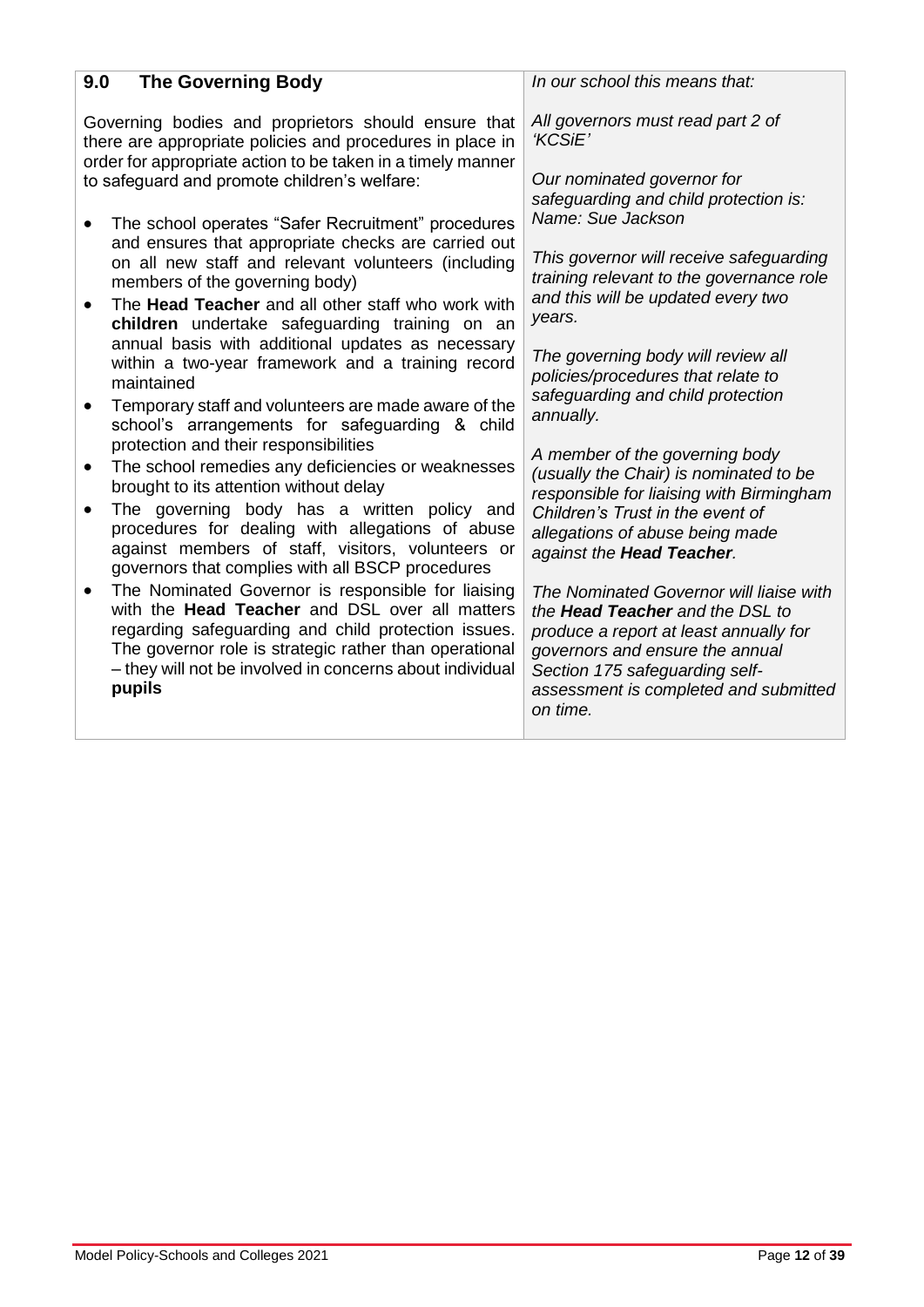| 10.0<br><b>Safer recruitment and selection</b>                                                                                                                                                                                                                                                                                                                                                                                                                                                                                                                                                                                                                                                                                                                                                                                                  | This means that in our school:                                                                                                                                                                                                                                                                                                                                                                                                                                                                                                                                                                              |
|-------------------------------------------------------------------------------------------------------------------------------------------------------------------------------------------------------------------------------------------------------------------------------------------------------------------------------------------------------------------------------------------------------------------------------------------------------------------------------------------------------------------------------------------------------------------------------------------------------------------------------------------------------------------------------------------------------------------------------------------------------------------------------------------------------------------------------------------------|-------------------------------------------------------------------------------------------------------------------------------------------------------------------------------------------------------------------------------------------------------------------------------------------------------------------------------------------------------------------------------------------------------------------------------------------------------------------------------------------------------------------------------------------------------------------------------------------------------------|
| The school should follow part 3 of 'Keeping Children Safe<br>in Education' (KCSiE) and pay full regard to 'Safer<br>Recruitment' requirements including but not limited to:<br>verifying candidates' identity and academic or<br>$\bullet$<br>vocational qualifications<br>obtaining professional and character references<br>٠<br>checking previous employment history and<br>$\bullet$<br>ensuring that a candidate has the health and<br>physical capacity for the job,<br>UK Right to Work<br>$\bullet$<br>clear enhanced DBS check<br>$\bullet$<br>any further checks as appropriate to gain all the<br>$\bullet$<br>relevant information to enable<br>checks<br><b>on</b><br>suitability to work with children.                                                                                                                           | The following school staff have<br>undertaken Safer Recruitment training:<br>1 Peter Hopkins<br><b>2 Sharon McMahon</b><br><b>3 Sarah Murfin</b><br><b>4 Laraine Dillon</b><br>The following members of the governing<br>body have also been trained:<br>1 Sue Jackson<br>One of these will be involved in all staff<br>recruitment processes and sit on the<br>recruitment panel.                                                                                                                                                                                                                          |
| Evidence of these checks must be recorded on the Single<br>Central Record.                                                                                                                                                                                                                                                                                                                                                                                                                                                                                                                                                                                                                                                                                                                                                                      |                                                                                                                                                                                                                                                                                                                                                                                                                                                                                                                                                                                                             |
| All recruitment materials will include reference to the<br>school's commitment to safeguarding and promoting the<br>wellbeing of pupils.                                                                                                                                                                                                                                                                                                                                                                                                                                                                                                                                                                                                                                                                                                        |                                                                                                                                                                                                                                                                                                                                                                                                                                                                                                                                                                                                             |
| <b>Induction</b><br>10.1                                                                                                                                                                                                                                                                                                                                                                                                                                                                                                                                                                                                                                                                                                                                                                                                                        | Our staff induction process will cover:                                                                                                                                                                                                                                                                                                                                                                                                                                                                                                                                                                     |
| All staff, especially staff who have been redeployed in<br>response to COVID-19, must be aware of systems within<br>their setting which support safeguarding, and these<br>should be explained to them as part of staff induction.<br>10.2<br><b>Staff support</b><br>Regular safeguarding supervision will be offered<br>to the Lead DSL within school<br>Usually offered half termly, safeguarding<br>$\bullet$<br>supervision may need to be offered more<br>frequently and extended to other members of<br>staff as deemed appropriate by the school.<br>DSLs will be supported to access training as<br>$\bullet$<br>appropriate including training in behaviour and<br>mental health.<br>All DSLs will have access to the monthly<br>$\bullet$<br>Designated Safeguarding Lead case-consultation<br>sessions organised by BCC's Education | The Safeguarding & Child<br>$\bullet$<br><b>Protection policy</b><br>The Behaviour Policy<br>$\bullet$<br><b>The Staff Behaviour Policy</b><br>$\bullet$<br>(sometimes called a Code of<br>Conduct)<br>The safeguarding response to<br>children who go missing from<br>education<br>The role of the DSL (including the<br>$\bullet$<br>identity of the DSL and any<br>deputies)<br>Copies of policies and a copy of part one<br>of KSCIE is provided to staff at induction.<br>We recognise the importance of practice<br>oversight and multiple perspectives in<br>safeguarding and child protection work. |
| Safeguarding team.                                                                                                                                                                                                                                                                                                                                                                                                                                                                                                                                                                                                                                                                                                                                                                                                                              | We will support staff by providing<br>opportunities for reflective practice<br>including opportunity to talk through all<br>aspects of safeguarding work within<br>education with the DSL and to seek<br>further support as appropriate.                                                                                                                                                                                                                                                                                                                                                                    |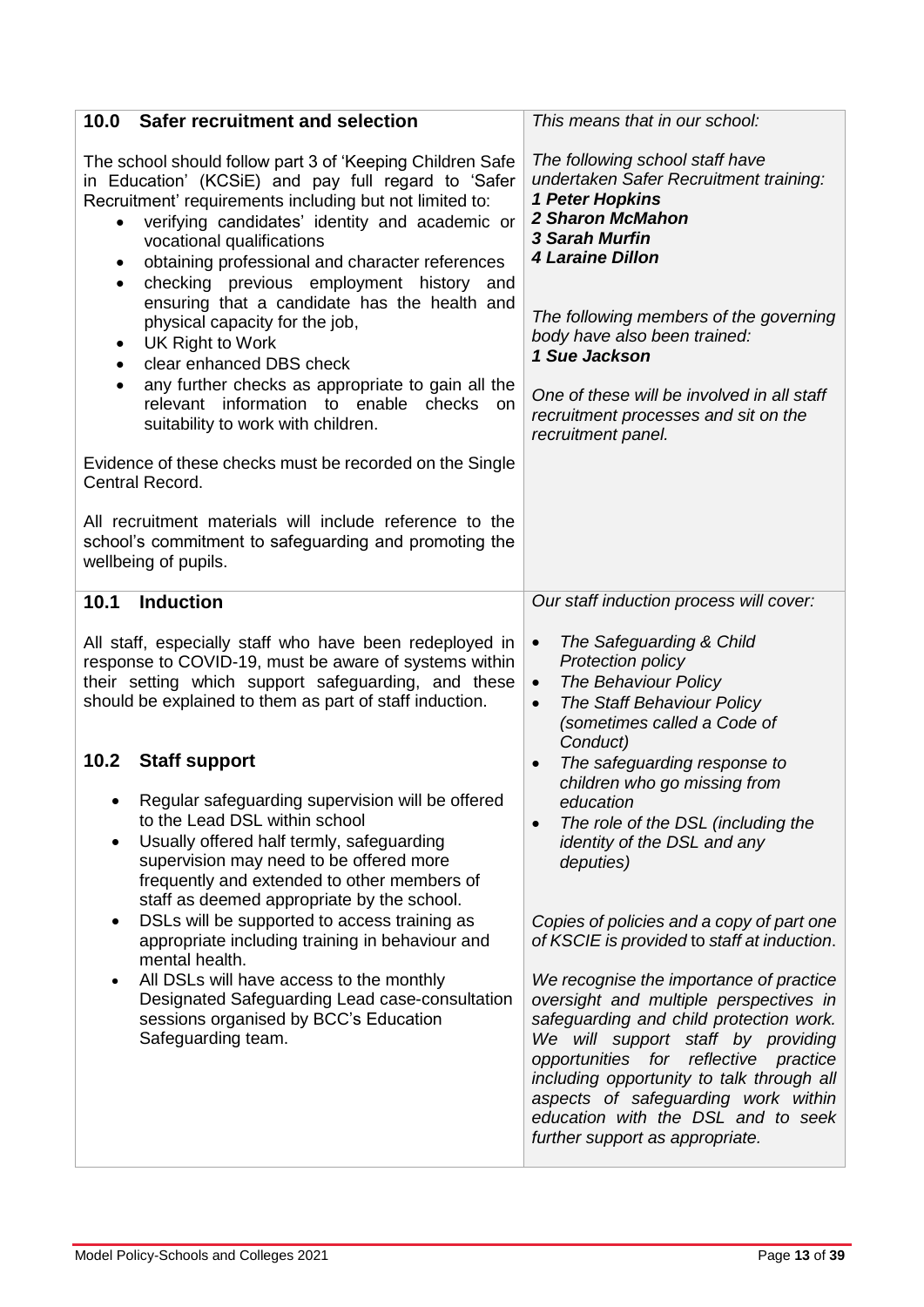| 11.0<br>The use of reasonable force                                                                                                                                                                                                                                                                       | This means in our school:                                                                                                                                                                                                 |
|-----------------------------------------------------------------------------------------------------------------------------------------------------------------------------------------------------------------------------------------------------------------------------------------------------------|---------------------------------------------------------------------------------------------------------------------------------------------------------------------------------------------------------------------------|
| There are circumstances when it is appropriate for staff in<br>school to use reasonable force to safeguard children and<br>young people.                                                                                                                                                                  | By planning positive and proactive<br>behaviour support, the occurrence of<br>challenging behaviour and the need to<br>use reasonable force will reduce.                                                                  |
| The term 'reasonable force' covers the broad range of<br>actions used by staff that involves a degree of physical<br>contact to control or restrain children.                                                                                                                                             | We will write individual behaviour plans<br>for our more vulnerable children and<br>agree them with parents and carers.                                                                                                   |
| This can range from guiding a child to safety by the arm,<br>to more extreme circumstances such as breaking up a<br>fight or where a child needs to be restrained to prevent<br>violence or injury.                                                                                                       | We will not have a 'no contact' policy as<br>this could leave our staff unable to fully<br>support and protect their pupils and<br>students.                                                                              |
| 'Reasonable' in these circumstances means 'using no<br>more force than is needed'. The use of force may involve<br>either passive physical contact, such as standing between<br>pupils or blocking a pupil's path, or active physical contact<br>such as leading a pupil by the arm out of the classroom. | When<br>using reasonable<br>force<br>$\mathsf{I}$<br>response to risks presented by incidents<br>involving children including any with<br>SEN or disabilities, or with medical<br>conditions, our staff will consider the |
| Government advice for 'Use of Reasonable Force in<br>Schools' is available here.                                                                                                                                                                                                                          | risks carefully.                                                                                                                                                                                                          |
|                                                                                                                                                                                                                                                                                                           |                                                                                                                                                                                                                           |
| 12.0 The school's role in the prevention of<br>abuse                                                                                                                                                                                                                                                      | This means that in our school:                                                                                                                                                                                            |
| This Safeguarding & Child Protection Policy cannot be<br>separated from the general ethos of the school, which<br>should ensure that pupils:                                                                                                                                                              | All staff will be made aware of our<br>school's unauthorised absence and<br>children missing from education<br>procedures.                                                                                                |
| are treated with respect and dignity<br>$\bullet$<br>are taught to treat each other with respect<br>feel safe<br>$\bullet$<br>have a voice and are listened to                                                                                                                                            | We will provide opportunities for <i>pupils</i><br>to develop skills, concepts, attitudes<br>and knowledge that promote their safety<br>and well-being.                                                                   |
| Safeguarding issues, including online safety, peer on peer<br>abuse, sexual harassment and extra familial harm<br>(multiple harms) will be addressed through the curriculum<br>in an age-appropriate way.                                                                                                 | All our policies which address issues of<br>power and potential harm will be inter-<br>linked to ensure a whole school                                                                                                    |
|                                                                                                                                                                                                                                                                                                           | approach.                                                                                                                                                                                                                 |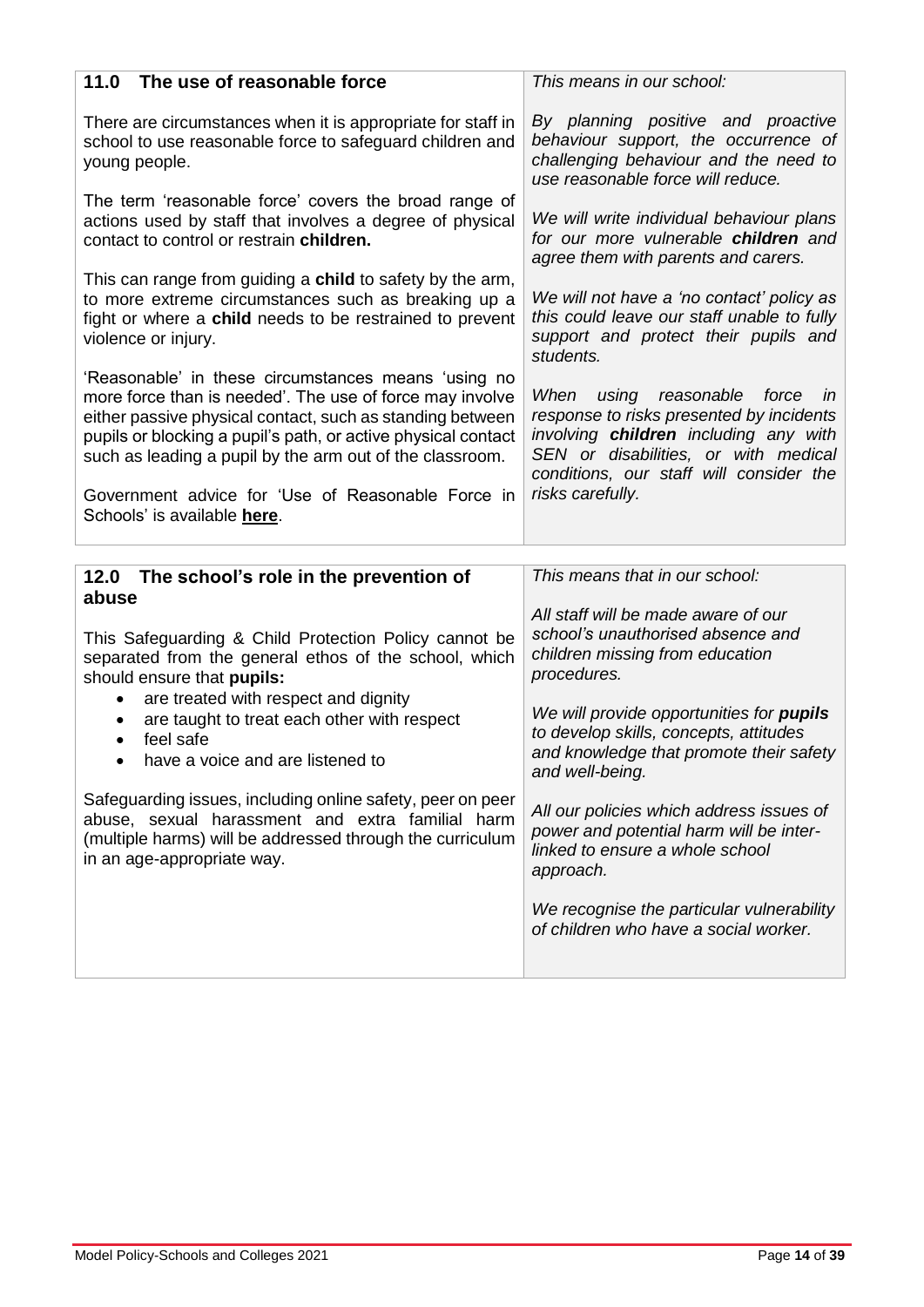| 13.0 What we will do when we are concerned -<br><b>Early Help response</b>                                                                                                                                                                                                                   | This means that in our school we will:<br>implement Right Help Right Time                                                                                                                                                                                                |
|----------------------------------------------------------------------------------------------------------------------------------------------------------------------------------------------------------------------------------------------------------------------------------------------|--------------------------------------------------------------------------------------------------------------------------------------------------------------------------------------------------------------------------------------------------------------------------|
| Where unmet needs have been identified for a <b>child</b><br>utilising the Right Help Right Time (RHRT) model but<br>there is no evidence of a significant risk, the DSL will                                                                                                                | All staff will notice and listen to children<br>and young people, sharing<br>their<br>concerns with the DSL in writing.                                                                                                                                                  |
| oversee the delivery of an appropriate Early Help<br>response.                                                                                                                                                                                                                               | Safeguarding leads will assess, plan, do<br>and review plans.                                                                                                                                                                                                            |
| The child/young person's voice must remain paramount<br>within a solution focused practice framework.                                                                                                                                                                                        | Senior leaders will analyse safeguarding<br>data and practice to inform strategic                                                                                                                                                                                        |
| The primary assessment document is <b>the Early Help</b><br><b>Assessment (EHA).</b>                                                                                                                                                                                                         | planning and staff CDP.                                                                                                                                                                                                                                                  |
| If a Think Family or social care response is needed to<br>meet an unmet safeguarding need, the DSL will initiate a<br>Request for Support, seeking advice from Children's<br><b>Advice and Support Service (CASS) as required.</b><br>The DSL will then oversee the agreed intervention from | The DSL will generally lead on liaising<br>with other agencies and setting up the<br>Our Family Plan. This multi-agency plan<br>will then be reviewed regularly, and<br>progress updated towards the goals until<br>the unmet safeguarding needs have<br>been addressed. |
| school as part of the multi-agency safeguarding response<br>and ongoing school-focused support.                                                                                                                                                                                              | In our school although any member of<br>staff can refer a situation to CASS, it is<br>expected that the majority are passed<br>through the DSL team.                                                                                                                     |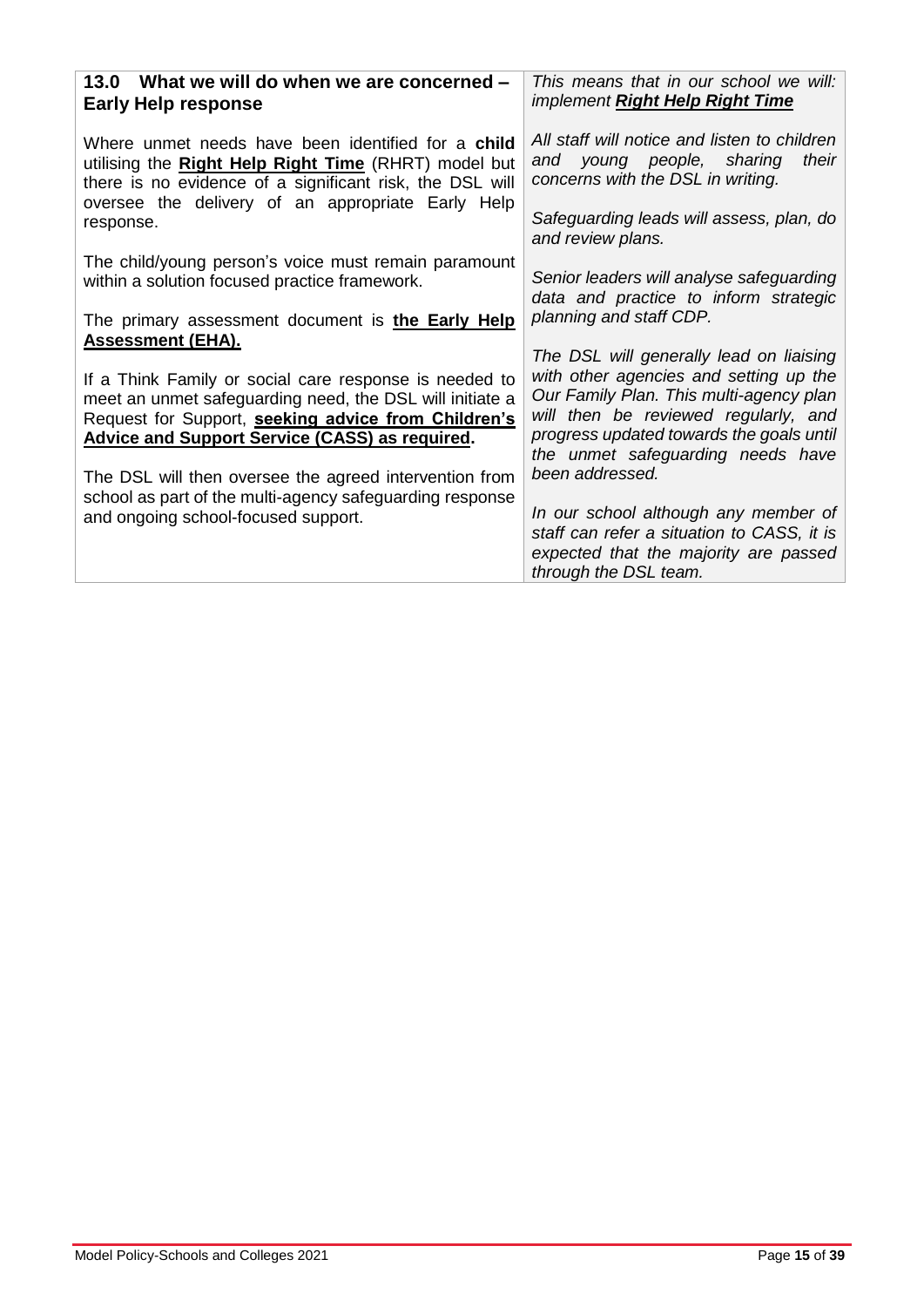| 14.0 Safeguarding students who are vulnerable<br>to radicalisation                                                                                                                                                                                                                                                                                                                                                                                                  | This means that in our school:                                                                                                                                                                                                                                                                                                                                                                                                                                                                                      |
|---------------------------------------------------------------------------------------------------------------------------------------------------------------------------------------------------------------------------------------------------------------------------------------------------------------------------------------------------------------------------------------------------------------------------------------------------------------------|---------------------------------------------------------------------------------------------------------------------------------------------------------------------------------------------------------------------------------------------------------------------------------------------------------------------------------------------------------------------------------------------------------------------------------------------------------------------------------------------------------------------|
| From 1 <sup>st</sup> July 2015, all schools are subject to the Prevent<br>Duty and must have 'due regard to the need to prevent<br>people being drawn into terrorism' (section 26, Counter<br>Terrorism and Security Act 2015)                                                                                                                                                                                                                                      | We value freedom of speech and the<br>expression of beliefs and ideology as<br>fundamental rights underpinning our<br>society's values.                                                                                                                                                                                                                                                                                                                                                                             |
| The current threat from terrorism in the United Kingdom<br>may include the exploitation of vulnerable people, to<br>involve them in terrorism or in activity in support of<br>terrorism. The normalisation of extreme views may also<br>make children and young people vulnerable to future<br>manipulation and exploitation.<br>Definitions of radicalisation, terrorism and extremism,<br>and indicators of vulnerability to radicalisation are in<br>Appendix 4. | <b>Pupils</b> and teachers have the right to<br>speak freely and voice their opinions.<br>However, freedom comes<br>with<br>responsibility and free speech that is<br>designed to manipulate the vulnerable or<br>that leads to violence and harm of others<br>goes against the moral principles in<br>which freedom of speech is valued.<br>Free speech is not an unqualified<br>privilege; it is subject to laws and policies<br>governing equality, human rights,<br>community safety and community<br>cohesion. |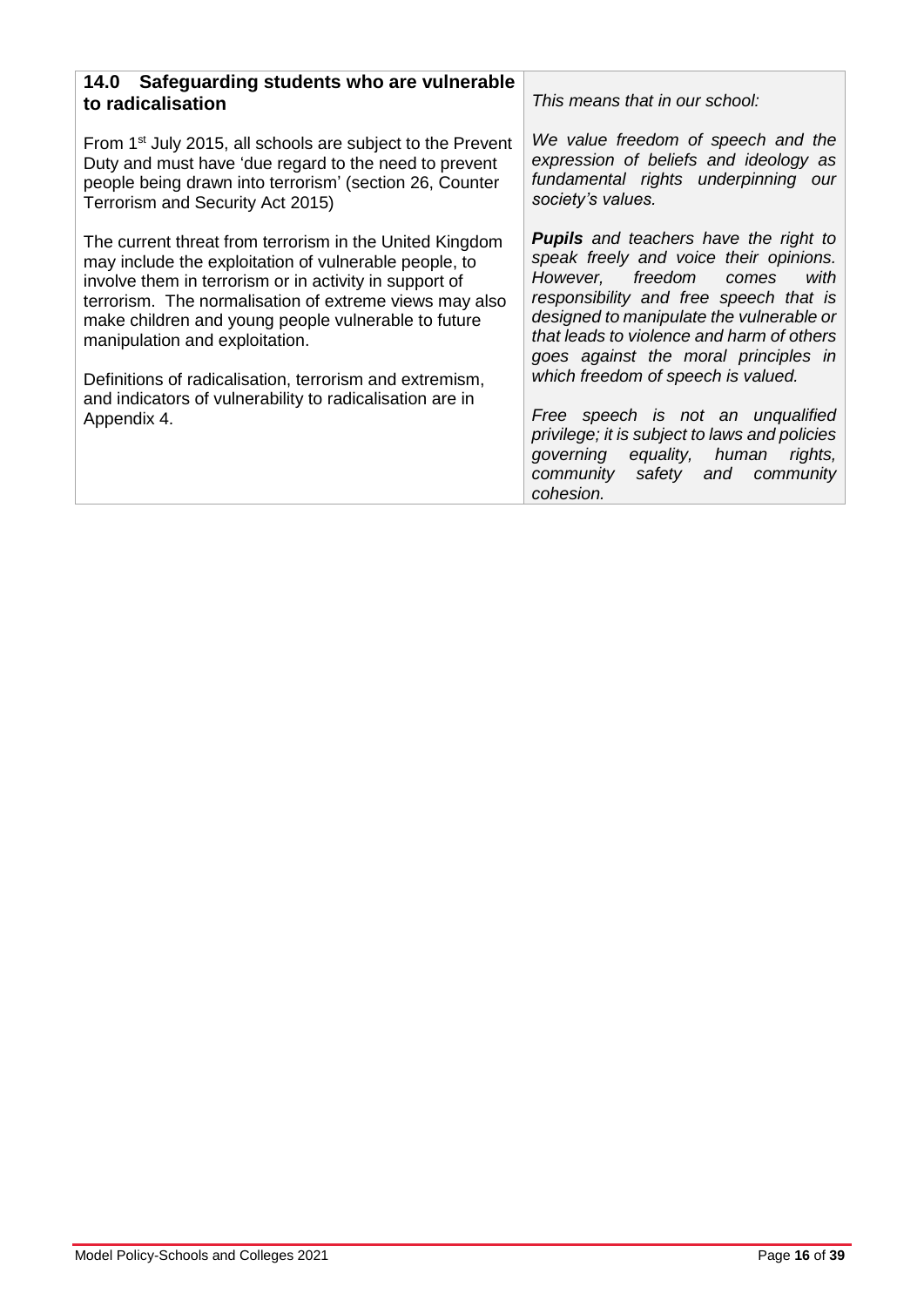## **14.1 Risk reduction**

The school governors, **Head Teacher** and the DSL will assess the level of risk within the school and put actions in place to reduce that risk. Risk assessment may include consideration of the school's RE curriculum, SEND policy, assembly policy, the use of school premises by external agencies, integration of **pupils** by gender and SEN, antibullying policy and other issues specific to the school's profile, community and philosophy. To this end, open source due diligence checks will be undertaken on all external speakers invited to our school. An example of this can be found **[here](https://www.birmingham.gov.uk/downloads/download/773/the_prevent_duty)**:

The setting is required to identify a Prevent Single Point of Contact (SPOC) who will be the lead within the organisation for safeguarding in relation to protecting individuals from radicalisation and involvement in terrorism: this will normally be the DSL. The responsibilities of the SPOC are described in Appendix 5

The school will monitor online activity within the school to ensure that inappropriate sites are not accessed by **pupils** or staff.

The school has a duty to cooperate with the Channel programme in the carrying out of its functions, and with the Police in providing information about an individual who is referred to Channel (Section 38, Counter Terrorism and Security Act 2015).

## **14.2 Channel**

Channel is a multi-agency approach to provide support to individuals who are at risk of being drawn into terrorist related activity. It is led by the West Midlands Police Counter-Terrorism Unit, and it aims to:

- Establish an effective multi-agency referral and intervention process to identify vulnerable individuals;
- Safeguard individuals who might be vulnerable to being radicalised, so that they are not at risk of being drawn into terrorist-related activity; and
- Provide early intervention to protect and divert people away from the risks they face and reduce vulnerability.

Further guidance about duties relating to the risk of radicalisation is available in the Advice for Schools on **[The](https://www.gov.uk/government/publications/protecting-children-from-radicalisation-the-prevent-duty)  [Prevent Duty](https://www.gov.uk/government/publications/protecting-children-from-radicalisation-the-prevent-duty)**.

*We are clear that exploitation and radicalisation must be viewed as a safeguarding concern and that protecting children from the risk of radicalisation from any group (including, but not restricted to, those linked to Islamist ideology, or to Far Right/Neo-Nazi/White Supremacist, Domestic Terrorism, Irish Nationalist and Loyalist paramilitary groups, and extremist Animal Rights movements) is part of our school's safeguarding duty.*

*The SPOC for our school is: Name: Peter Hopkins*

*All staff within our school will be alert to changes in a child's behaviour or attitude which could indicate that they are in need of help or protection.*

*We will use specialist online monitoring software, which in this school is called Smoothwall.*

*Our school will make referrals to Channel if we are concerned that an individual might be vulnerable to radicalisation.*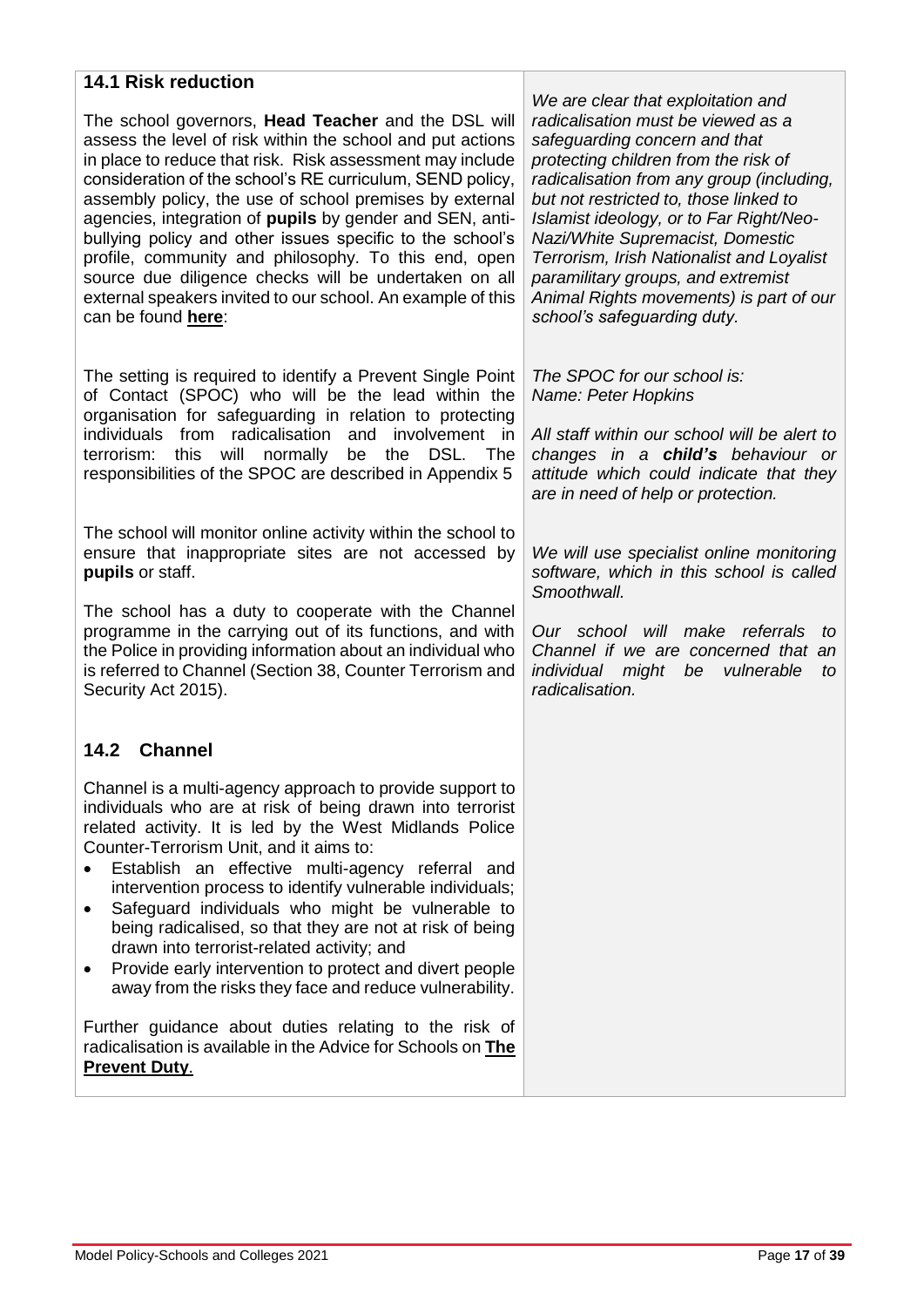| 15.0 Pupils who are vulnerable to exploitation,<br>trafficking, or so-called 'honour-based' abuse                                | This means that in our school we ensure:                                             |
|----------------------------------------------------------------------------------------------------------------------------------|--------------------------------------------------------------------------------------|
| (including female genital mutilation and forced                                                                                  | Our staff are supported to talk to families<br>and local communities about sensitive |
| marriage)                                                                                                                        | concerns in relation to their children and                                           |
| With effect from October 2015, all schools are subject to<br>a mandatory reporting requirement in respect of female              | to find ways to address them together<br>wherever possible.                          |
| genital mutilation (FGM). When a teacher suspects or<br>discovers that an act of FGM is going to be or has been                  | All staff are up to date on the latest<br>advice and guidance provided to assist     |
| carried out on a girl aged 18 or under, that teacher has a<br>statutory duty to report it to the Police.                         | in addressing specific vulnerabilities and<br>forms of exploitation around;          |
| Failure to report such cases will result in disciplinary                                                                         | Forced marriage<br><b>FGM</b><br>$\bullet$                                           |
| action.                                                                                                                          | Honour based abuse                                                                   |
| The teacher will also discuss the situation with the DSL                                                                         | Trafficking<br>$\bullet$                                                             |
| who will consult Birmingham Children's Trust before a<br>decision is made as to whether the mandatory reporting<br>duty applies. | Criminal exploitation and gang<br>affiliation                                        |
|                                                                                                                                  | Our staff will be supported to recognise                                             |
|                                                                                                                                  | warning signs and symptoms in relation<br>to each specific issue, and include such   |
|                                                                                                                                  | issues, in an age appropriate way, in<br>their lesson plans.                         |

| 16.0 Children missing education                                                                                                                                                                                                                                                            | This means that in our school we will:                                                                                                                     |
|--------------------------------------------------------------------------------------------------------------------------------------------------------------------------------------------------------------------------------------------------------------------------------------------|------------------------------------------------------------------------------------------------------------------------------------------------------------|
| A child going missing and/or patterns of unauthorised<br>absence, particularly repeatedly, can act as a vital<br>warning sign of a range of safeguarding risks, including                                                                                                                  | Hold two or more emergency contact<br>numbers for each pupil.                                                                                              |
| abuse and neglect, which may include sexual abuse or<br>exploitation; child criminal exploitation; mental health<br>problems; substance abuse and other issues. Early                                                                                                                      | Ensure all our attendance work liaises<br>closely with the DSL.                                                                                            |
| intervention is necessary to identify the existence of any<br>underlying safeguarding risks and to help prevent the risk<br>of them going missing in future.                                                                                                                               | Adapt our attendance monitoring on an<br>individual basis to ensure the safety of<br>each child at our school                                              |
| Work around attendance and children missing from<br>safeguarding<br>education will<br>be coordinated<br>with<br>interventions.                                                                                                                                                             | that<br>taken<br>Demonstrate<br>we<br>have<br>reasonable enquiries to ascertain the<br>whereabouts of <b>pupils</b> that would be<br>considered 'missing'. |
| The school must notify the local authority of any<br>pupil/student who has been absent without the school's<br>permission for a continuous period of 5 days or more after<br>making reasonable enquiries                                                                                   | Work closely with the CME Team,<br>School Admissions Service, Education<br>Legal Intervention Team, Elective Home<br>Education<br>Team<br>and Birmingham   |
| The school (regardless of designation) must also notify<br>the local authority of any pupil/student who is to be deleted<br>from the admission register under any of the prescribed<br>regulations outlined in the Education (Pupil Registration)<br>(England) Regulations 2016 amendments | Children's Trust.                                                                                                                                          |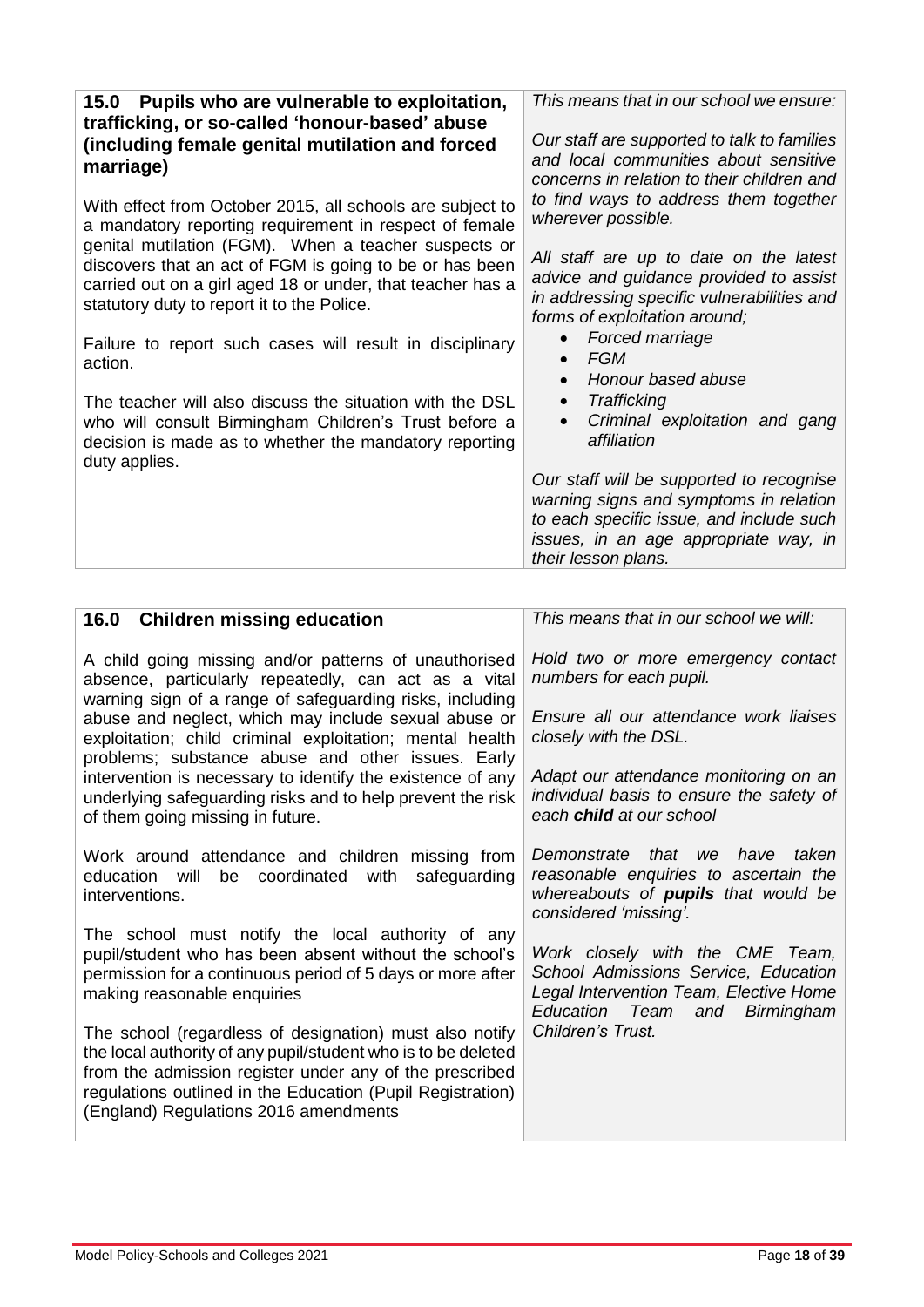# **17.0 Peer on peer/child on child abuse**

The KCSiE guidance now requires that additional information about peer-on-peer abuse should be included in schools' and colleges' child protection policies, including: para; 144-bulletpoint 6 "a statement which makes clear there should be a zero-tolerance approach to abuse,"

It is important that schools and colleges can recognise that children are capable of abusing their peers, and that this abuse can include bullying, physical abuse, sharing nudes and semi-nudes, initiation/hazing, upskirting, sexual violence and harassment.

The school's values, ethos and behaviour policies provide the platform for staff and students to clearly recognise that abuse is abuse and it should never be tolerated or diminished in significance. It should be recognised that there is a gendered nature to peer on peer abuse i.e. that it is more likely that girls will be victims and boys' perpetrators.

Schools should recognise the impact of sexual violence and the fact **children** can, and sometimes do, abuse their peers in this way. When referring to sexual violence this policy is referring to sexual offences under the Sexual Offences Act 2003 as described below:

- **Rape**: A person (A) commits an offence of rape if: there is intentional penetration of the vagina, anus or mouth of another person (B) with his penis, (B) does not consent to the penetration and (A) does not reasonably believe that (B) consents.
- **Assault by penetration**: A person (A) commits an offence if: s/he intentionally penetrates the vagina, anus or mouth of another person (B) with a part of her/his body or anything else, the penetration is sexual, (B) does not consent to the penetration and (A) does not reasonably believe that (B) consents.
- **Sexual assault**: A person (A) commits an offence of sexual assault if: s/he intentionally touches another person (B), the touching is sexual, (B) does not consent to the touching and (A) does not reasonably believe that (B) consents.

*This means that in our school*:

*Staff will receive training on peer on peer abuse.*

*We will adopt the 'whole school approach' to tackling sexism.*

*We fully understand that even if there are no reports of peer on peer abuse in school it may be happening. As such all our staff and children are supported to:* 

- *be alert to peer on peer abuse (including sexual harassment);*
- *understand how the school views and responds to peer on peer abuse*
- *stay safe and be confident that reports of such abuse will be taken seriously.*

*We will not tolerate instances of peer on peer abuse and will not pass it off as "banter", or "part of growing up".* 

*We will recognise that "child on child abuse" can occur between and across different age ranges.*

*We will follow both national and local guidance and policies to support any children subject to peer on peer abuse.*

*We will follow the guidance on managing reports of child-on-child sexual violence and sexual harassment in schools.*

*We will utilise the [Children who pose a](https://www.birmingham.gov.uk/downloads/file/9504/children_who_pose_a_risk_to_children)  [Risk to Children School Safety Plan](https://www.birmingham.gov.uk/downloads/file/9504/children_who_pose_a_risk_to_children) produced by the local authority.*

*In assessing and responding to harmful sexualised behaviour, we will follow the local good practice guidance [https://westmidlands.procedures.org.uk/](https://westmidlands.procedures.org.uk/pkoso/regional-safeguarding-guidance/children-who-abuse-others-including-peer-on-peer-abuse-harmful-sexual-behaviour) [pkoso/regional-safeguarding](https://westmidlands.procedures.org.uk/pkoso/regional-safeguarding-guidance/children-who-abuse-others-including-peer-on-peer-abuse-harmful-sexual-behaviour)[guidance/children-who-abuse-others](https://westmidlands.procedures.org.uk/pkoso/regional-safeguarding-guidance/children-who-abuse-others-including-peer-on-peer-abuse-harmful-sexual-behaviour)[including-peer-on-peer-abuse-harmful](https://westmidlands.procedures.org.uk/pkoso/regional-safeguarding-guidance/children-who-abuse-others-including-peer-on-peer-abuse-harmful-sexual-behaviour)[sexual-behaviour](https://westmidlands.procedures.org.uk/pkoso/regional-safeguarding-guidance/children-who-abuse-others-including-peer-on-peer-abuse-harmful-sexual-behaviour) to enable provision of effective support to any child affected by this type of abuse.*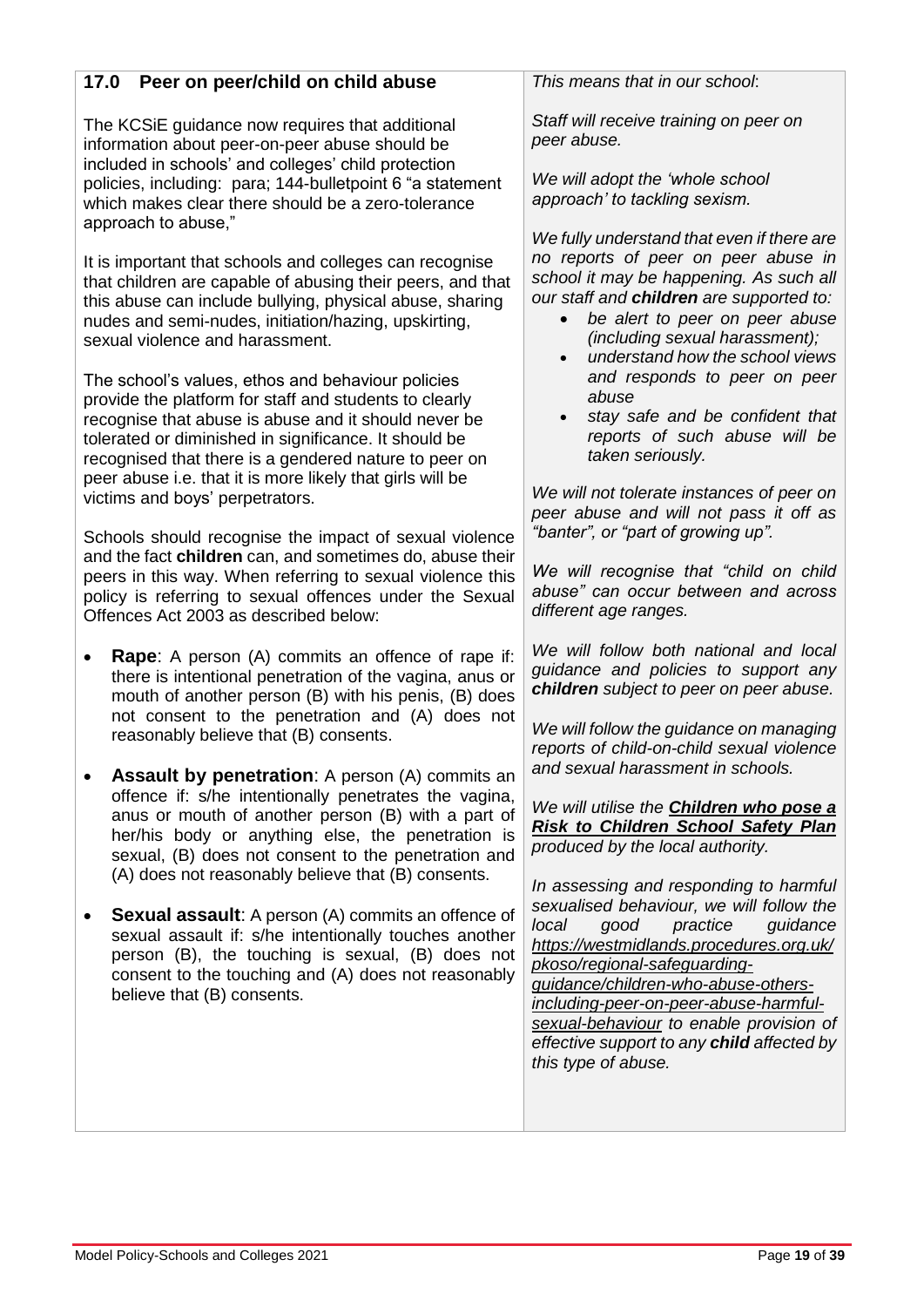| <b>Criminal exploitation</b><br>18.0                                                                                                                                                                        | This means that in our school we will:                                                                                                                                                                                                                                                                                                                     |
|-------------------------------------------------------------------------------------------------------------------------------------------------------------------------------------------------------------|------------------------------------------------------------------------------------------------------------------------------------------------------------------------------------------------------------------------------------------------------------------------------------------------------------------------------------------------------------|
| Both CSE and CCE are forms of abuse and both occur<br>where an individual or group takes advantage of an<br>imbalance in power to coerce, manipulate or deceive a<br>child into sexual or criminal activity | Notice and listen to children/young<br>people showing signs of being drawn in<br>to anti-social or criminal behaviour,<br>use the risk assessment screening tool<br>to support our referrals to CASS for any<br>children in our school we are concerned<br>about.<br>Be aware of and work with the Police and<br>local organisations to disrupt as much as |
|                                                                                                                                                                                                             | possible criminal exploitation<br>activity within our school.                                                                                                                                                                                                                                                                                              |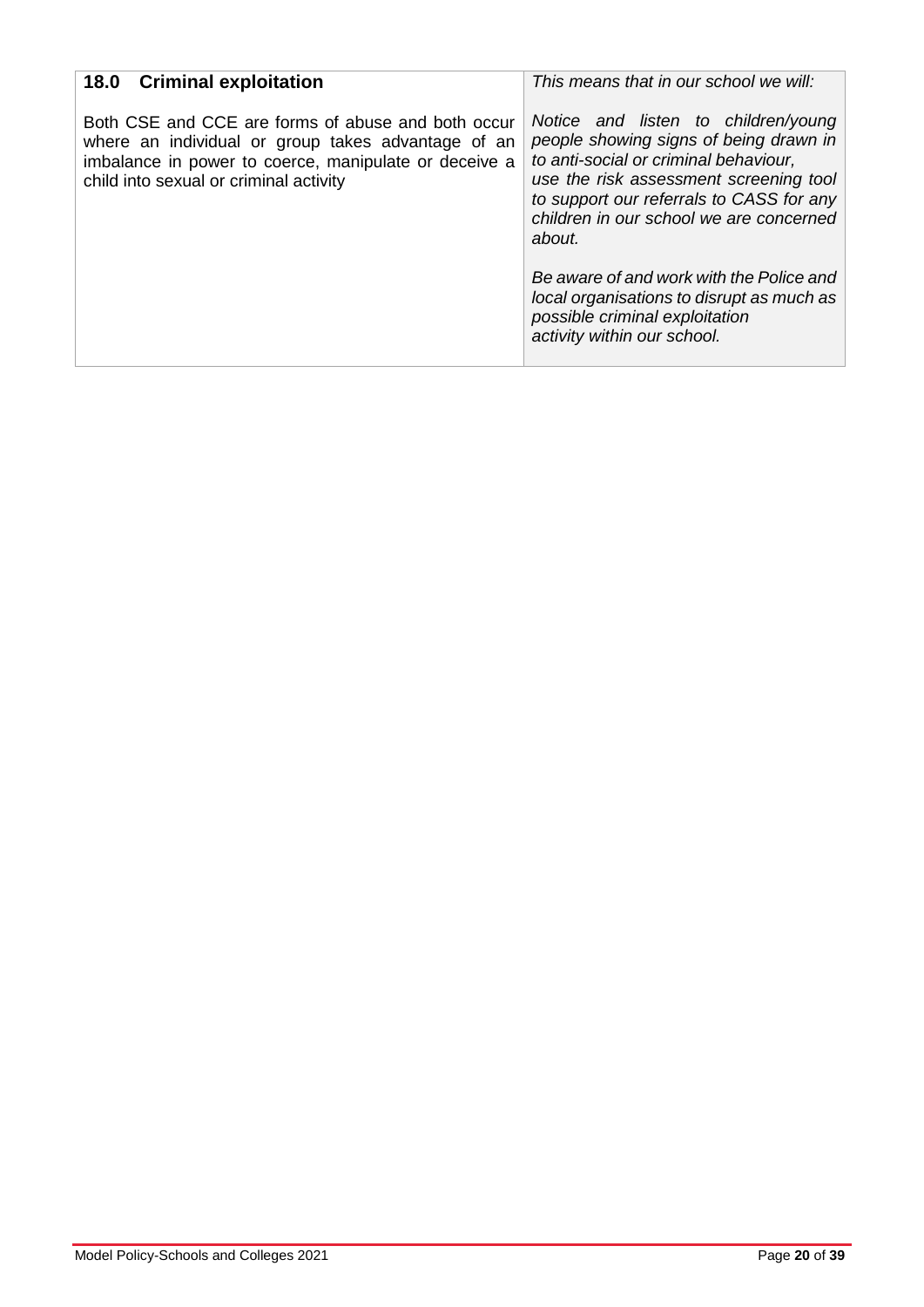#### **Part Two: Key procedures**

## **Responding to concerns about a child**

In our school Severne Primary School

Our DSL(s) are Mr P Hopkins, Mrs S McMahon, Mrs I Mahoney, Mrs S Murfin, Mrs L Dillon, Mr H Janjua

Our safeguarding governor is Mrs S Jackson

# **CONCERN ABOUT A CHILD:**

Speak to Designated Safeguarding Lead (DSL) if urgent. Record on the electronic recording system My Concern or Record in writing on Notice of Concern Form and hand to DSL

# **DSL(s) review concerns and decide next steps**

# **referring to Right Help Right Time (RHRT)**

- Consider discussing concerns with parent / carers and seek consent where appropriate.
- Consider completing Early Help Assessment (EHA).

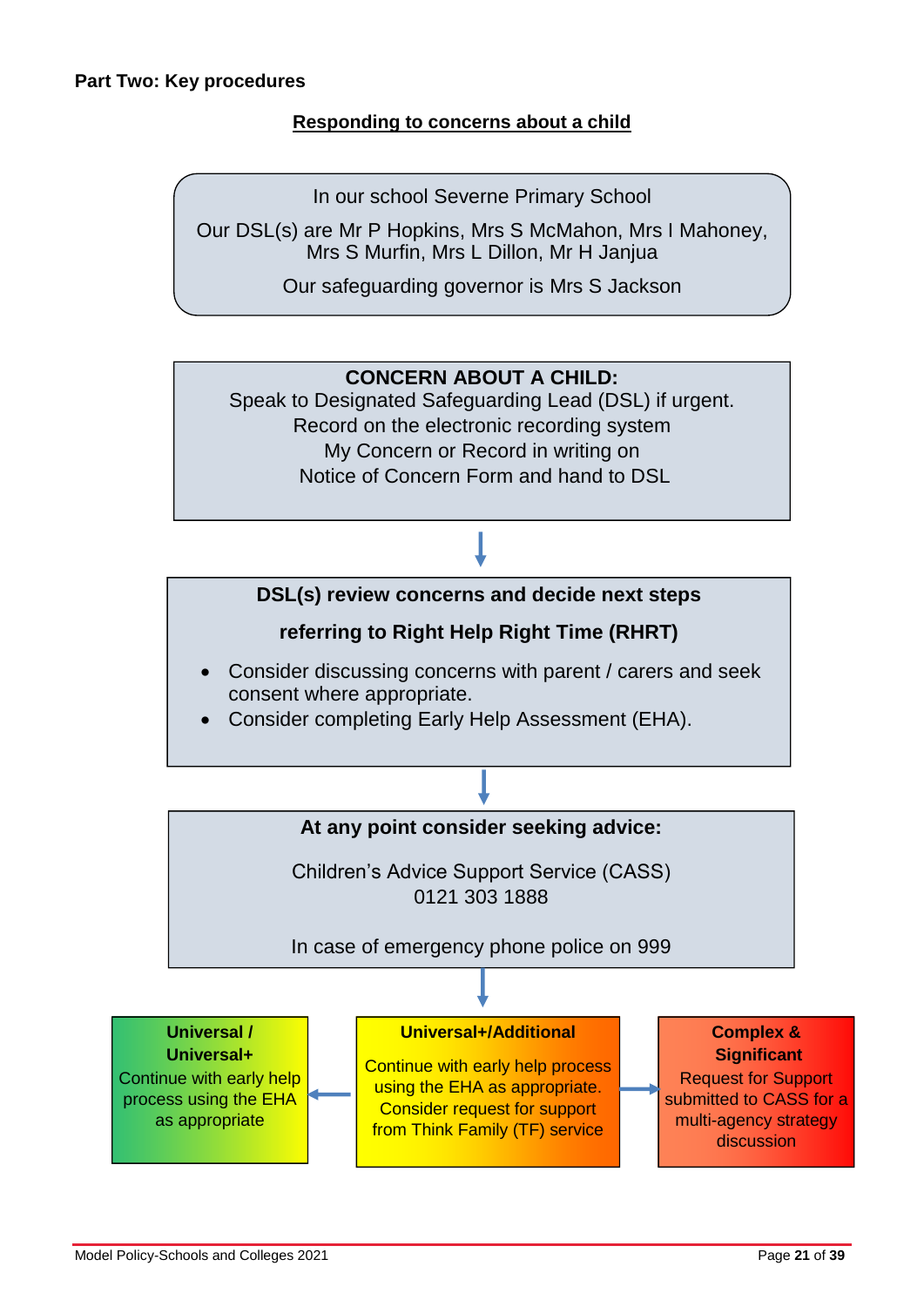#### **19.0 Involving parents/carers**

19.1 In general, we will discuss any safeguarding or child protection concerns with parents/carers before approaching other schools or agencies and will seek their consent to making a referral to another agency. Appropriate staff will approach parents/carers after consultation with the DSL.

However, there may be occasions when the school will contact another school or agency before informing parents/carers because it considers that contacting them may increase the risk of significant harm to the child.

19.2 Parents/carers will be informed about our Safeguarding & Child Protection Policy through the **school prospectus and website**.

#### **20.0 Multi-agency work**

- 20.1 We work in partnership with other agencies in line with **[Right Help Right Time](http://www.lscpbirmingham.org.uk/index.php/delivering-effective-support)** to promote the best interests of our **children** and keep them as a top priority in all decisions and actions that affect them. Our school will, where necessary, liaise with these agencies to implement or contribute to an Early Help Assessment and Our Family Plan and make requests for support from Birmingham Children's Trust. These requests will be made by the DSL to the Children's Advice and Support Service (CASS) - 0121 303 1888. Where the **child** already has a safeguarding social worker or family support worker, concerns around escalation of risks must be reported immediately to the social/ family support worker, or in their absence, to their team manager.
- 20.2 When invited, the DSL will participate in a MASH strategy meeting, usually by conference phone, adding school-held data and intelligence to the discussion so that the best interests of the **child**  are met.
- 20.3 We will co-operate with any child protection enquiries conducted by Birmingham Children's Trust: the school will ensure representation at appropriate inter-agency meetings such as Our Family Plan, Children in Need, Initial and Review Child Protection Conferences, and Core Group meetings.
- 20.4 We will provide reports as required for these meetings. If the school is unable to attend, a written report will be sent and shared with Birmingham Children's Trust at least 24 hours prior to the meeting.
- 20.5 Where a pupil/student is subject to an inter-agency Child Protection Plan or a multi-agency risk assessment conference (MARAC) meeting, the school will contribute to the preparation, implementation and review of the plan as appropriate.

## **21.0 Our role in supporting children**

- 21.1 Our school staff will offer appropriate support to individual pupils/students who have experienced abuse, who have abused others (peer on peer abuse) or who act as Young Carers in their home situation. Our school's contribution to the Local Domestic Abuse Prevention Strategy 2018-2023 will be through the adoption and implementation of Operation Encompass.
- 21.2 An Our Family Plan will be devised, implemented and reviewed regularly for these children. This Plan will detail areas of support, who will be involved, and the child's wishes and feelings. A copy of the Plan will be kept in the child's safeguarding record.
- 21.3 Children and young people who abuse others will be responded to in a way that meets their needs as well as protecting others within the school community through a multi-agency risk assessment. Within our school we will ensure that the needs of children and young people who abuse others will be considered separately from the needs of their victims.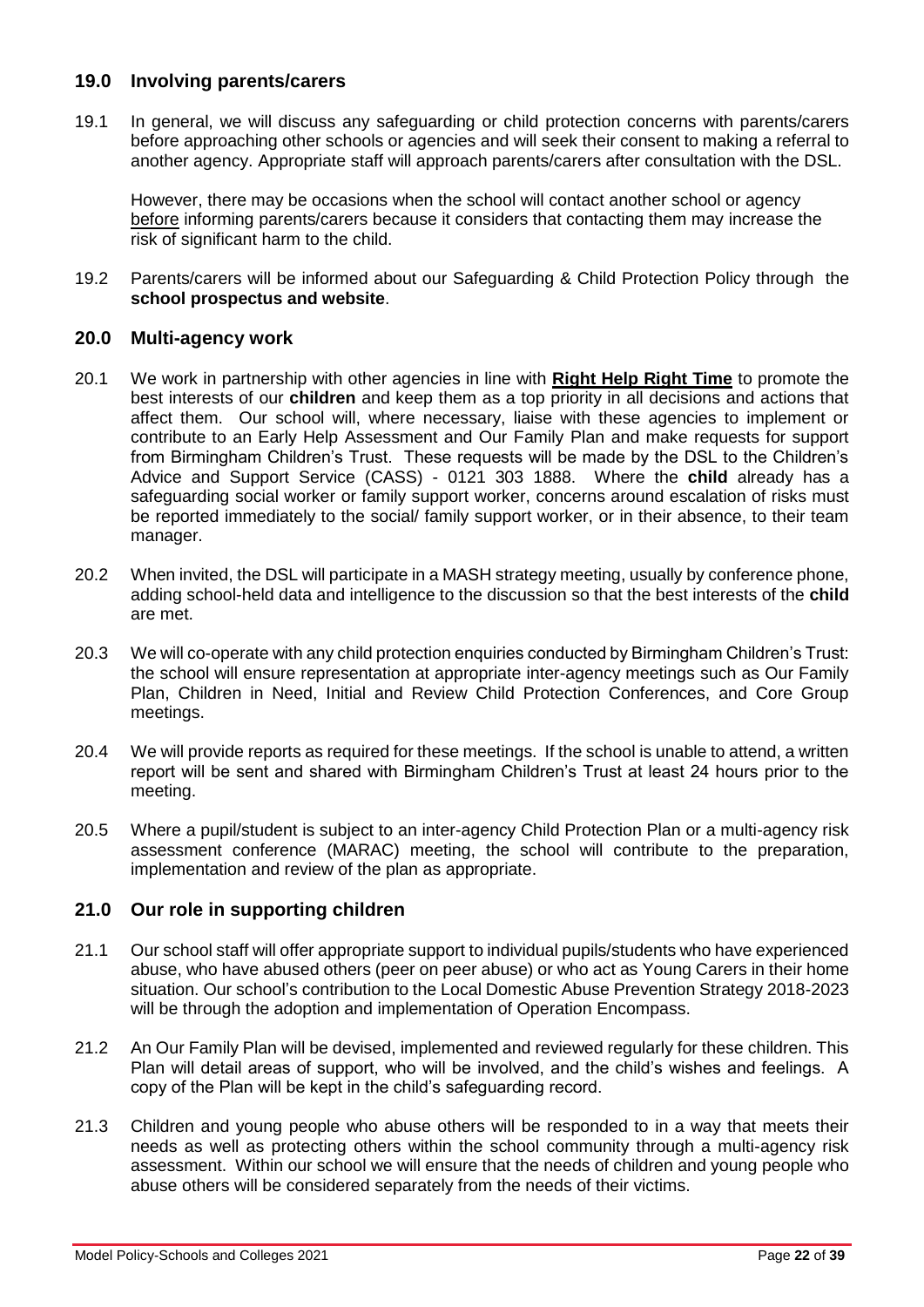21.4 We will ensure the school works in partnership with parents/carers and other agencies as appropriate.

## **22.0 Responding to an allegation about a member of staff**

See also Birmingham Safeguarding Children Partnership procedures on **[allegations against](http://westmidlands.procedures.org.uk/ykpzy/statutory-child-protection-procedures/allegations-against-staff-or-volunteers)  [staff and volunteers](http://westmidlands.procedures.org.uk/ykpzy/statutory-child-protection-procedures/allegations-against-staff-or-volunteers)**.

- 22.1 This procedure must be used in any case in which it is alleged that a member of staff, Governor**,** visiting professional or volunteer has:
	- Behaved in a way that has harmed a **child** or may have harmed a **child**;
	- Possibly committed a criminal offence against or related to a **child**; or
	- Behaved in a way that indicates s/he may not be suitable to work with **children**.
	- Behaved towards a child or children in a way that indicated s/he may pose a risk of harm to children.
	- The new provision as set out in part 4 of KCSiE should apply to anyone working in the school who has behaved, or may have behaved, **in a way that indicates they may not be suitable to work with children**.
- 22.2 Although it is an uncomfortable thought, it needs to be acknowledged that there is the potential for staff in school to abuse **pupils.** In our school we also recognise that concerns may be apparent before an allegation is made.
- 22.3 All staff working within our organisation must report any potential safeguarding concerns about an individual's behaviour towards children and young people immediately.
	- 22.3.1 Allegations or concerns about staff, colleagues and visitors( recognising that schools hold the responsibility to fully explore concerns about supply staff) must be reported directly to the **Head Teacher** who will liaise with the Birmingham Children's Trust Designated Officer (LADO) Team who will decide on any action required. (Where a Head Teacher is also the sole proprietor of an independent school it is mandatory to report to the LADO).
	- 22.3.2 If the concern relates to the **Head Teacher**, it must be reported immediately to the Chair of the Governing Body, who will liaise with the Designated Officer in Birmingham Children's Trust (LADO) and they will decide on any action required.
	- 22.3.3 If the safeguarding concern relates to the proprietor of the setting then the concern must be made directly to the Birmingham Children's Trust Designated Officer (LADO) Team who will decide on any action required.

## **23.0 Children with additional needs**

- 23.1 Our school recognises that all **pupils** have a right to be safe. Some **pupils** may be more vulnerable to abuse, for example those with a disability or special educational need, those living with domestic violence or drug/alcohol abusing parents, etc.
- 23.2 When the school is considering excluding, either for a fixed term or permanently, a vulnerable pupil or one who is the subject of a Child Protection Plan, or where there is an existing child protection file, we will conduct an holistic multi-agency risk-assessment prior to making the decision to exclude. In the event of a one-off serious incident resulting in an immediate decision to exclude, the risk assessment should be completed prior to convening a meeting of the governing body.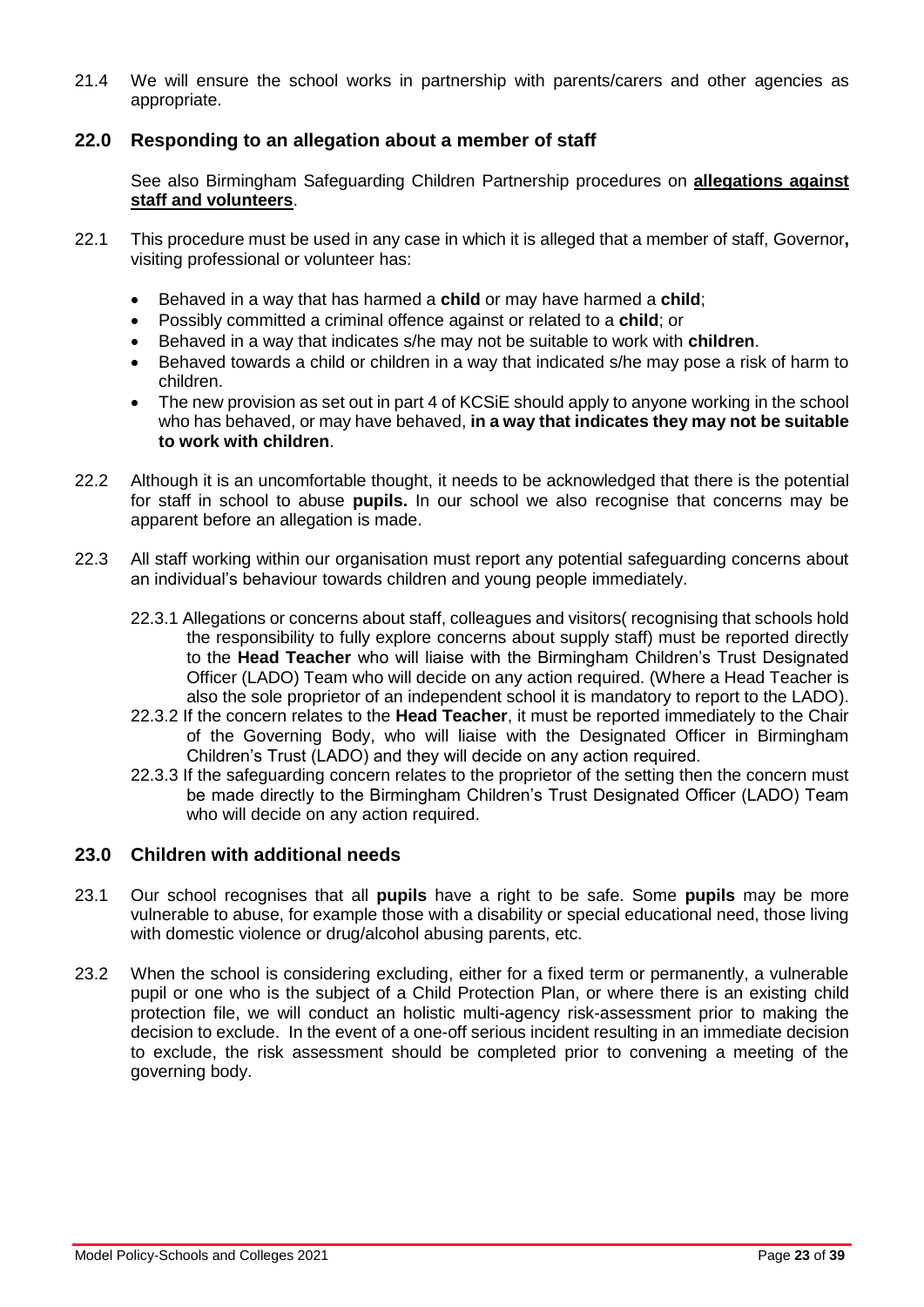## **24.0 Children in specific circumstances**

## 24.1 Private Fostering

- 24.1.1 Many adults find themselves looking after someone else's child without realising that they may be involved in private fostering. A private fostering arrangement is one that is made privately (that is to say without the involvement of Birmingham Children's Trust) for the care of a child under the age of 16 (under 18, if disabled) by someone other than a parent or immediate relative. If the arrangement is to last, or has lasted, for 28 days or more, it is categorised as private fostering.
- 24.1.2 The Children Act 1989 defines an immediate relative as a grandparent, brother, sister, uncle or aunt (whether of full blood or half blood or by marriage or civil partnership), or a step parent.
- 24.1.3 People become involved in private fostering for all kinds of reasons. Examples of private fostering include:
	- Children/young people who need alternative care because of parental illness;
	- Children/young people whose parents cannot care for them because their work or study involves long or antisocial hours;
	- Children/young people sent from abroad to stay with another family, usually to improve their educational opportunities;
	- Unaccompanied asylum seeking and refugee children/young people;
	- Teenagers who stay with friends (or other non-relatives) because they have fallen out with their parents;
	- Children/young people staying with families while attending a school away from their home area.
- 24.1.4 There is a mandatory duty on the school to inform Birmingham Children's Trust of a private fostering arrangement - this is done by contacting CASS (0121 303 1888). The Trust then has a duty to check that the child/young person is being properly cared for and that the arrangement is satisfactory.

#### **25.0 Links to additional information about safeguarding issues and forms of abuse**

- 25.1 Staff who work directly with children/young people, and their leadership team should refer to this information
- 25.2 Guidance on children in specific circumstances found in Annex A of KCSiE (latest version) and additional resources as listed below:

| Issue           | <b>Guidance</b>                                                                                                                                  | <b>Source</b>                 |
|-----------------|--------------------------------------------------------------------------------------------------------------------------------------------------|-------------------------------|
| Abuse           | http://westmidlands.procedures.org.uk/pkphz/regional-                                                                                            | <b>West Midlands</b>          |
|                 | safeguarding-guidance/abuse-linked-to-faith-or-belief                                                                                            | Safeguarding                  |
|                 |                                                                                                                                                  | Children                      |
|                 | http://westmidlands.procedures.org.uk/pkost/regional-                                                                                            | Procedures                    |
|                 | safeguarding-guidance/domestic-violence-and-abuse                                                                                                |                               |
|                 | http://westmidlands.procedures.org.uk/pkphl/regional-<br>safeguarding-guidance/neglect<br>Children who abuse others   West Midlands Safeguarding |                               |
|                 | <b>Children Group</b>                                                                                                                            |                               |
| <b>Bullying</b> | http://westmidlands.procedures.org.uk/pkphh/regional-<br>safeguarding-guidance/bullying#                                                         | West Midlands<br>Safeguarding |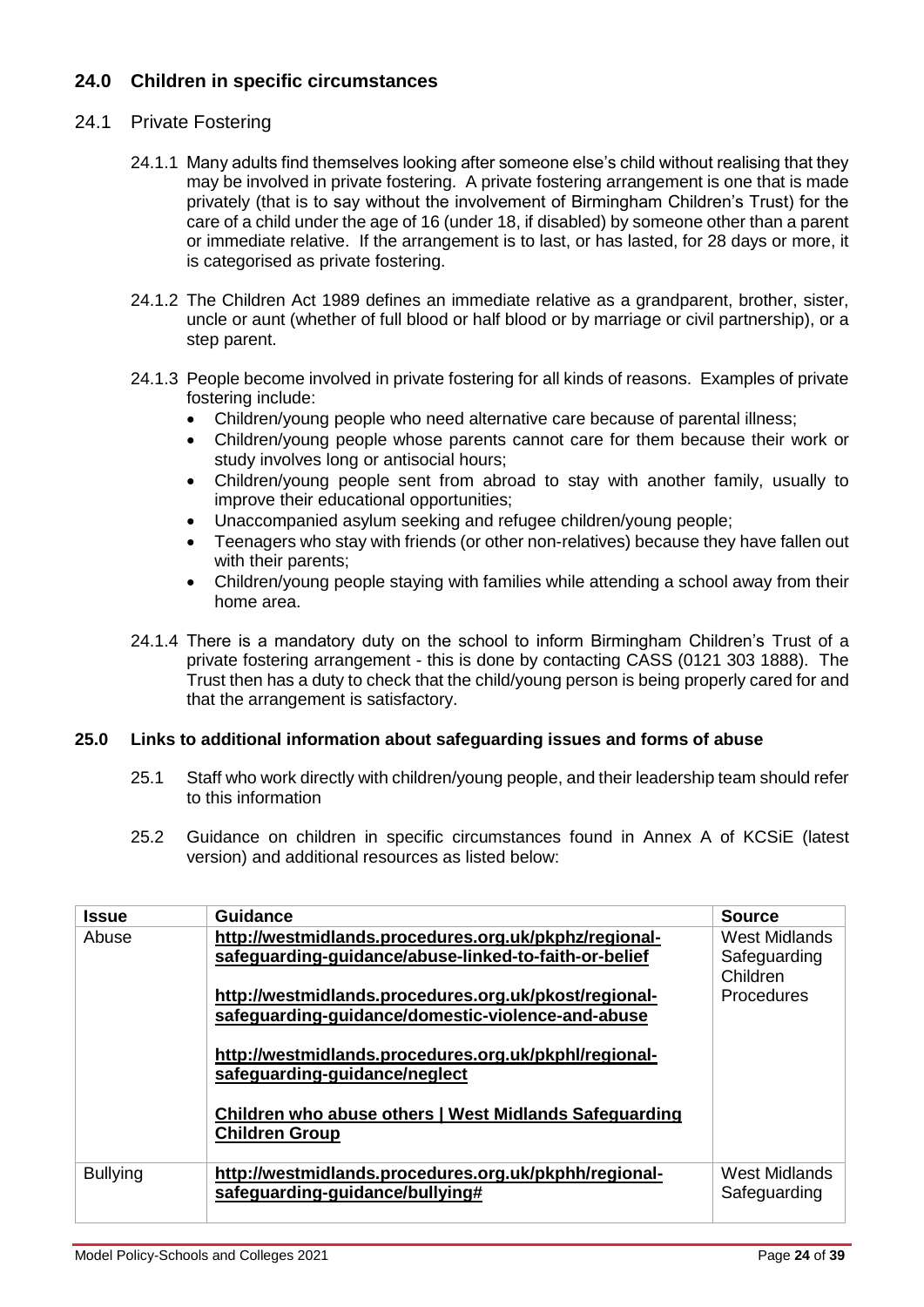| <b>Issue</b>                               | <b>Guidance</b>                                                                                                                                                                                                                                             | <b>Source</b>                                                                                          |
|--------------------------------------------|-------------------------------------------------------------------------------------------------------------------------------------------------------------------------------------------------------------------------------------------------------------|--------------------------------------------------------------------------------------------------------|
|                                            |                                                                                                                                                                                                                                                             | Children                                                                                               |
| Children and                               | https://www.gov.uk/government/publications/young-                                                                                                                                                                                                           | Procedures<br>MoJ advice                                                                               |
| the Courts                                 | witness-booklet-for-5-to-11-year-olds                                                                                                                                                                                                                       |                                                                                                        |
|                                            | https://www.gov.uk/government/publications/young-<br>witness-booklet-for-12-to-17-year-olds                                                                                                                                                                 |                                                                                                        |
| Missing from<br>Education,<br>Home or Care | http://westmidlands.procedures.org.uk/pkpls/regional-<br>safeguarding-guidance/children-missing-from-care-home-<br>and-education                                                                                                                            | <b>West Midlands</b><br>Safeguarding<br>Children                                                       |
|                                            | http://westmidlands.procedures.org.uk/pkotx/regional-                                                                                                                                                                                                       | Procedures                                                                                             |
|                                            | safeguarding-guidance/children-missing-education-cme                                                                                                                                                                                                        |                                                                                                        |
| Family<br>Members in<br>Prison             | https://www.nicco.org.uk/                                                                                                                                                                                                                                   | Barnardo's in<br>partnership<br>with Her<br>Majesty's<br>Prison and<br>Probation<br>Service<br>(HMPPS) |
| Drugs                                      | http://policeandschools.org.uk/KNOWLEDGE%20BASE/Psy<br>choactive%20Substances.html                                                                                                                                                                          | Birmingham<br>Police and                                                                               |
|                                            | http://policeandschools.org.uk/KNOWLEDGE%20BASE/alco<br>hol.html<br>http://westmidlands.procedures.org.uk/pkpzo/regional-<br>safeguarding-guidance/children-of-parents-who-misuse-<br>substances                                                            | <b>Schools</b><br>Panels                                                                               |
|                                            |                                                                                                                                                                                                                                                             | <b>West Midlands</b>                                                                                   |
| Domestic<br>Abuse                          | http://westmidlands.procedures.org.uk/pkost/regional-<br>safeguarding-guidance/domestic-violence-and-abuse                                                                                                                                                  | Safeguarding<br>Children<br>Procedures                                                                 |
| Child<br>Exploitation                      | https://westmidlands.procedures.org.uk/pkpzs/regional-<br>safeguarding-guidance/children-affected-by-exploitation-<br>and-trafficking-including-gangs/<br><b>Birmingham Criminal Exploitation &amp; Gang Affiliation</b><br><b>Practice Guidance (2018)</b> | <b>West Midlands</b><br>Safeguarding<br>Children<br>Procedures                                         |
|                                            | https://www.birmingham.gov.uk/downloads/file/11545/birmi<br>ngham_criminal_exploitation_and_gang_affiliation_practice<br>guidance_2018                                                                                                                      | WMP, BCSP,<br><b>BCT</b>                                                                               |
| Homelessness                               | https://www.gov.uk/government/publications/homelessness<br>-reduction-bill-policy-factsheets                                                                                                                                                                | <b>HCLG</b>                                                                                            |
| Health<br>& Wellbeing                      | http://westmidlands.procedures.org.uk/pkpht/regional-<br>safeguarding-guidance/self-harm-and-suicidal-behaviour                                                                                                                                             | <b>West Midlands</b><br>Safeguarding<br>Children<br>Procedures                                         |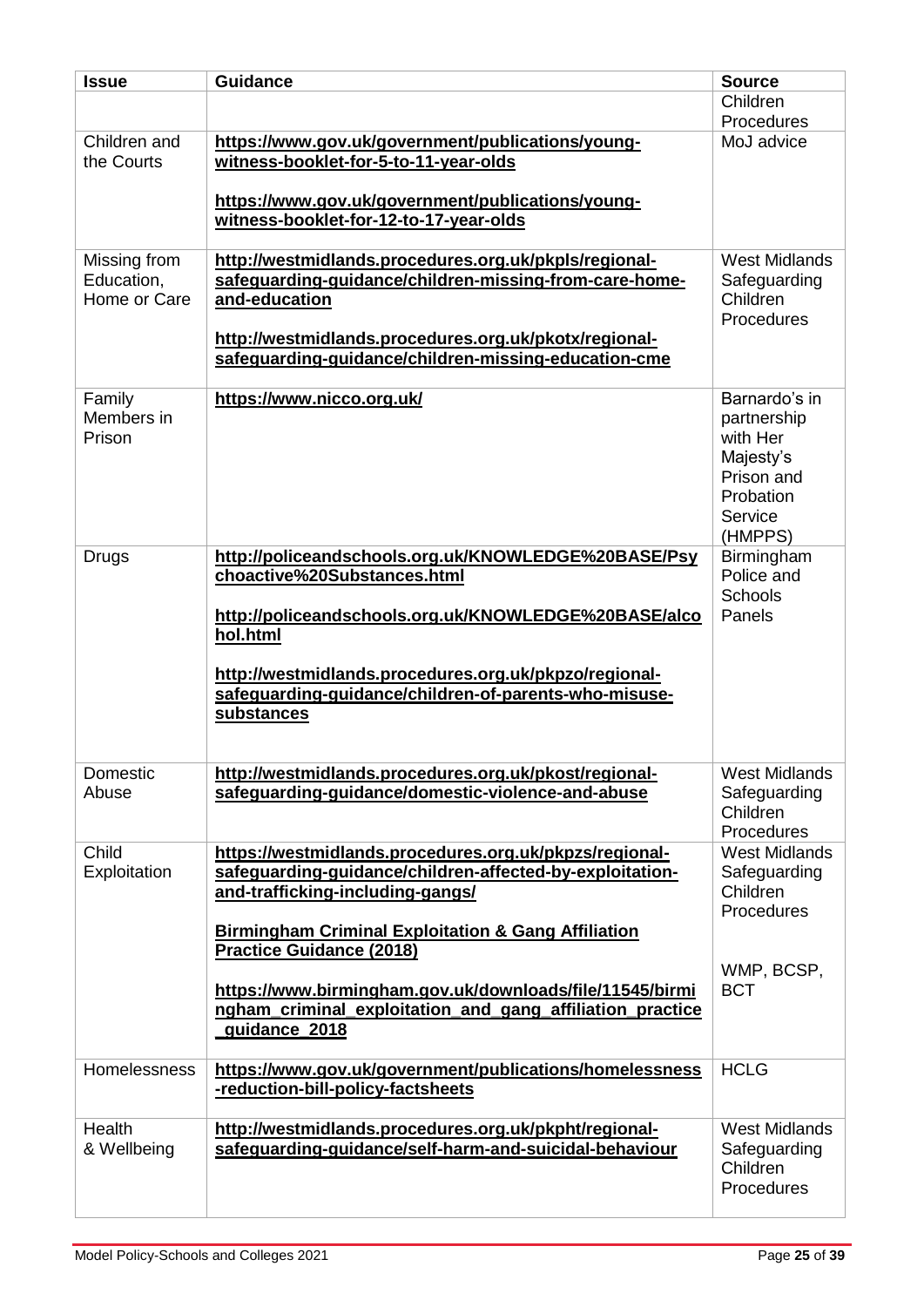| <b>Issue</b>         | <b>Guidance</b>                                                                                                                                                        | <b>Source</b>                                                  |
|----------------------|------------------------------------------------------------------------------------------------------------------------------------------------------------------------|----------------------------------------------------------------|
| Online               | https://policeandschools.org.uk/onewebmedia/Searching%2<br>0Screening%20&%20Confiscation%20Jan%202018.pdf                                                              | Birmingham<br>Police and<br><b>Schools</b><br>Panels           |
|                      | Online safety: Children exposed to abuse through digital<br>media   West Midlands Safeguarding Children Group                                                          | <b>West Midlands</b><br>Safeguarding<br>Children<br>Procedures |
|                      | <b>Teaching online safety in school</b>                                                                                                                                | <b>DfE</b>                                                     |
| Private<br>Fostering | https://www.birminghamchildrenstrust.co.uk/info/11/fosteri<br>ng/23/let_us_know_if_you_re_looking_after_someone_else<br>s child                                        | <b>BCC</b>                                                     |
| Radicalisation       | http://westmidlands.procedures.org.uk/pkpzt/regional-<br>safeguarding-guidance/safeguarding-children-and-young-<br>people-against-radicalisation-and-violent-extremism | <b>West Midlands</b><br>Safeguarding<br>Children<br>Procedures |
| Violence             | http://westmidlands.procedures.org.uk/pkplh/regional-<br>safeguarding-guidance/sexually-active-children-and-young-<br>people-including-under-age-sexual-activity       | <b>West Midlands</b><br>Safeguarding<br>Children<br>Procedures |
|                      | https://www.birmingham.gov.uk/downloads/file/8321/respon<br>ding to hsb - school guidance                                                                              | <b>BCC</b><br>Education<br>Safeguarding                        |
|                      | https://www.birmingham.gov.uk/downloads/file/9504/childre<br>n who pose a risk to children                                                                             |                                                                |
|                      | http://policeandschools.org.uk/KNOWLEDGE%20BASE/sec<br>ondary_menu.html                                                                                                | Birmingham<br>Police and<br>Schools                            |
|                      | http://westmidlands.procedures.org.uk/pkpzs/regional-<br>safeguarding-guidance/children-affected-by-gang-activity-<br>and-youth-violence                               | Panels                                                         |
|                      | https://www.gov.uk/government/policies/violence-against-<br>women-and-girls                                                                                            |                                                                |
|                      | Honour-based violence   West Midlands Safeguarding<br><b>Children Group</b>                                                                                            |                                                                |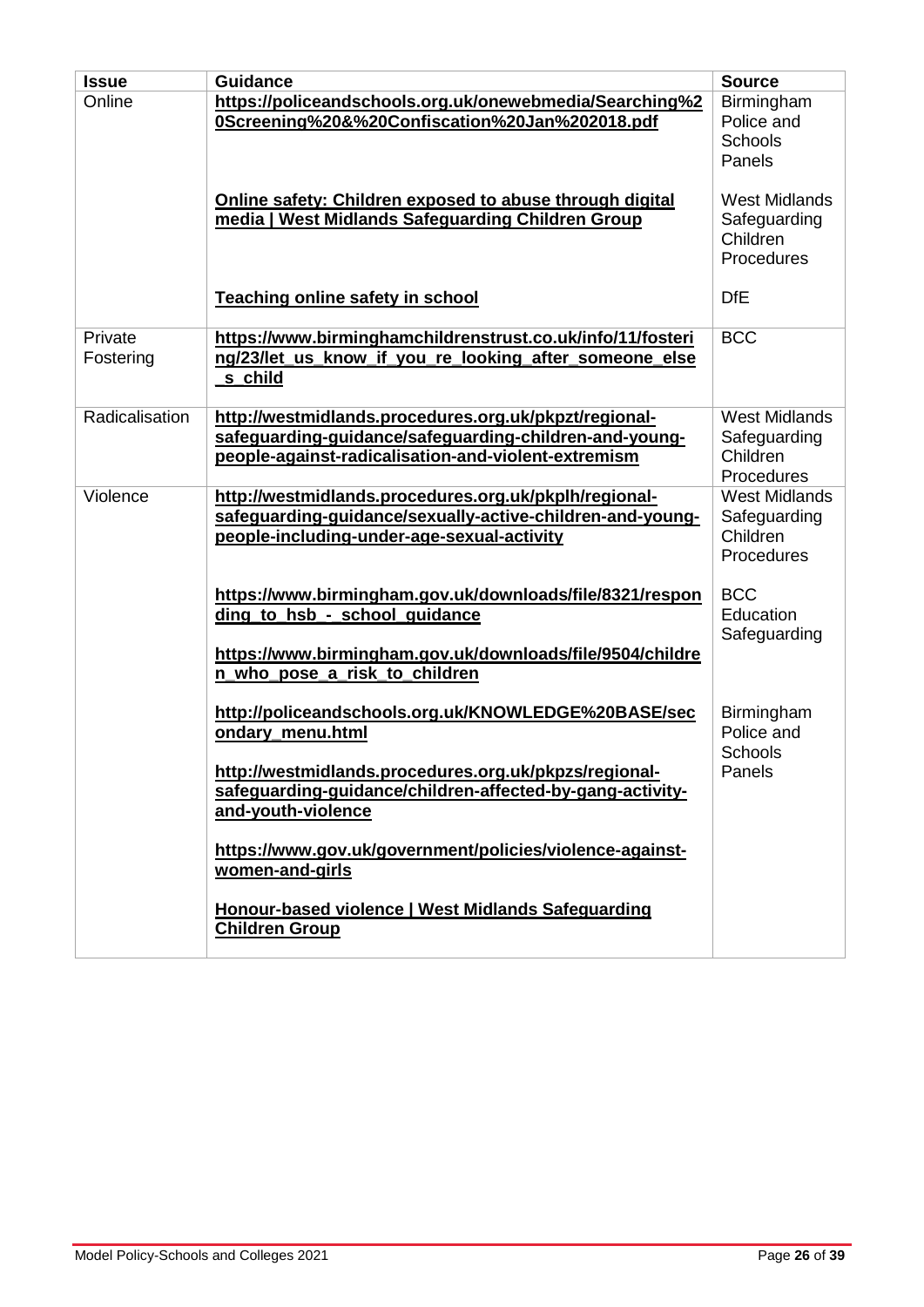| <b>26.0 Quality assurance</b>                                                                                                                                                                                                                                                     | This means that in our school:                                                                                                                                                                                                                                                                                                                                                                                                                                                                                                                                                                                                                                                                                                                                                |
|-----------------------------------------------------------------------------------------------------------------------------------------------------------------------------------------------------------------------------------------------------------------------------------|-------------------------------------------------------------------------------------------------------------------------------------------------------------------------------------------------------------------------------------------------------------------------------------------------------------------------------------------------------------------------------------------------------------------------------------------------------------------------------------------------------------------------------------------------------------------------------------------------------------------------------------------------------------------------------------------------------------------------------------------------------------------------------|
| Quality assurance is about assessing the quality of the<br>work we undertake in safeguarding<br>children and understanding the impact of this work in<br>terms of its effectiveness in helping children and young<br>people feel safe.                                            | We will complete the s175/157 audits on<br>time, implement and review the resulting<br>Action Plan with a view to reporting to<br>relevant governance and challenge<br>arrangements.                                                                                                                                                                                                                                                                                                                                                                                                                                                                                                                                                                                          |
| This Quality Assurance Framework is aimed at:<br>Ensuring that data and quality assurance<br>outputs are regularly reviewed through s.175/157                                                                                                                                     | We will contribute quality data to inform<br>multi-agency<br>audits<br>and<br>practice<br>reviews.                                                                                                                                                                                                                                                                                                                                                                                                                                                                                                                                                                                                                                                                            |
| audits and related governance and challenge<br>arrangements.<br>Ensuring that the safeguarding data schools<br>$\bullet$<br>generate is of good quality and contributes to a<br>culture of continuous learning and improvement<br>whereby key learning is embedded into practice, | We will participate in activities that<br>demonstrate the strength of<br>partnership working and contribute our<br>data to identify aspects that could have<br>been better.                                                                                                                                                                                                                                                                                                                                                                                                                                                                                                                                                                                                   |
| policies and guidance (see Appendix 7).<br>The BSCP has recommended that "in reviewing the<br>safeguarding data safeguarding governors and<br>governors should be given reports detailing the number<br>of early help interventions in school and multi-agency                    | Safeguarding leads will not only assess,<br>plan, do and review plans but also<br>regularly audit the quality of these<br>against the agreed quality assurance<br>framework:                                                                                                                                                                                                                                                                                                                                                                                                                                                                                                                                                                                                  |
| early help interventions, the number of requests for<br>support being made and the number being accepted."                                                                                                                                                                        | 1. How much did we do? Early Help<br>Interventions: 0, Multi Agency Early Help<br>Interventions: 5, Requests for Support: 5,<br>Number Accepted: 4. (Numbers)<br>2. How well did we do it? (Whole school;<br>File and themed audits, partner agency,<br>pupil/parent feedback, Weekly Head<br>Teacher<br>Supervision,<br>Termly<br>Safeguarding Governors Reports.)<br>3. Are there opportunities to learn and<br>improve? (Could Do Better Still;<br>reflective-learning case studies; local<br>Safeguarding-Practice-Reviews,<br>complaints; inspections, access<br>to<br>training, case studies, safeguarding<br>Reviews, Safeguarding Subscription<br>Services for Education)<br>4. Is anyone better off? Impact (Full<br>Head Teacher Oversight of work taking<br>place) |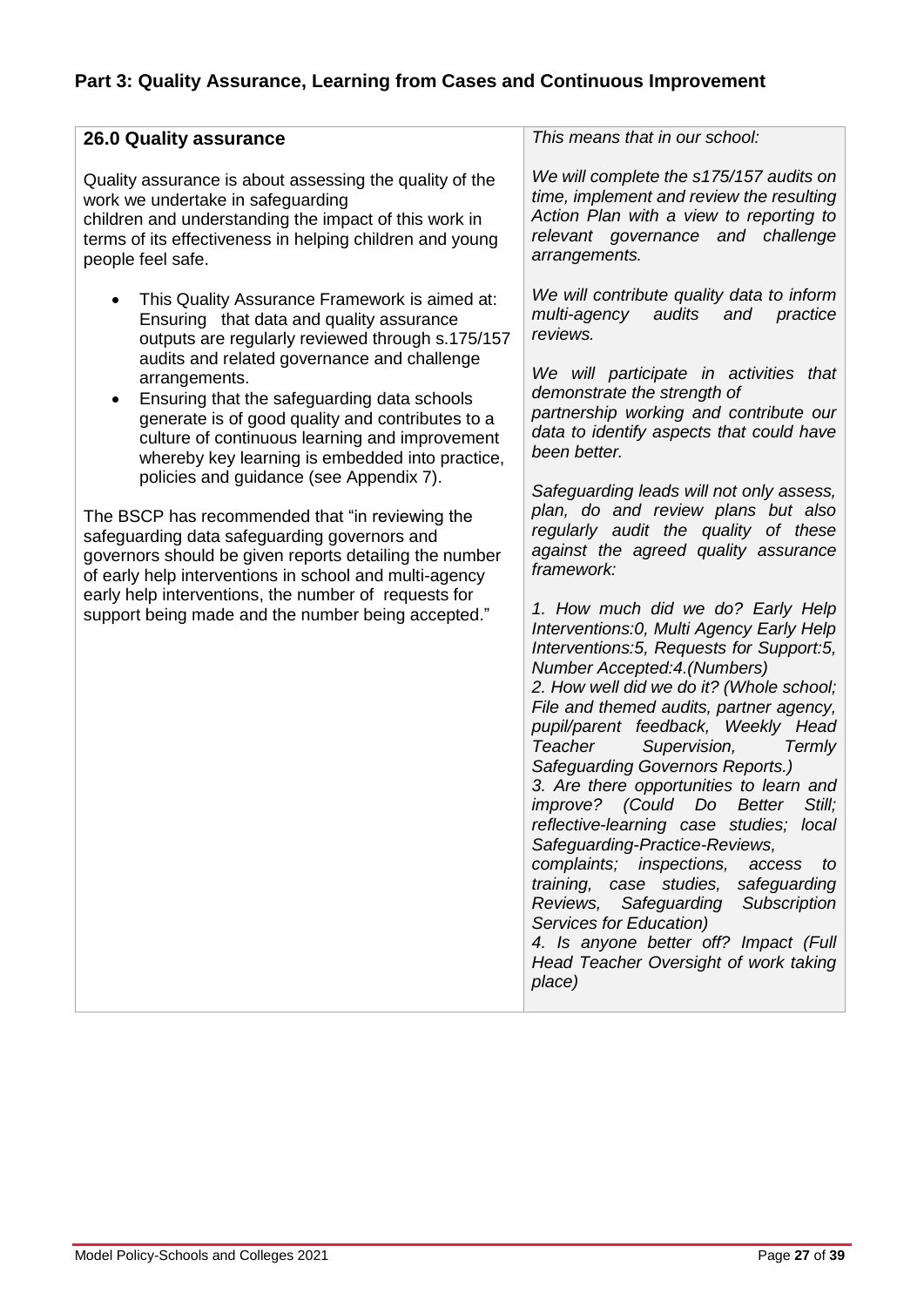| 26.1 Child Safeguarding Practice Reviews,                                                                                                                                                                                                                                                                                                                                                                        | This means that in our school:                                                                                                                                                                                                                                                                                                                                                                  |
|------------------------------------------------------------------------------------------------------------------------------------------------------------------------------------------------------------------------------------------------------------------------------------------------------------------------------------------------------------------------------------------------------------------|-------------------------------------------------------------------------------------------------------------------------------------------------------------------------------------------------------------------------------------------------------------------------------------------------------------------------------------------------------------------------------------------------|
| <b>Domestic Homicide Reviews and Lessons Learnt</b><br><b>Reviews</b><br>We will ensure that the DSL updates all staff at least<br>annually about the relevant outcomes and findings of<br>local and national Child Safeguarding Practice Reviews,<br>Domestic Homicide Reviews and Lessons Learnt<br>Reviews.<br>We will collaborate with Birmingham Safeguarding<br>Children Partnership to share information. | Senior leaders will analyse<br>safeguarding data and practice to<br>ensure that all staff receive updates<br>about the relevant outcomes and<br>findings of local and national Child<br>Safeguarding Practice Reviews,<br>Domestic Homicide Reviews and<br>Lessons Learnt Reviews at least once<br>per year.<br>Where a case is relevant to our school,<br>we will ensure that we fully support |
|                                                                                                                                                                                                                                                                                                                                                                                                                  | <b>Child Safeguarding Practice Reviews,</b><br>Domestic Homicide Reviews and<br>Lessons Learnt Reviews with all                                                                                                                                                                                                                                                                                 |
|                                                                                                                                                                                                                                                                                                                                                                                                                  | necessary information and implement<br>the resulting actions and learning.                                                                                                                                                                                                                                                                                                                      |

# **Appendices**

## **Appendix 1**

## **Definitions and indicators of abuse**

#### **1. Neglect**

Neglect is the persistent failure to meet a child's basic physical and/or psychological needs, likely to result in the serious impairment of the child's health or development. Neglect may occur during pregnancy as a result maternal substance abuse. Once a child is born, neglect may involve a parent or carer failing to:

- Provide adequate food, clothing and shelter (including exclusion from home or abandonment);
- Protect a child from physical and emotional harm or danger;
- Ensure adequate supervision (including the use of inadequate caregivers); or
- Ensure access to appropriate medical care or treatment.

It may also include neglect of, or unresponsiveness to, a child's basic emotional needs.

The following may be indicators of neglect (this is not designed to be used as a checklist):

- Constant hunger
- Stealing, scavenging and/or hoarding food
- Frequent tiredness or listlessness
- Frequently dirty or unkempt
- Often poorly or inappropriately clad for the weather
- Poor school attendance or often late for school
- Poor concentration
- Affection or attention seeking behaviour
- Illnesses or injuries that are left untreated
- Failure to achieve developmental milestones, for example growth, weight
- Failure to develop intellectually or socially
- Responsibility for activity that is not age appropriate such as cooking, ironing, caring for siblings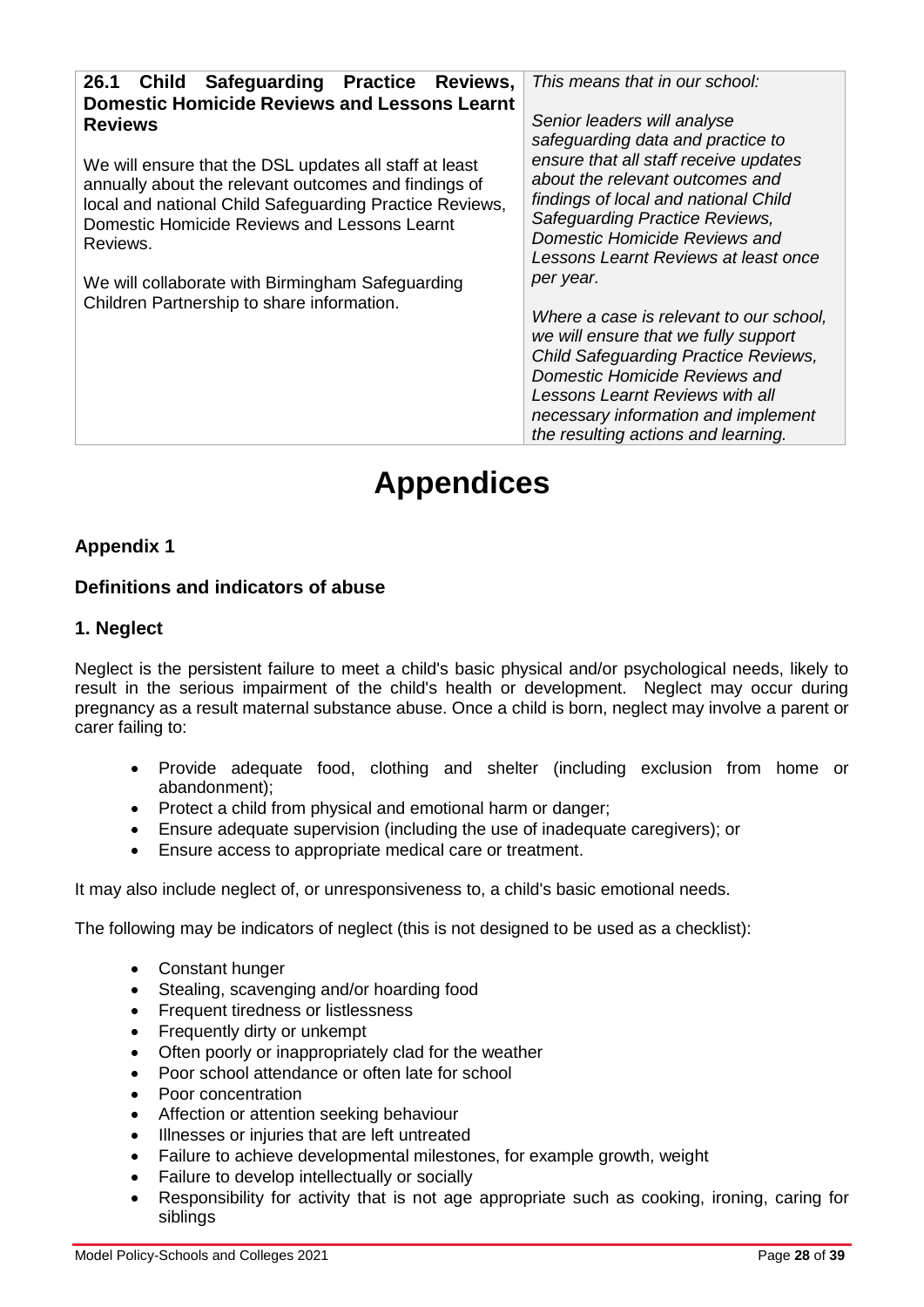- The child is regularly not collected or received from school
- The child is left at home alone or with inappropriate carers

## **2. Physical abuse**

Physical abuse may involve hitting, shaking, throwing, poisoning, burning or scalding, drowning, suffocating or otherwise causing physical harm to a child. Physical harm may also be caused when a parent or carer fabricates the symptoms of, or deliberately induces, illness in a child.

The following may be indicators of physical abuse (this is not designed to be used as a checklist):

- Multiple bruises in clusters, or of uniform shape
- Bruises that carry an imprint, such as a hand or a belt
- **Bite marks**
- Round burn marks
- Multiple burn marks and burns on unusual areas of the body such as the back, shoulders or buttocks;
- An injury that is not consistent with the account given
- Changing or different accounts of how an injury occurred
- Bald patches
- Symptoms of drug or alcohol intoxication or poisoning
- Unaccountable covering of limbs, even in hot weather
- Fear of going home or parents being contacted
- Fear of medical help
- Fear of changing for PE
- Inexplicable fear of adults or over-compliance
- Violence or aggression towards others including bullying
- Isolation from peers

## **3. Sexual abuse**

Sexual abuse involves forcing or enticing a child or young person to take part in sexual activities, not necessarily involving a high level of violence, whether or not the child is aware of what is happening. The activities may involve physical contact, including assault by rape and/or penetration or nonpenetrative acts such as masturbation, kissing, rubbing and touching outside of clothing*.* They may also include non-contact activities, such as involving children in looking at, or in the production of, sexual images, watching sexual activities, encouraging children to behave in sexually inappropriate ways, or grooming a child in preparation for abuse (including via the internet). Sexual abuse is not solely perpetrated by adult males. Women can also commit acts of sexual abuse, as can other children.

The following may be indicators of sexual abuse (this is not designed to be used as a checklist):

- Sexually explicit play or behaviour or age-inappropriate knowledge
- Anal or vaginal discharge, soreness or scratching
- Reluctance to go home
- Inability to concentrate, tiredness
- Refusal to communicate
- Thrush, persistent complaints of stomach disorders or pains
- Eating disorders, for example anorexia nervosa and bulimia
- Attention seeking behaviour, self-mutilation, substance abuse
- Aggressive behaviour including sexual harassment or molestation
- Unusual compliance
- Regressive behaviour, enuresis, soiling
- Frequent or openly masturbating, touching others inappropriately
- Depression, withdrawal, isolation from peer group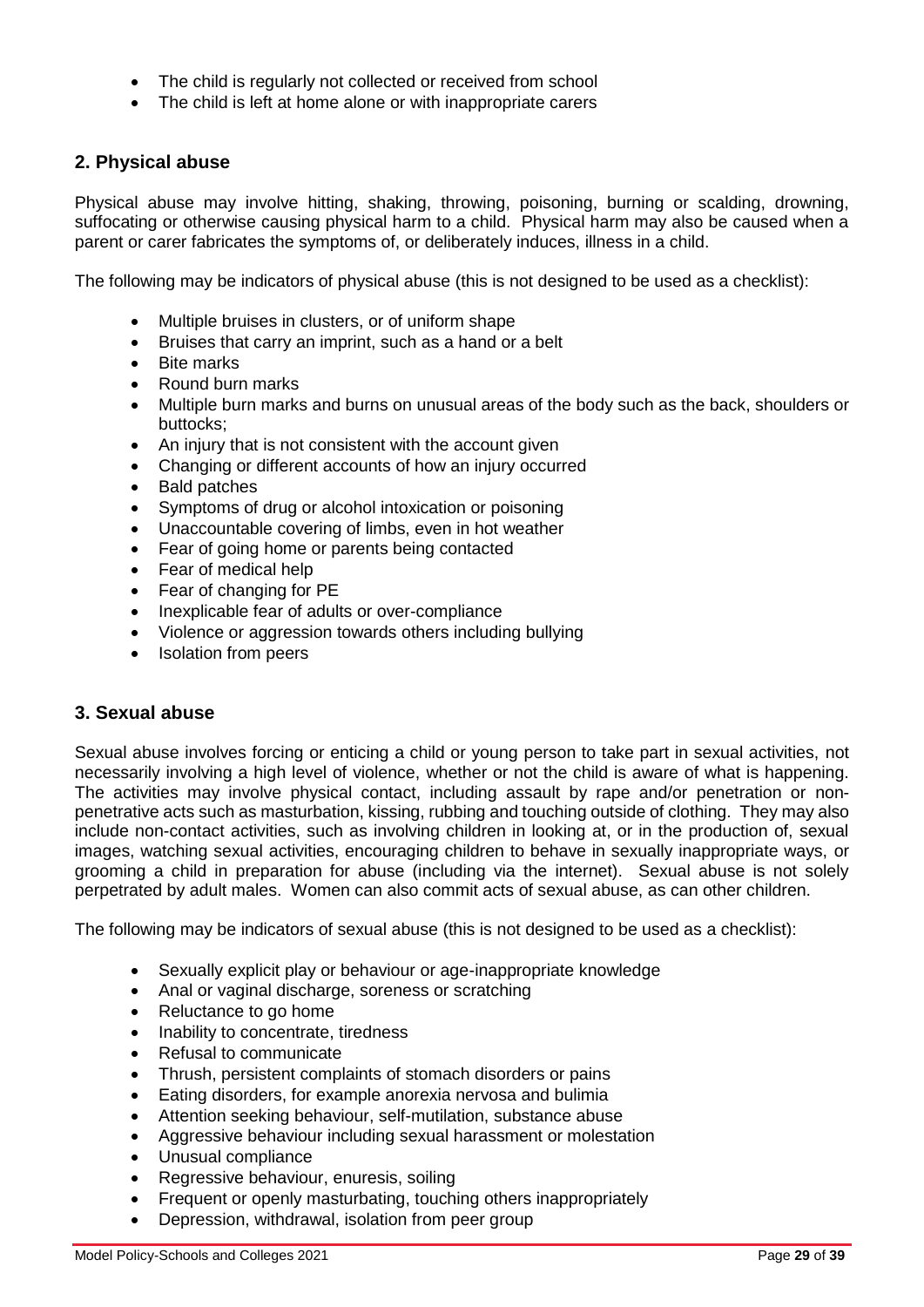- Reluctance to undress for PE or swimming
- Bruises or scratches in the genital area

## **4. Sexual exploitation**

Child sexual exploitation occurs when a child or young person, or another person, receives "something" (for example food, accommodation, drugs, alcohol, cigarettes, affection, gifts, money) as a result of the child/young person performing sexual activities, or another person performing sexual activities on the child/young person.

The presence of any significant indicator for sexual exploitation should trigger a referral to Birmingham Children's Trust. The significant indicators are:

- Having a relationship of concern with a controlling adult or young person (this may involve physical and/or emotional abuse and/or gang activity)
- Entering and/or leaving vehicles driven by unknown adults
- Possessing unexplained amounts of money, expensive clothes or other items
- Frequenting areas known for risky activities
- Being groomed or abused via the Internet and mobile technology; and
- Having unexplained contact with hotels, taxi companies or fast food outlets.
- Missing for periods of time (CSE and county lines)

## **5. Emotional abuse**

Emotional abuse is the persistent emotional maltreatment of a child/young person such as to cause severe and persistent adverse effects on the child/young person's emotional development. It may involve conveying to children/young people that they are worthless or unloved, inadequate, or valued only insofar as they meet the needs of another person. It may include not giving the child/young person opportunities to express their views, deliberately silencing them or 'making fun' of what they say or how they communicate. It may feature age or developmentally inappropriate expectations being imposed on children. These may include interactions that are beyond the child/young person's developmental capability, as well as overprotection and limitation of exploration and learning, or preventing the child/young person participating in normal social interaction. It may also involve seeing or hearing the ill-treatment of another person. It may involve serious bullying (including cyber bullying)*,* causing children/young people frequently to feel frightened or in danger, or the exploitation or corruption of children/young people. Some level of emotional abuse is involved in all types of maltreatment.

The following may be indicators of emotional abuse (this is not designed to be used as a checklist):

- The child consistently describes him/herself in very negative ways as stupid, naughty, hopeless, ugly
- Over-reaction to mistakes
- Delayed physical, mental or emotional development
- Sudden speech or sensory disorders
- Inappropriate emotional responses, fantasies
- Neurotic behaviour: rocking, banging head, regression, tics and twitches
- Self-harming, drug or solvent abuse
- Fear of parents being contacted
- Running away
- Compulsive stealing
- Appetite disorders anorexia nervosa, bulimia; or
- Soiling, smearing faeces, enuresis.

N.B: Some situations where children stop communicating suddenly (known as "traumatic mutism") can indicate maltreatment.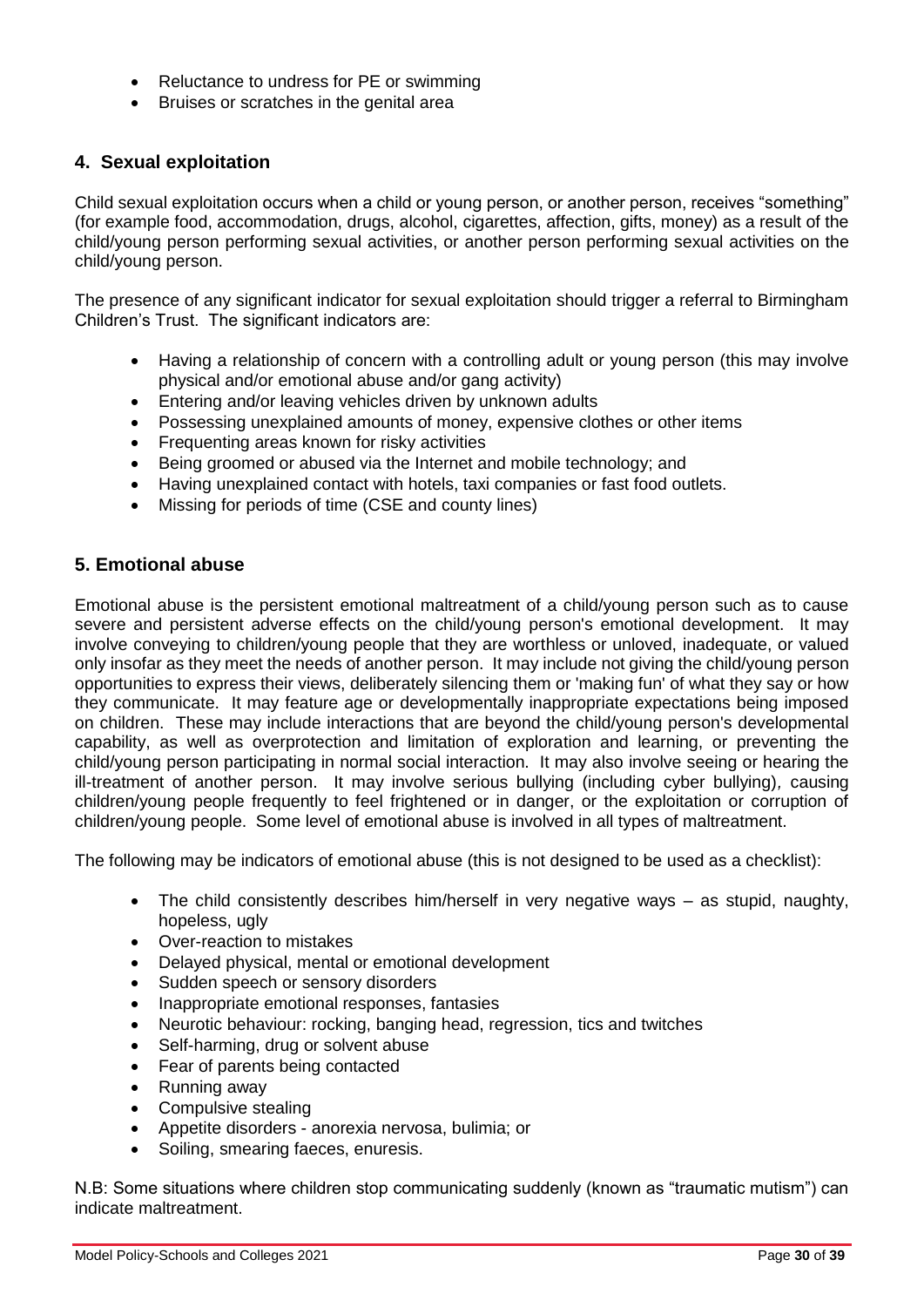## **6. Responses from parents/carers**

Research and experience indicate that the following responses from parents may suggest a cause for concern across all five categories:

- Delay in seeking treatment that is obviously needed
- Unawareness or denial of any injury, pain or loss of function (for example, a fractured limb)
- Incompatible explanations offered, several different explanations or the child is said to have acted in a way that is inappropriate to her/his age and development
- Reluctance to give information or failure to mention other known relevant injuries
- Frequent presentation of minor injuries
- A persistently negative attitude towards the child
- Unrealistic expectations or constant complaints about the child
- Alcohol misuse or other drug/substance misuse
- Parents request removal of the child from home; or
- Violence between adults in the household
- Evidence of coercion and control.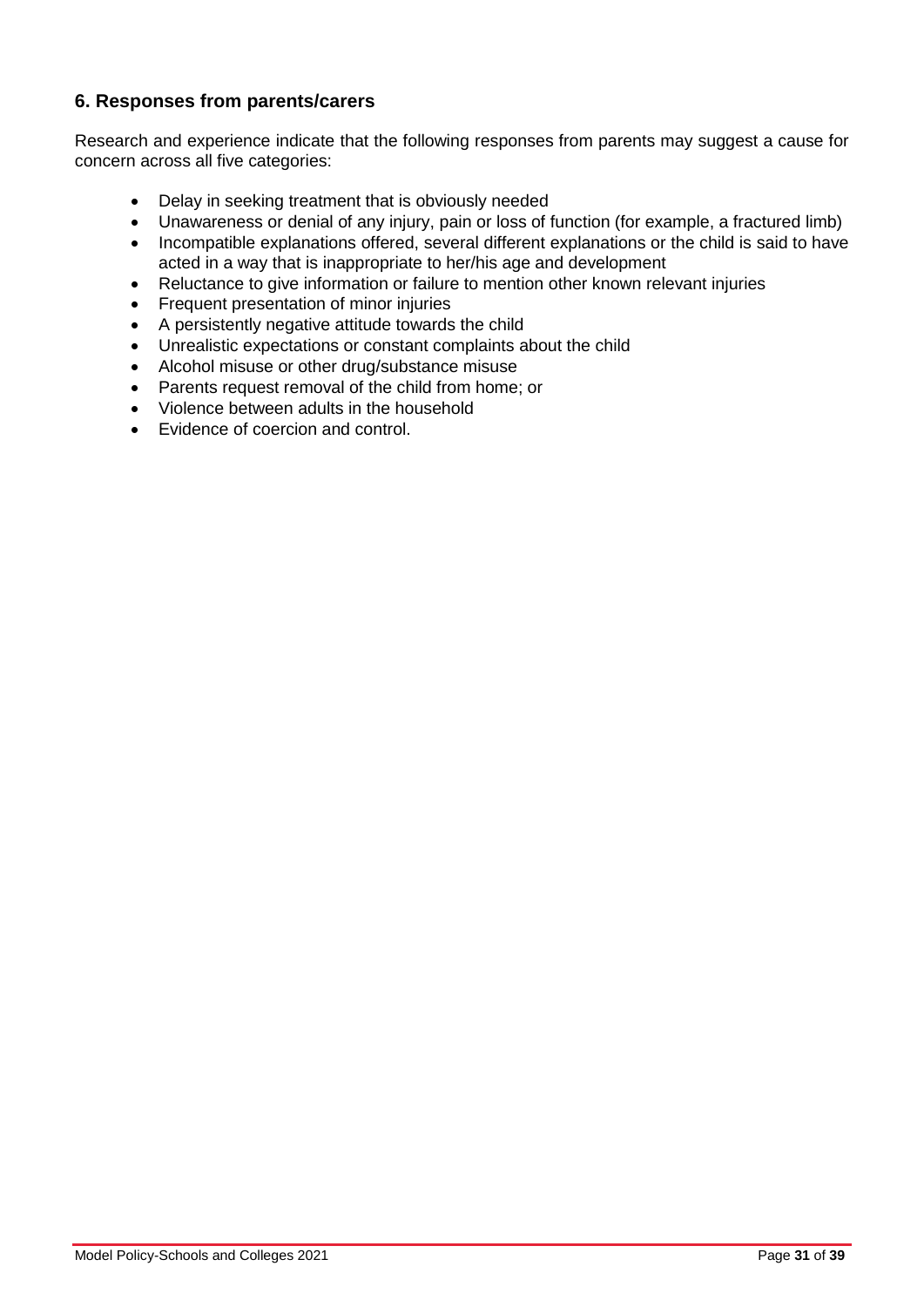# **7. Disabled children**

When working with children with disabilities, practitioners need to be aware that additional possible indicators of abuse and/or neglect may also include:

- A bruise in a site that may not be of concern on an ambulant child such as the shin, maybe of concern on a non-mobile child
- Not getting enough help with feeding leading to malnourishment
- Poor toileting arrangements
- Lack of stimulation
- Uniustified and/or excessive use of restraint
- Rough handling, extreme behaviour modification such as deprivation of medication, food or clothing, disabling wheelchair batteries
- Unwillingness to try to learn a child's means of communication
- Ill-fitting equipment, for example, callipers, sleep boards, inappropriate splinting
- Misappropriation of a child's finances; or
- Inappropriate invasive procedures.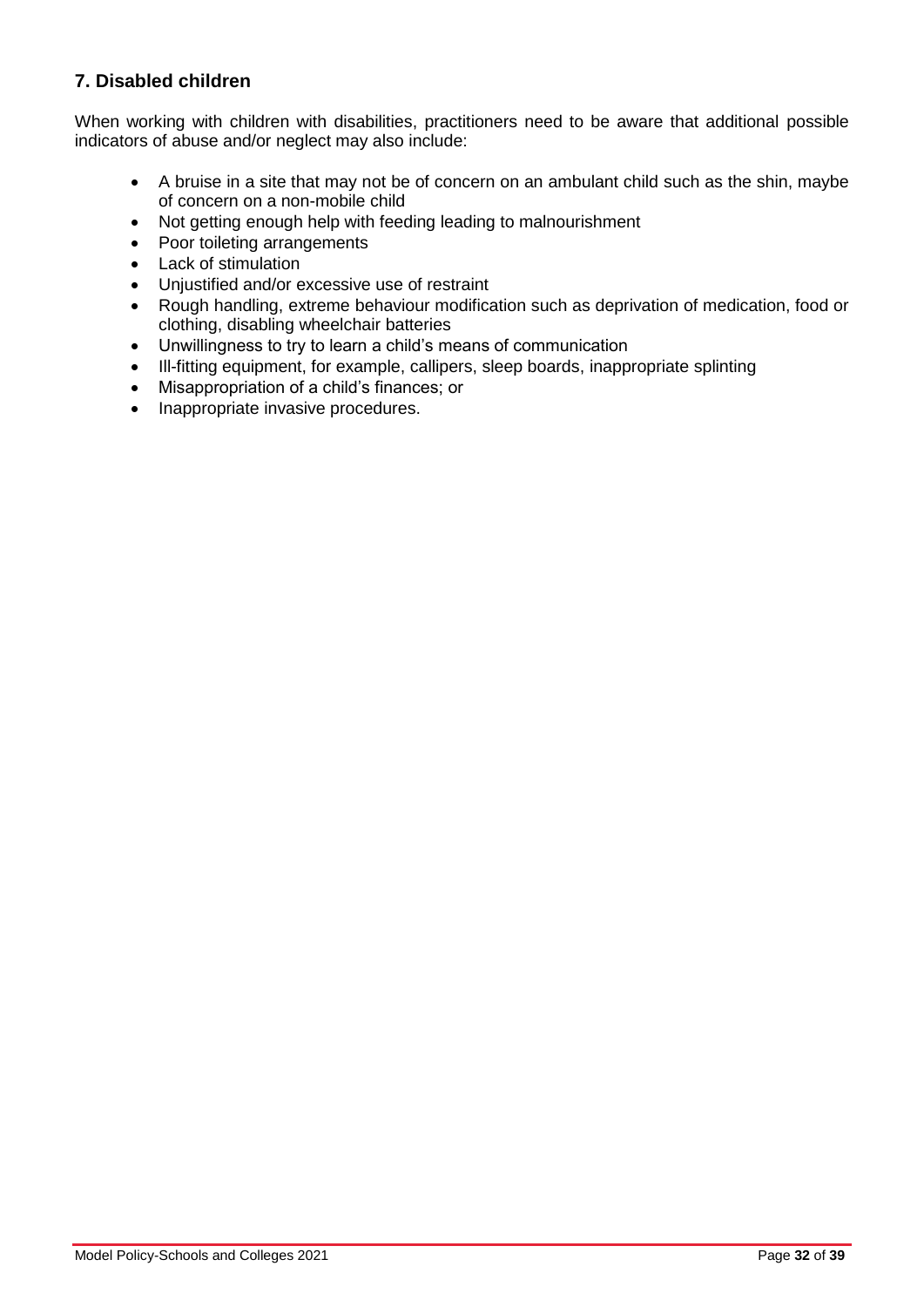## **Dealing with a disclosure of abuse**

When a pupil tells me about abuse they have suffered, what should I remember?

- Stay calm.
- Do not communicate shock, anger or embarrassment.
- Reassure the child. Tell them you are pleased that they are speaking to you.
- Never enter into a pact of secrecy with the child. Assure her/him that you will try to help but let the child know that you will have to tell other people in order to do this. State who this will be and why.
- Tell her/him that you believe them. Children very rarely lie about abuse; but s/he may have tried to tell others and not been heard or believed.
- Tell the child that it is not her/his fault.
- Encourage the child to talk but do not ask "leading questions" or press for information.
- Listen and remember.
- Check that you have understood correctly what the child is trying to tell you.
- Praise the child for telling you. Communicate that s/he has a right to be safe and protected.
- Do not tell the child that what s/he experienced is dirty, naughty or bad.
- It is inappropriate to make any comments about the alleged offender.
- Be aware that the child may retract what s/he has told you. It is essential to record in writing, all you have heard, though not necessarily at the time of disclosure.
- At the end of the conversation, tell the child again who you are going to tell and why that person or those people need to know.
- As soon as you can afterwards, make a detailed record of the conversation using the child's own language. Include any questions you may have asked. Do not add any opinions or interpretations.
- If the disclosure relates to a physical injury do not photograph the injury but record in writing as much detail as possible.

NB - it is not education staff's role to seek disclosures. Their role is to observe that something may be wrong, ask about it, listen, be available and try to make time to talk.

## **Immediately after a disclosure**

You should not deal with this yourself. Clear indications or disclosure of abuse must be reported to Birmingham Children's Trust without delay, by the **Head Teacher**, DSL or in exceptional circumstances by the staff member who has raised the concern.

Children making a disclosure may do so with difficulty, having chosen carefully to whom they will speak. Listening to and supporting a **child** who has been abused can be traumatic for the adults involved. Support for you will be available from your DSL or **Head Teacher**.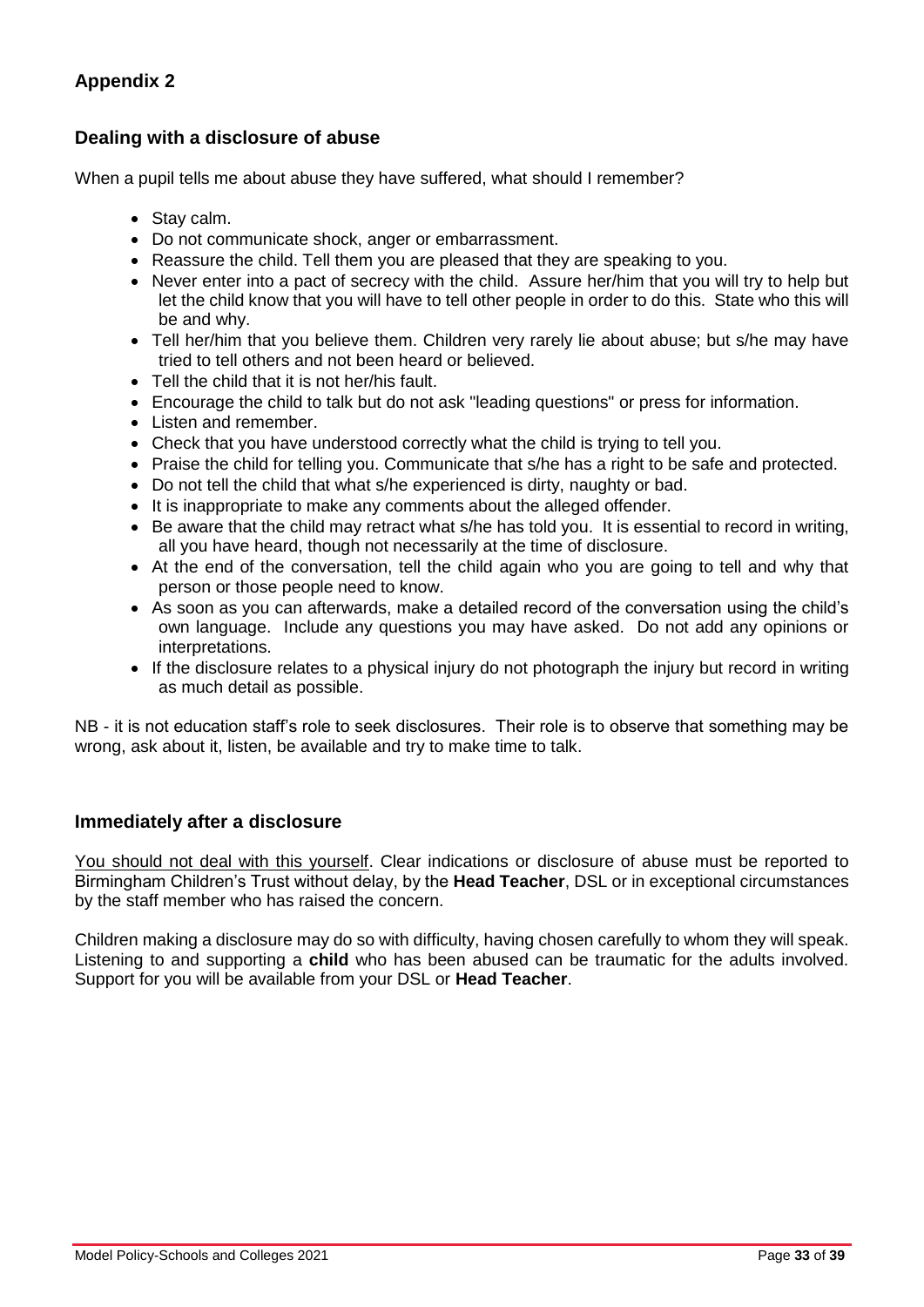## **Allegations about a member of staff, governor or volunteer**

1. Inappropriate behaviour by staff/volunteers could take the following forms:

#### • **Physical**

For example, the intentional use of force as a punishment, slapping, use of objects to hit with, throwing objects, or rough physical handling.

#### • **Emotional**

For example, intimidation, belittling, scapegoating, sarcasm, lack of respect for children's rights, and attitudes that discriminate on the grounds of race, gender, disability or sexuality.

#### • **Sexual**

For example, sexualised behaviour towards pupils, sexual harassment, inappropriate phone calls and texts, images via social media, sexual assault and rape.

#### • **Neglect**

For example, failing to act to protect children/young people, failing to seek medical attention or failure to carry out an appropriate risk assessment.

## • **Spiritual Abuse**

For example, using undue influence or pressure to control individuals or ensure obedience, follow religious practices that are harmful such as beatings or starvation.

- 2. If a child makes an allegation about a member of staff,**<Governor,** visitor or volunteer the **Head Teacher** must be informed immediately. The **Head Teacher** must carry out an urgent initial consideration in order to establish whether there is substance to the allegation. The **Head Teacher** should not carry out the investigation him/herself or interview pupils. However, they should ensure that all investigations including for supply staff are completed appropriately.
- 3. The **Head Teacher** should exercise and be accountable for their professional judgement on the action to be taken as follows:
	- If the actions of the member of staff, and the consequences of the actions, raise credible child protection concerns the **Head Teacher** will notify Birmingham Children's Trust Designated Officer (LADO) Team<sup>1</sup> (Tel: 0121 675 1669). The LADO Team will liaise with the Chair of Governors and advise about action to be taken and may initiate internal referrals within Birmingham Children's Trust to address the needs of children likely to have been affected.
	- If the actions of the member of staff, and the consequences of the actions, do not raise credible child protection concerns, but do raise other issues in relation to the conduct of the member of staff or the pupil. These should be addressed through the school's own internal procedures.
	- If the **Head Teacher** decides that the allegation is without foundation and no further formal action is necessary, all those involved should be informed of this conclusion, and the reasons for the decision should be recorded on the child's safeguarding file. The allegation should be removed from personnel records.
- 4. Where an allegation has been made against the **Head Teacher**, then the **Chair of the Governing Body** takes on the role of liaising with the LADO Team in determining the appropriate way forward. For details of this specific procedure see the Section on **[Allegations against Staff](http://westmidlands.procedures.org.uk/ykpzy/statutory-child-protection-procedures/allegations-against-staff-or-volunteers)  [and Volunteers](http://westmidlands.procedures.org.uk/ykpzy/statutory-child-protection-procedures/allegations-against-staff-or-volunteers)** in the West Midlands Child protection procedures.
- 5. Where the allegation is against the sole proprietor, the referral should be made to the LADO Team directly.

 $\overline{a}$ 

<sup>1</sup> In other authorities the LADO service is referred to as the Position of Trust Team (POT)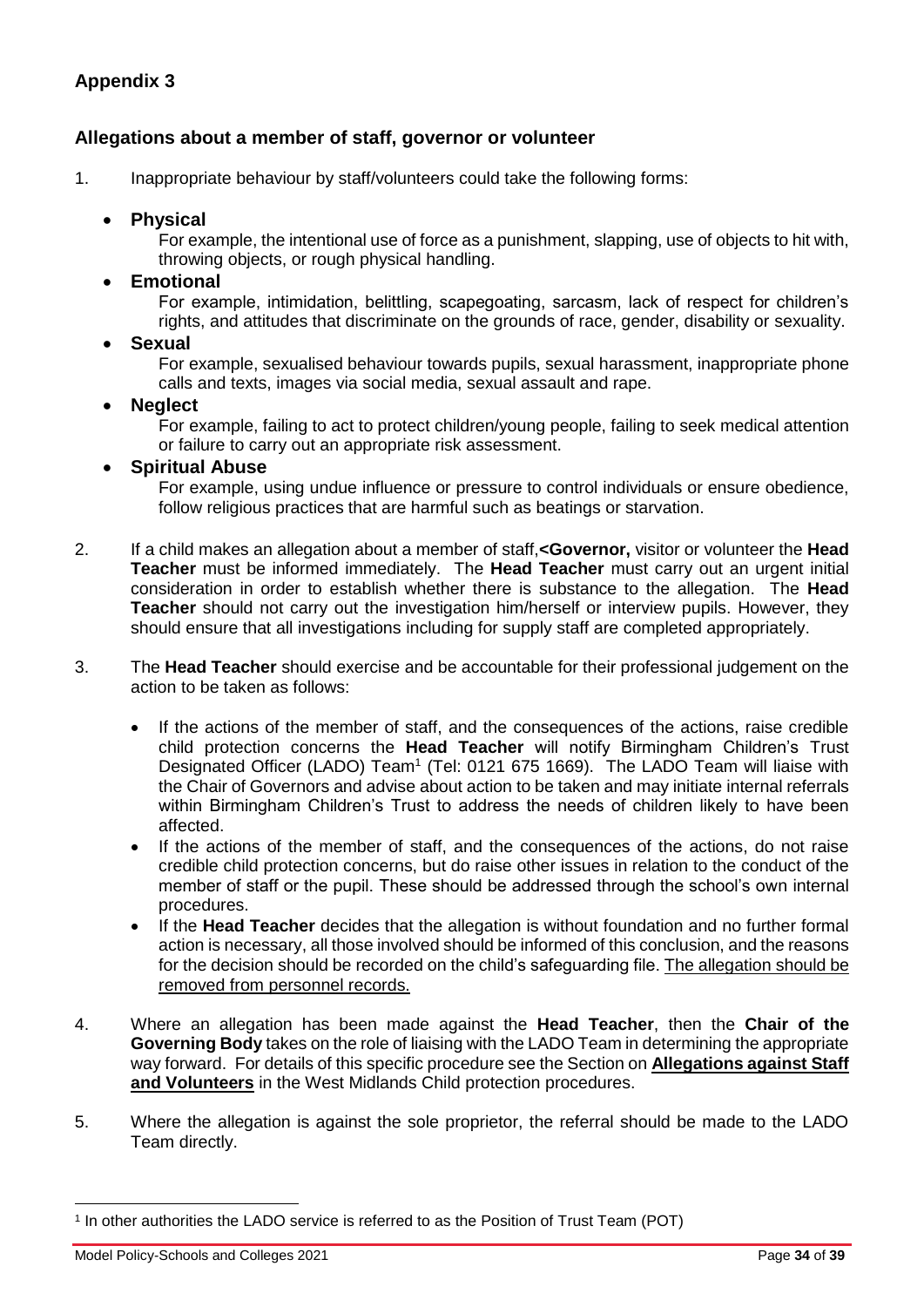## **Indicators of vulnerability to radicalisation**

- 1. Radicalisation is defined in KCSiE 2021 as:
	- The process by which a person comes to support terrorism and extremist ideologies associated with terrorist groups.
- 2. Extremism is defined by the government in the Prevent Strategy as:

Vocal or active opposition to fundamental British values, including democracy, the rule of law, individual liberty and mutual respect and tolerance of different faiths and beliefs. We also include in our definition of extremism calls for the death of members of our armed forces, whether in this country or overseas.

- 3. Extremism is defined by the Crown Prosecution Service as: The demonstration of unacceptable behaviour by using any means or medium to express views which:
	- Encourage, justify or glorify terrorist violence in furtherance of particular beliefs;
	- Seek to provoke others to terrorist acts;
	- Encourage other serious criminal activity or seek to provoke others to serious criminal acts; or
	- Foster hatred which might lead to inter-community violence in the UK.
- 4. KCSiE 2021 describes terrorism as an action that endangers or causes serious violence to a person/people; causes serious damage to property; or seriously interferes or disrupts an electronic system. The use or threat must be designed to influence the government or to intimidate the public and is made for the purpose of advancing a political, religious or ideological cause.

There is no such thing as a "typical extremist". Those who become involved in extremist actions come from a range of backgrounds and experiences, and most individuals, even those who hold radical views, do not become involved in violent extremist activity.

- 5. Pupils may become susceptible to radicalisation through a range of social, personal and environmental factors - it is known that violent extremists exploit vulnerabilities in individuals to drive a wedge between them and their families and communities. It is vital that school staff are able to recognise those vulnerabilities.
- 6. Indicators of vulnerability include:
	- **Identity crisis -** the student/pupil is distanced from their cultural/religious heritage and experiences discomfort about their place in society
	- **Personal crisis -** the student/pupil may be experiencing family tensions; a sense of isolation; and low self-esteem; they may have dissociated from their existing friendship group and become involved with a new and different group of friends; they may be searching for answers to questions about identity, faith and belonging
	- **Personal circumstances -** migration; local community tensions; and events affecting the student/pupil's country or region of origin may contribute to a sense of grievance that is triggered by personal experience of racism or discrimination or aspects of Government policy
	- **Unmet aspirations -** the student/pupil may have perceptions of injustice; a feeling of failure; rejection of civic life
	- **Experiences of criminality -** which may include involvement with criminal groups, imprisonment, and poor resettlement/reintegration
	- **Special educational need -** students/pupils may experience difficulties with social interaction, empathy with others, understanding the consequences of their actions and awareness of the motivations of others.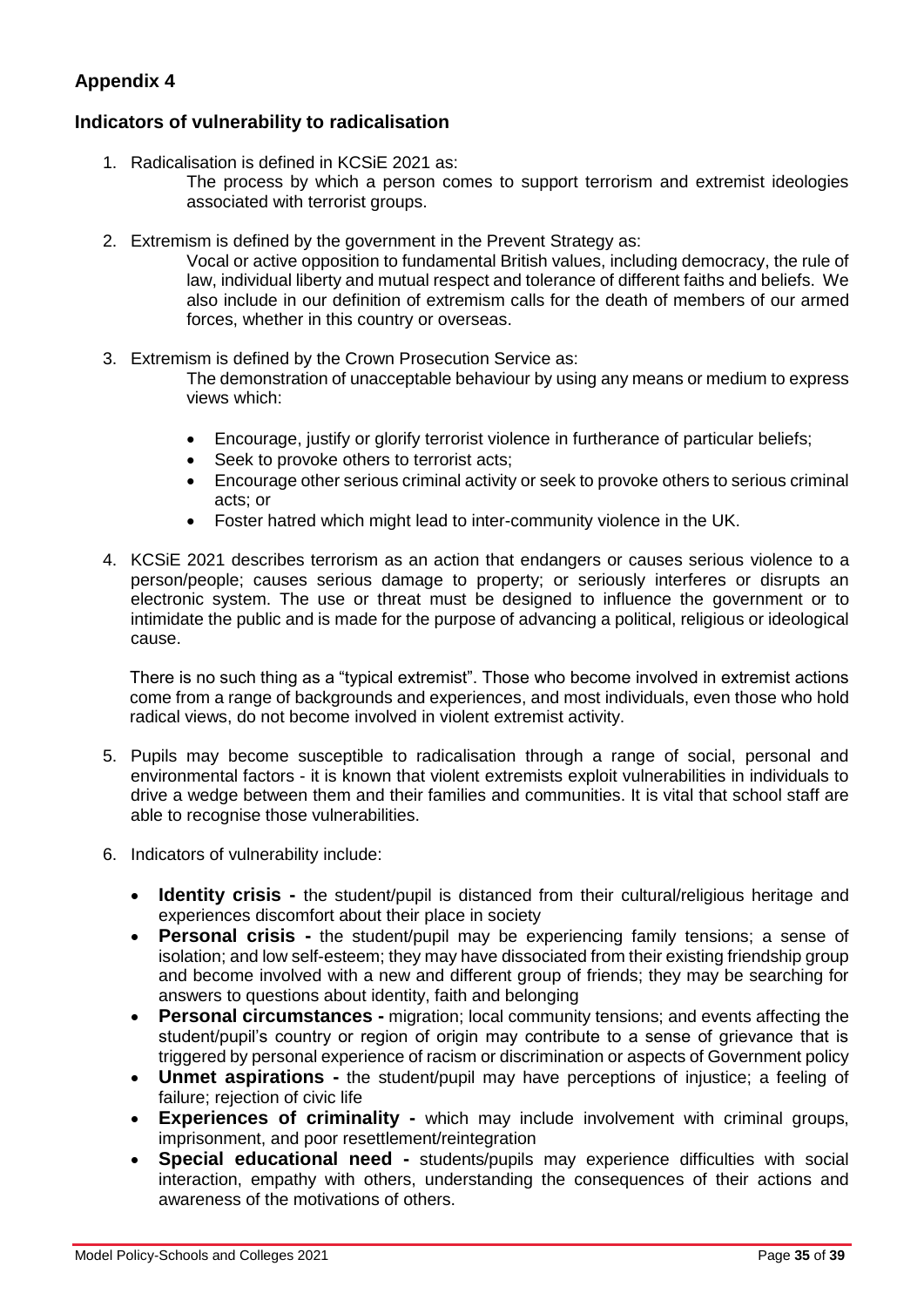- 7. This list is not exhaustive, nor does it mean that all children/young people experiencing the above are at risk of radicalisation for the purposes of violent extremism.
- 8. More critical risk factors could include:
	- Being in contact with extremist recruiters
	- Family members convicted of a terrorism act or subject to a Channel intervention
	- Accessing violent extremist websites, especially those with a social networking element
	- Possessing or accessing violent extremist literature
	- Using extremist narratives and a global ideology to explain personal disadvantage
	- Justifying the use of violence to solve societal issues
	- Joining or seeking to join extremist organisations
	- Significant changes to appearance and/or behaviour; and
	- Experiencing a high level of social isolation resulting in issues of identity crisis and/or personal crisis.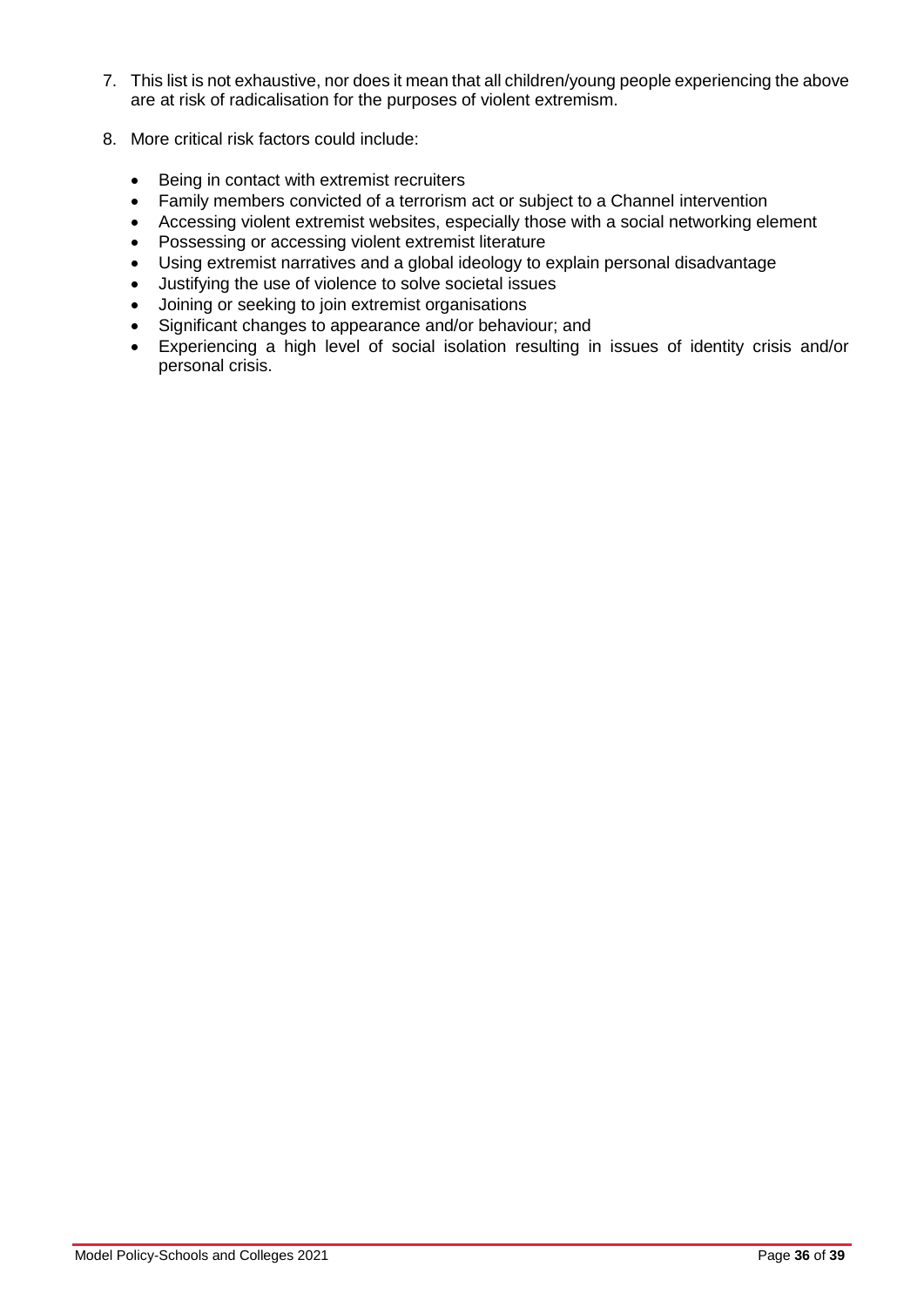## **Preventing violent extremism - Roles and responsibilities of the Single Point of Contact (SPOC)**

The SPOC for **School** is Mr P Hopkins, who is responsible for:

- Ensuring that staff of the school are aware that you are the SPOC in relation to protecting students/pupils from radicalisation and involvement in terrorism;
- Maintaining and applying a good understanding of the relevant guidance in relation to preventing students/pupils from becoming involved in terrorism, and protecting them from radicalisation by those who support terrorism or forms of extremism which lead to terrorism;
- Raising awareness about the role and responsibilities of **School** in relation to protecting students/pupils from radicalisation and involvement in terrorism;
- Monitoring the effect in practice of the school's RE curriculum and assembly policy to ensure that they are used to promote community cohesion and tolerance of different faiths and beliefs;
- Raising awareness within the school about the safeguarding processes relating to protecting students/pupils from radicalisation and involvement in terrorism;
- Acting as the first point of contact within the school for case discussions relating to students/pupils who may be at risk of radicalisation or involved in terrorism;
- Collating relevant information in relation to referrals of vulnerable students/pupils into the Channel<sup>2</sup> process:
- Attending Channel meetings as necessary and carrying out any actions as agreed;
- Reporting progress on actions to the Channel co-ordinator; and sharing any relevant additional information in a timely manner.

 $\overline{a}$ 

<sup>&</sup>lt;sup>2</sup> Channel is a multi-agency approach to provide support to individuals who are at risk of being drawn into terrorist related activity. It is led by the West Midlands Police Counter-Terrorism Unit, and it aims to

<sup>•</sup> Establish an effective multi-agency referral and intervention process to identify vulnerable individuals;

Safeguard individuals who might be vulnerable to being radicalised, so that they are not at risk of being drawn into terrorist-related activity; and

<sup>•</sup> Provide early intervention to protect and divert people away from the risks they face and reduce vulnerability.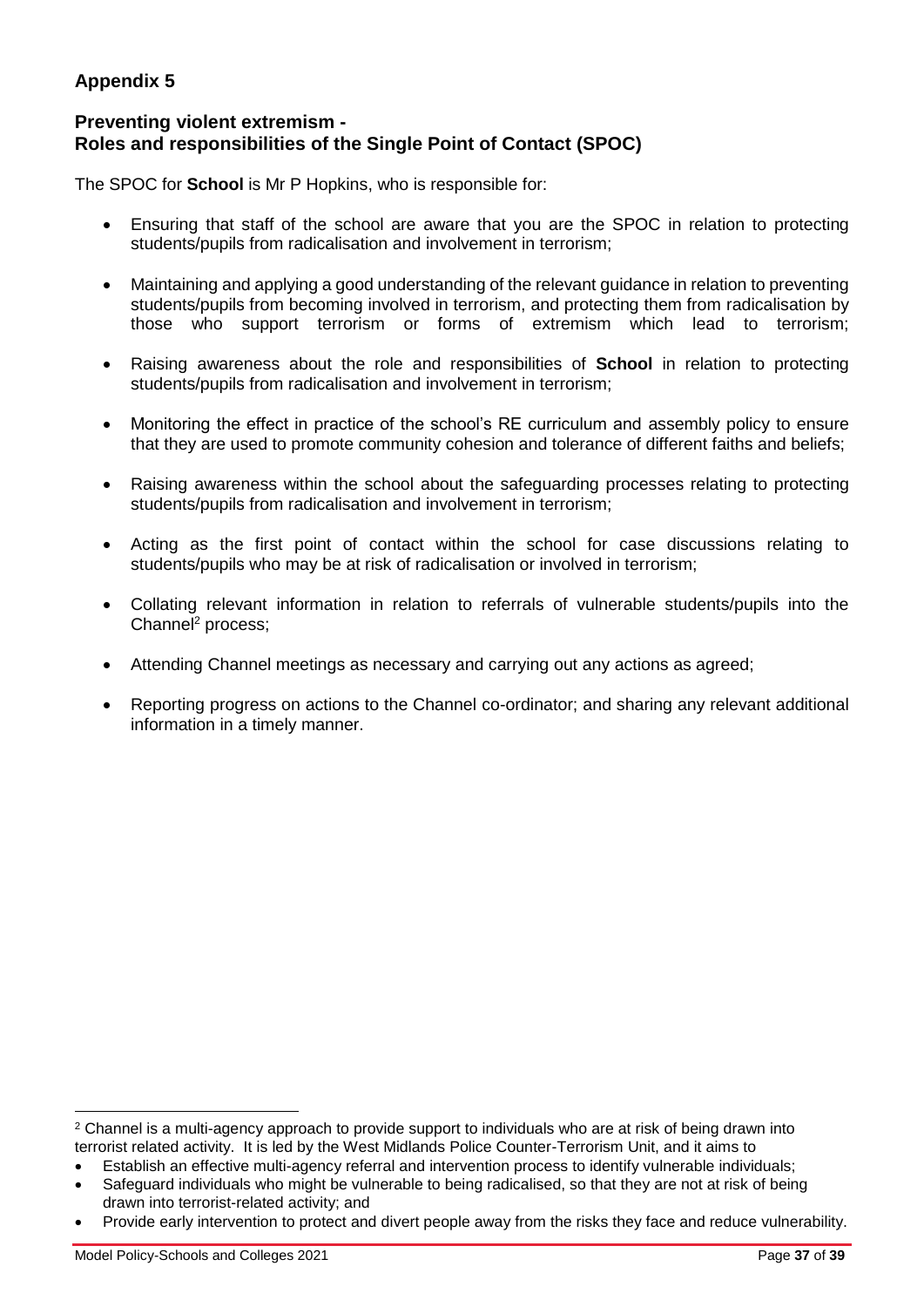## **Appendix 6 – COVID-19 and safeguarding**

Schools must have regard to the statutory safeguarding guidance, **[keeping children safe in](https://www.gov.uk/government/publications/keeping-children-safe-in-education--2)  [education](https://www.gov.uk/government/publications/keeping-children-safe-in-education--2)** and should refer to the now updated and update safeguarding procedures in line with DfE updates.

#### <https://www.gov.uk/government/publications/actions-for-schools-during-the-coronavirus-outbreak>

## **Online safety**

**[Coronavirus \(COVID-19\): keeping children safe online](https://www.gov.uk/government/publications/coronavirus-covid-19-keeping-children-safe-online) -** All schools and colleges should continue to consider the safety of their children when they are asked to work online. The starting point for online teaching should be that the same principles as set out in the school's or college's staff behaviour policy (sometimes known as a code of conduct) should be followed. This policy should amongst other things include acceptable use of technologies, staff pupil/student relationships and communication including the use of social media. The policy should apply equally to any existing or new online and distance learning arrangements which are introduced. Schools and colleges should, as much as is reasonably possible, consider if their existing policies adequately reflect that some children (and in some cases staff) continue to work remotely online. As with the child protection policy, in some cases an annex/addendum summarising key coronavirus related changes may be more effective than re-writing/re-issuing the whole policy.

The principles set out in the **[guidance for safer working practice for those working with children](https://www.saferrecruitmentconsortium.org/)  [and young people in education settings](https://www.saferrecruitmentconsortium.org/)** published by the Safer Recruitment Consortium may help schools and colleges satisfy themselves that their staff behaviour policies are robust and effective. In some areas schools and colleges may be able to seek support from their local authority when planning online lessons/activities and considering online safety.

Schools and colleges should continue to ensure any use of online learning tools and systems is in line with privacy and data protection requirements.

An essential part of the online planning process will be ensuring children who are being asked to work online have very clear reporting routes in place so they can raise any concerns whilst online. As well as reporting routes back to the school or college this should also signpost children to age appropriate practical support from the likes of:

- **[Childline](https://www.childline.org.uk/?utm_source=google&utm_medium=cpc&utm_campaign=UK_GO_S_B_BND_Grant_Childline_Information&utm_term=role_of_childline&gclsrc=aw.ds&&gclid=EAIaIQobChMIlfLRh-ez6AIVRrDtCh1N9QR2EAAYASAAEgLc-vD_BwE&gclsrc=aw.ds)** for support
- **[UK Safer Internet Centre](https://reportharmfulcontent.com/)** to report and remove harmful online content
- **[CEOP](https://www.ceop.police.uk/safety-centre/)** for advice on making a report about online abuse

Schools and colleges are likely to be in regular contact with parents and carers. Those communications should continue to be used to reinforce the importance of children being safe online. It will be especially important for parents and carers to be aware of what their children are being asked to do online, including the sites they will asked to access and be clear who from the school or college (if anyone) their child is going to be interacting with online.

Parents and carers may choose to supplement the school or college online offer with support from online companies and in some cases individual tutors. In their communications with parents and carers, schools and colleges should emphasise the importance of securing online support from a reputable organisation/individual who can provide evidence that they are safe and can be trusted to have access to children.

Support for parents and carers to keep their children safe online includes:

- **[Thinkuknow](http://www.thinkuknow.co.uk/)** provides advice from the National Crime Agency (NCA) on staying safe online.
- **[Parent info](https://parentinfo.org/)** is a collaboration between Parentzone and the NCA providing support and guidance for parents from leading experts and organisations.
- **[Childnet](https://www.childnet.com/parents-and-carers/parent-and-carer-toolkit)** offers a toolkit to support parents and carers of children of any age to start